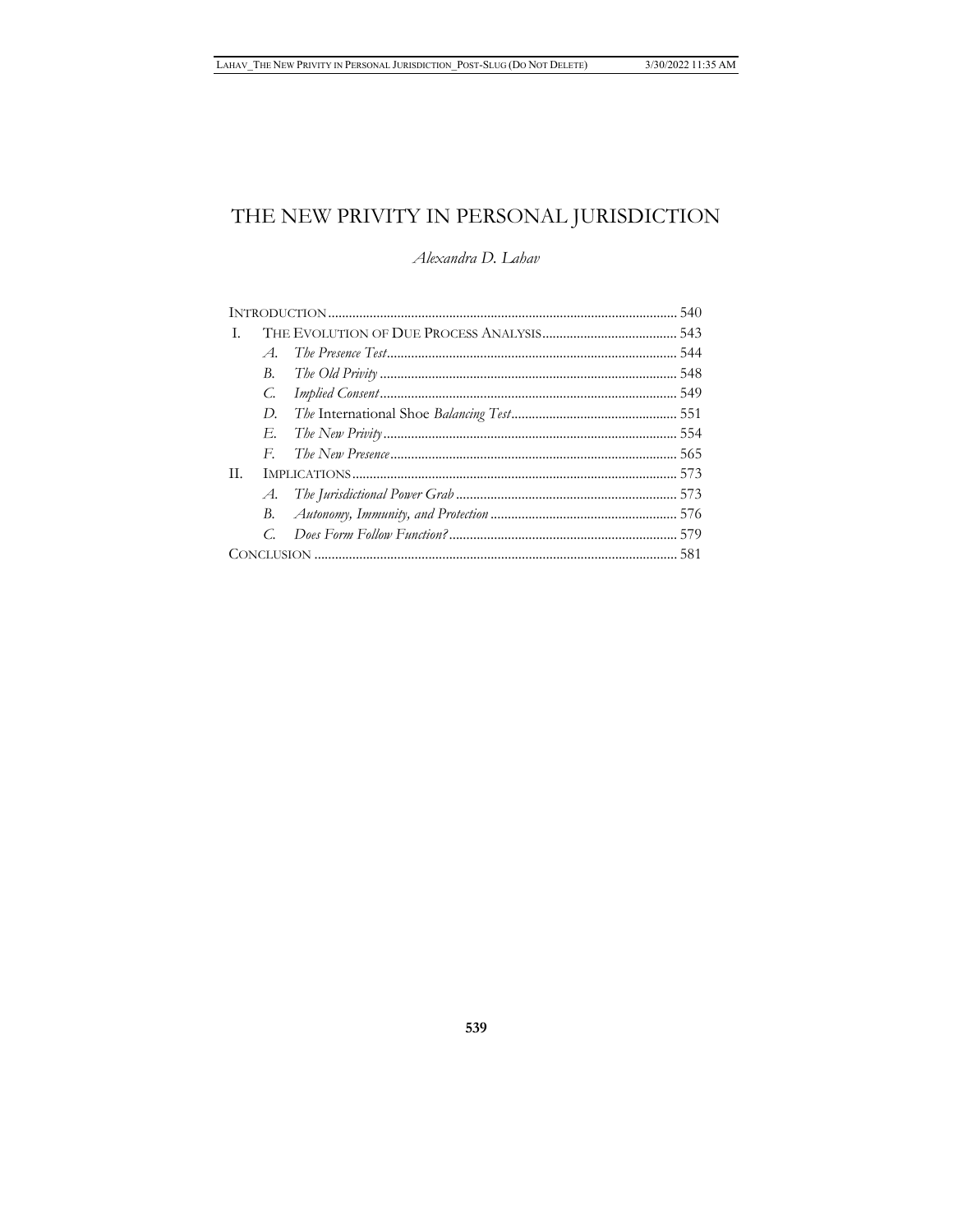# THE NEW PRIVITY IN PERSONAL JURISDICTION

#### *Alexandra D. Lahav*\*

*Personal jurisdiction doctrine should be understood largely in relation to the substantive law. The doctrine makes sense when it is in harmony with state substantive law. It fails to cohere to the extent that it diverges from state substantive law. In the case of products liability law, which was at issue in the most recent personal jurisdiction case to come before the Court, personal jurisdiction doctrine attempts to balance the social obligation to produce safe products with immunity from suit. Until recently, the Roberts Court had failed to harmonize personal jurisdiction with substantive state law; indeed, it had usurped state law. The decision in Ford Motor Co. v. Montana Eighth Judicial District Court reverses this trend.* 

#### INTRODUCTION

For over 100 years, a victim injured by a product was able to sue the manufacturer of that product where he was injured. For example, in 1912, Donald MacPherson, who had suffered an accident while driving a Buick Model 10 Runabout, sued Buick Motor Corporation in New York state court.1 He bought the car from the Close Brothers dealership in Schenectady, New York.2 At that time, Buick was headquartered and incorporated in Flint, Michigan.3 In a 1916 opinion that would become the staple of first-year torts classes, then-Judge Cardozo held that Buick could be answerable for a defect in the automobile even though MacPherson had not purchased the car from Buick directly but rather through the intermediary of the Close Brothers dealership.4 Privity would no longer be required under New York law.<sup>5</sup> There is no mention in the decision, nor in any opinion below, of the power of the New York courts to adjudicate the tort in question; this power was taken for granted.<sup>6</sup> Although

<sup>\*</sup> Ellen Ash Peters Professor, University of Connecticut School of Law. Most sincere thanks to the University of Connecticut law library (especially Anne Rajotte and Maryanne Daly-Doran) and to Sarah Williams for excellent research assistance. This paper was improved greatly through conversations with Jill Anderson, Aditi Bagchi, Lynn Baker, Kiel Brennan-Marquez, Robert Bone, Kevin Clermont, Mike Dorf, Robin Effron, Howard Erichson, Michael Fischl, Amanda Frost, Maggie Gardner, Clare Huntington, Jeremy Paul, Joe Singer, Adam Steinman, Patrick Wooley, and Ben Zipursky, as well as participants in the Cornell and Fordham law faculty workshops. Finally, thanks to the Alabama Law Review editors for their work on the piece.

<sup>1.</sup> MacPherson v. Buick Motor Co., 138 N.Y.S. 224, 224–25 (App. Div. 1912); Sally H. Clarke, *Unmanageable Risks:* MacPherson v. Buick *and the Emergence of a Mass Consumer Market*, 23 LAW & HIST. REV. 1, 2 (2005).

<sup>2.</sup> *MacPherson*, 138 N.Y.S. at 225.

<sup>3.</sup> *See* Morgan A. Robinson, *Thirst for the American Dream: The Lost City of Flint*, 32 MICH. SOCIO. REV. 170, 173 (2018).

<sup>4.</sup> MacPherson v. Buick Motor Co., 111 N.E. 1050, 1055 (N.Y. 1916).

<sup>5.</sup> Privity was the requirement that the plaintiff have a contractual relationship with the manufacturer in order to sue for a product defect. *Privity,* BLACK'S LAW DICTIONARY (11th ed. 2019).

<sup>6.</sup> Notably, in 1917 Cardozo ruled that the test for jurisdiction was presence, which is "whether its business is such that it *is* here." Tauza v. Susquehanna Coal Co., 115 N.E. 915, 917 (N.Y. 1917). The court in that case held that jurisdiction was proper based on the defendant's course of business in New York. *Id.* at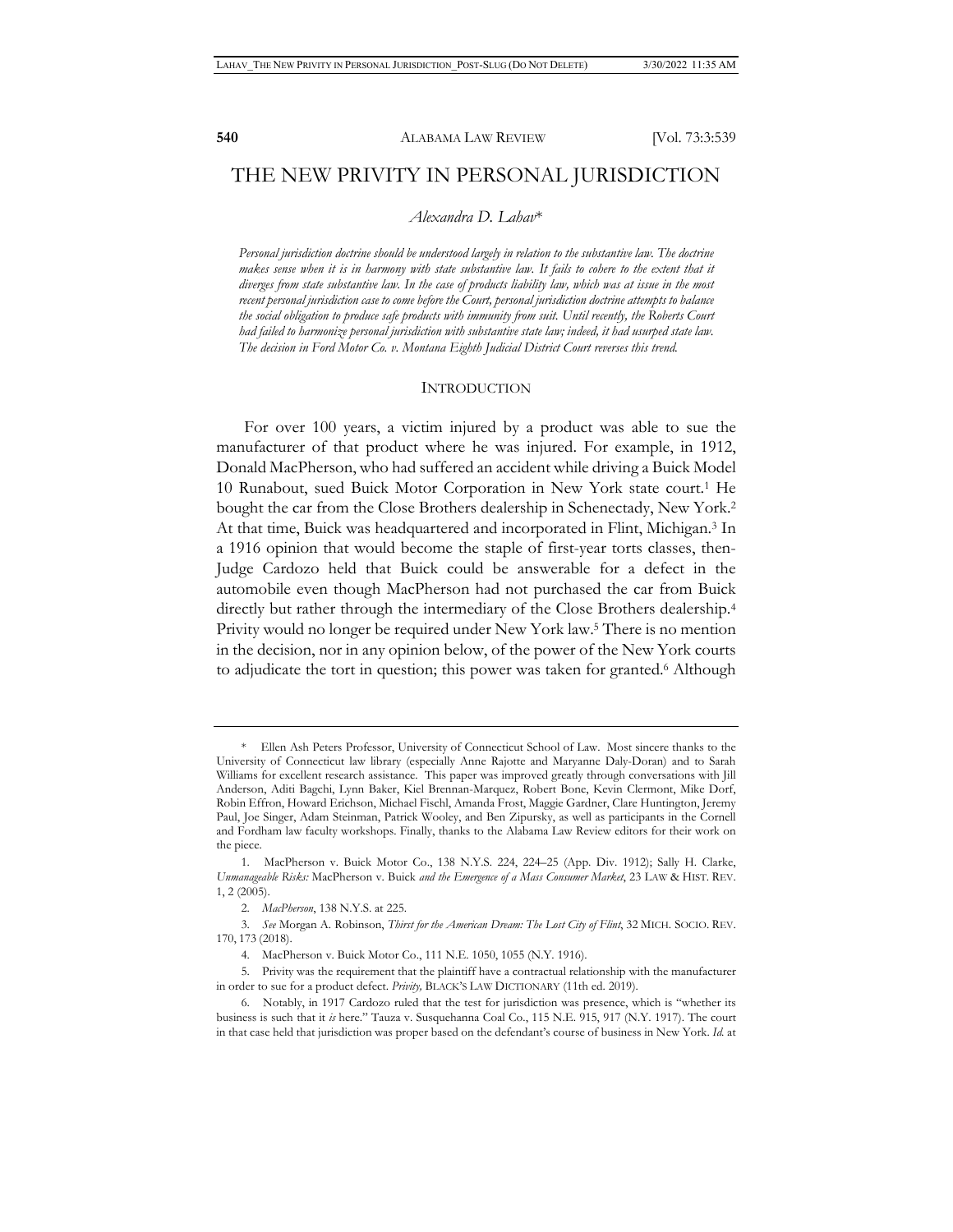Buick was probably not "present" in New York as required by the personal jurisdiction test of the times, there was no judicial discomfort in holding a manufacturer to account in the state where the end user was injured.

This rule changed in 2011. Robert Nicastro, who had suffered an accident while operating the McIntyre Model 640 Shear, a machine used to cut metal for recycling, sued the manufacturer of the shear in New Jersey state court.7 His employer had purchased the shear from an Ohio dealer, McIntyre Machinery America Ltd.8 The machine was manufactured by J. McIntyre Machinery, Ltd., headquartered and incorporated in Nottingham, England.9 In a set of opinions that are never going to be considered an example of great judicial craft, the Supreme Court held that Nicastro could not sue McIntyre in New Jersey.10 The plurality opinions mentioned the substantive law of products liability in passing11 but did not discuss it. Thus, although the law of New Jersey offered Mr. Nicastro substantive relief, he could not obtain it there because there was no direct connection between the shear manufacturer and Mr. Nicastro.12 The Court essentially imposed a new privity requirement through the Due Process Clause, reversing 100 years of settled law. The Court affirmed this requirement in *Bristol-Myers Squibb Co. v. Superior Court*, which held that a plaintiff's cause of action must relate to the defendant's conduct in that state.13 In that case, the Court ruled that an Ohio plaintiff could not sue a company in California for an injury that occurred in Ohio.14

In the 2020 October Term, the Supreme Court stepped back from this new privity requirement when it held that a plaintiff who was injured in Montana by a car purchased elsewhere could sue in Montana.15 In doing so, it rejected the argument that there must be a tight causal relationship between the plaintiff's injury and the defendant's conduct in the state. The majority also rejected a form of reasoning that had come to dominate its personal jurisdiction jurisprudence. Rather than announcing a conceptual categorical rule or engaging in line drawing, the Court articulated a loose standard: there must be a connection between the defendant's conduct, the plaintiff, and the state.16 Of

13. Bristol-Myers Squibb Co. v. Superior Ct., 137 S. Ct. 1773, 1781–82 (2017).

- 15. Ford Motor Co. v. Mont. Eighth Jud. Dist. Ct., 141 S. Ct. 1017, 1024 (2021).
- 16. *Id.* at 1032.

<sup>918.</sup> It seems at least possible that Cardozo would have held that there was jurisdiction over Buick should that question have been raised.

<sup>7.</sup> Nicastro sued in 2003, but his case was not decided by the Supreme Court until 2011. Nicastro v. McIntyre Mach. Am., Ltd., 987 A.2d 575, 578 (N.J. 2010), *rev'd sub nom.* J. McIntyre Mach., Ltd. v. Nicastro, 564 U.S. 873 (2011).

<sup>8.</sup> *Id.*

<sup>9.</sup> *Id.*

<sup>10.</sup> *J. McIntyre Mach., Ltd.*, 564 U.S. at 873.

<sup>11.</sup> *See id.* at 880.

<sup>12.</sup> *Id.* at 888 (Breyer, J., concurring) (stating that the company's contacts with New Jersey were not sufficient to exercise jurisdiction).

<sup>14.</sup> *Id.* at 1782.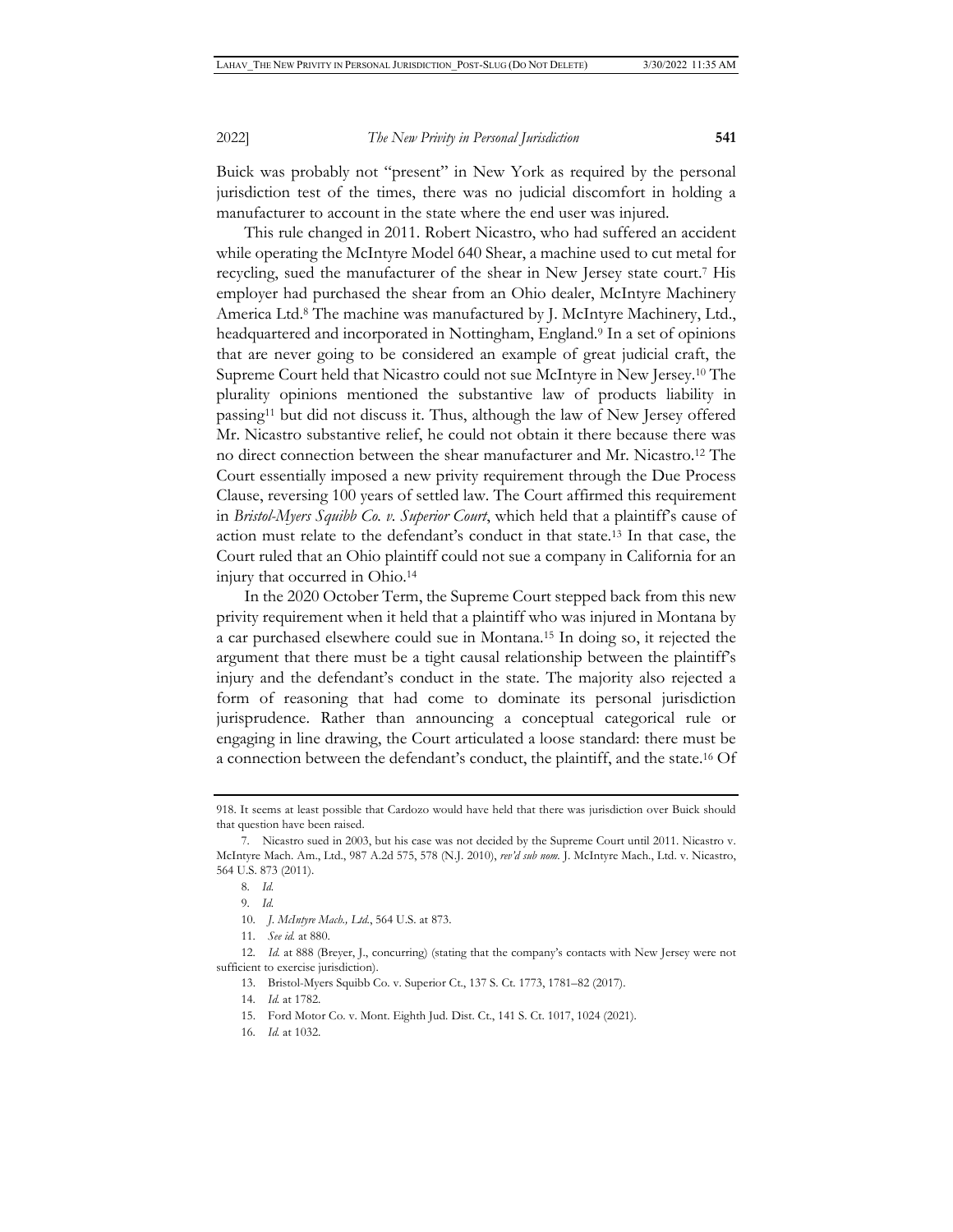course, the Court was able to fit previous cases—ones which created formal requirements and arbitrary conceptual categories in the unending, and ultimately fruitless, search for a rule-like personal jurisdiction doctrine.17 The Court's shift back to modes of argument that recall the mid-century comfort with balancing of interests is remarkable.

Personal jurisdiction doctrine has toggled between functional balancing and formal conceptualism. Until *Ford*, recent personal jurisdiction decisions used a method of reasoning that is sometimes described as the "Formal Style"18 or "classical orthodoxy."19 This style of legal reasoning is characterized by overuse of conceptual categories to do the work of genuine legal analysis and a reliance on rules that are falsely characterized as logically and inevitably following from general principles.20 These methods, which remind one of nineteenth-century legal opinions, happened to yield a jurisprudence that also harkened back to the substantive requirements of nineteenth-century American law. There was a correlation between method and result: the preference for conceptual categories went along with a preference for immunity from suit. This correlation remains in *Ford*: the opinion returns to functionalist balancing and chooses regulation over immunity. There is no necessary relationship between methods of legal reasoning and regulation or immunity, however. In earlier times, proponents of regulation such as Justice Black preferred personal jurisdiction rules over standards.21

There is and ought to be, however, a necessary relationship between personal jurisdiction and the substantive law. This is the part of jurisdictional analysis that has largely been missed in the voluminous writings on the subject. Personal jurisdiction has a structure that makes sense when it is correctly applied: it is entirely responsive to the substantive law which is being litigated by the parties in the forum. This is the basis on which the validity of personal jurisdiction doctrine and its outcomes should be judged.

The Article will proceed in two Parts. The first Part will trace the changes in personal jurisdiction doctrine from the early twentieth century through today. It demonstrates how at the beginning of the twentieth century, judges deciding personal jurisdiction questions relied on abstract conceptual categories divorced from facts on the ground.22 Personal jurisdiction doctrine at that time was not

<sup>17.</sup> Notably, this nineteenth-century methodology crosses political lines. It characterizes the reasoning of all the Justices at one point or another, with the exception of Justice Sotomayor whose functional approach is consistent.

<sup>18.</sup> KARL N. LLEWELLYN, THE COMMON LAW TRADITION: DECIDING APPEALS 36–38 (1960) (contrasting the Formal Style with the Grand Style of legal analysis).

<sup>19.</sup> Thomas C. Grey, *Langdell's Orthodoxy*, 45 U. PITT. L. REV. 1 (1983); David M. Rabban, *The Historiography of Late Nineteenth-Century American Legal History*, 4 THEORETICAL INQUIRIES L. 541, 561 (2003).

<sup>20.</sup> *See* Grey, *supra* note 19, at 11.

<sup>21.</sup> *See*, *e.g.*, Int'l Shoe Co v. Washington, 326 U.S. 310, 324 (Black, J., concurring); *infra* Part II.C.

<sup>22.</sup> This is the orthodox approach to legal reasoning that was critiqued by the legal realists for the same reasons I criticize it here. Grey, *supra* note 19, at 48–49.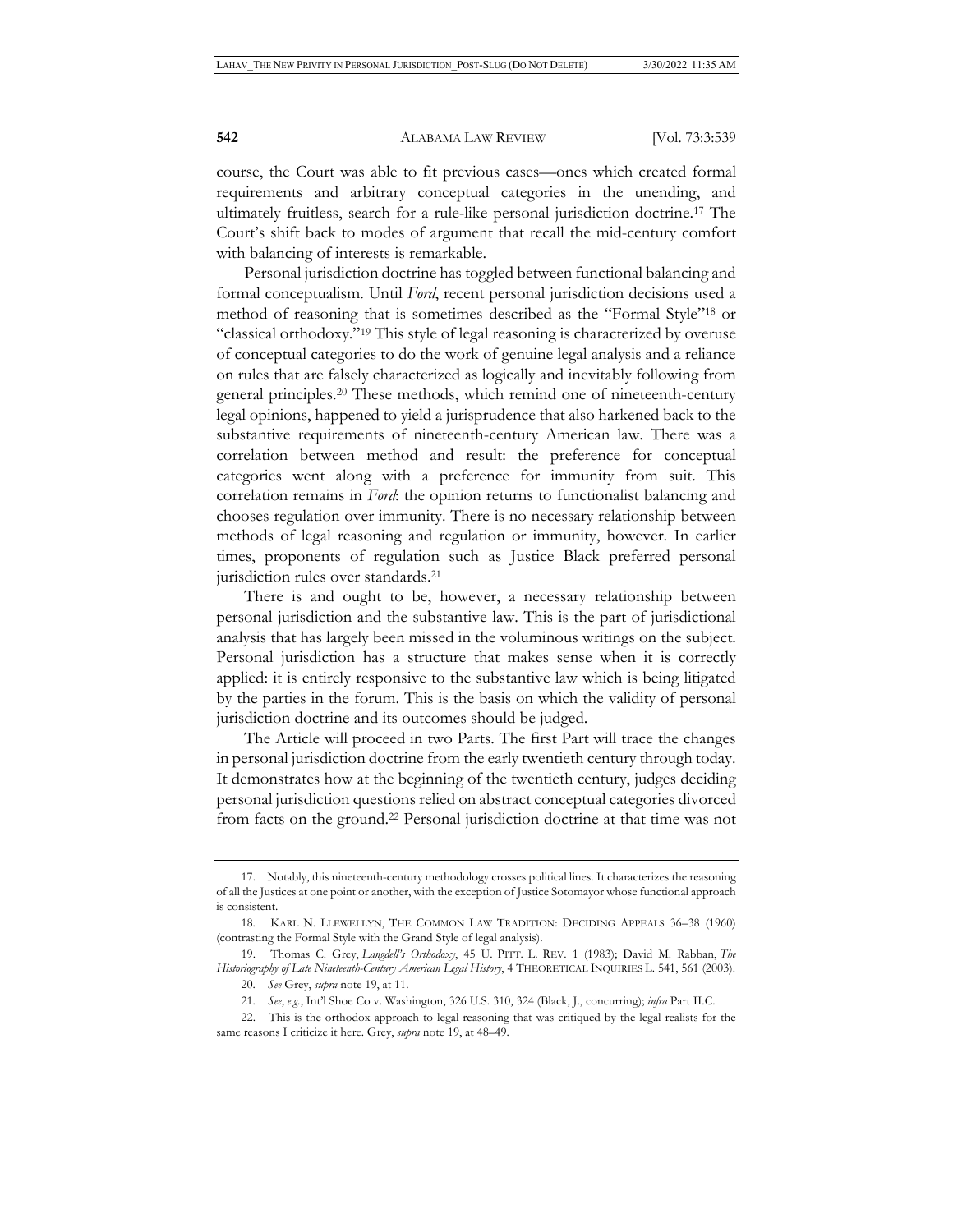only relatively restrictive; it was consistent with equally restrictive state tort law. Over time, the doctrine evolved into a standard that was relatively generous in terms of states' attempts to exercise jurisdiction, although it gave judges a fair bit of discretion to deny jurisdiction as well. This change was consistent with an expansion in state products liability law. More recently, the doctrine has developed a new restrictiveness and a new reliance on essential categories, divorced from reality and increasingly divergent from state law. This divergence, both new and most troubling, was halted in the *Ford* decision.

The second Part will explain the importance of the doctrinal evolution set forth in Part I. First, the adoption of rules moves decision-making to the highest authority, in this case, the Court, thereby taking decisions out of the power of state courts with respect to the operation of their own tort law. This is part of a larger trend of federal overreach, which can be seen in zealous removal and multidistrict litigation.23 Second, the Court is exercising its power to make a decision with respect to the fundamental question of liberalism, privileging immunity over regulation despite state decisions to the contrary. Third, the shift from balancing to conceptualism in personal jurisdiction is intimately linked with the substantive law.

The Article concludes with a reminder that the Supreme Court's project of controlling state law through the Due Process Clauses ought to be consistent with our federalism.24

#### I. THE EVOLUTION OF DUE PROCESS ANALYSIS

We begin with a historical review of the development of personal jurisdiction jurisprudence. Early on, personal jurisdiction doctrine was restrictive and relied on abstract categories to effectuate this restrictiveness. So too was state tort law. As states began to regulate business to a greater extent, especially in the area of tort liability for injurious products, personal jurisdiction doctrine evolved into a flexible standard that gave states leeway to effectuate their laws. More recently, the Court has pulled back, reverting to reliance on conceptual categories that fail to live up to critical scrutiny as it develops a more substantively restrictive jurisprudence. These conceptual categories are

<sup>23.</sup> *See* Samuel Issacharoff & Catherine M. Sharkey, *Backdoor Federalization*, 53 UCLA L. REV. 1353, 1413–14 (2006); Zachary D. Clopton & Alexandra D. Lahav, *Fraudulent Removal*, 135 HARV. L. REV. F. 87 (2021).

<sup>24.</sup> As defined by Justice Black, "Our Federalism" is

a system in which there is sensitivity to the legitimate interests of both State and National Governments, and in which the National Government, anxious though it may be to vindicate and protect federal rights and federal interests, always endeavors to do so in ways that will not unduly interfere with the legitimate activities of the States.

Younger v. Harris, 401 U.S. 37, 44 (1971). For a critical assessment of *Younger*'s effect on modern civil rights struggles, see Fred O. Smith, Jr., *Abstention in the Time of Ferguson*, 131 HARV. L. REV. 2283, 2322 (2018) ("If 'Our Federalism' is stopping us from fixing our Ferguson, it is time to revisit our federalism.").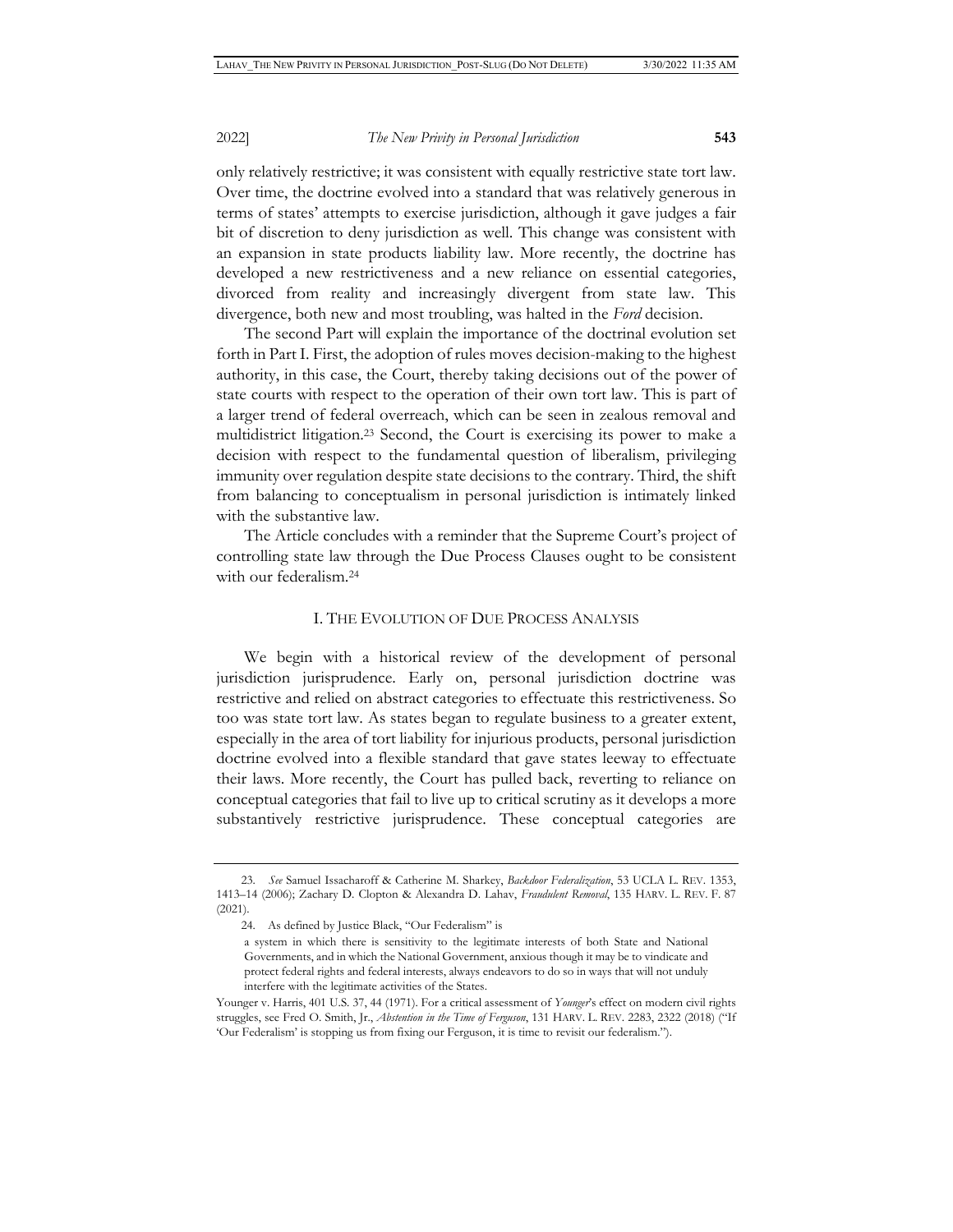misleading because they give the appearance of a permissive doctrine when in fact the test is quite rule-like.

Most importantly, personal jurisdiction doctrine and state tort law have moved in tandem until recently. In both the nineteenth and twentieth centuries, substantive tort law and personal jurisdiction doctrine transitioned together from a set of rules favoring immunity from suit to a more flexible, standardbased regime favoring state regulation. In the twenty-first century, they parted ways, with serious implications for state tort law and our federal system. *Ford* brings a welcome correction to that trend.

# *A. The Presence Test*

In the early twentieth century, personal jurisdiction over a defendant was determined by whether the person (or entity) was present in the state.25 While it is easy to know where a natural person is present because we only have one body, a corporation is not corporeal, and so its location cannot be identified in the same way as that of a human being. Accordingly, with respect to a corporate entity, presence was a conceptual category that did not correspond to the real world. Asking whether a corporation is present in a state is like asking what kind of wings a cat has.

Because conceptual legal rules such as "presence" are divorced from the facts on the ground, they seem arbitrary.<sup>26</sup> This point was recognized by judges, particularly Judge Learned Hand, and made in a 1935 article by the legal realist Felix Cohen.<sup>27</sup> Cohen argued that the "vivid fictions and metaphors of traditional jurisprudence"—his opening example of these was the presence test for corporate jurisdiction—were actually "poetical or mnemonic devices for formulating decisions reached on other grounds."28 The use of these devices, he explained, can cause the reader of legal opinions to "forget the social forces which mold the law and the social ideals by which the law is to be judged."<sup>29</sup> Cohen's core argument was that, contrary to traditional jurisprudence, legal

<sup>25.</sup> Phila. & Reading Ry. Co. v. McKibbin, 243 U.S. 264, 265 (1917).

<sup>26.</sup> The rules remind one of the classification system Jorge Louis Borges described in a certain Chinese encyclopedia entitled *Celestial Empire of Benevolent Knowledge*.

On those remote pages it is written that animals are divided into (a) those that belong to the Emperor, (b) embalmed ones, (c) those that are trained, (d) suckling pigs, (e) mermaids, (f) fabulous ones, (g) stray dogs, (h) those that are included in this classification, (i) those that tremble as if they were mad, (j) innumerable ones, (k) those drawn with a very fine camel's hair brush, (l) others, (m) those that have just broken a flower vase, (n) those that resemble flies from a distance.

JORGE LUIS BORGES, OTHER INQUISITIONS: 1937-1952 at 103 (1964). Borges concludes: "[O]bviously there is no classification of the universe that is not arbitrary and conjectural." *Id.* at 104.

<sup>27.</sup> Felix Cohen, *Transcendental Nonsense and the Functional Approach*, 35 COLUM. L. REV. 809, 809–12 (1935). The insight was first noted by Judge Hand in *Hutchinson v. Chase & Gilbert*. 45 F.2d 139, 141 (2d Cir. 1930).

<sup>28.</sup> Cohen, *supra* note 27, at 812.

<sup>29.</sup> *Id.*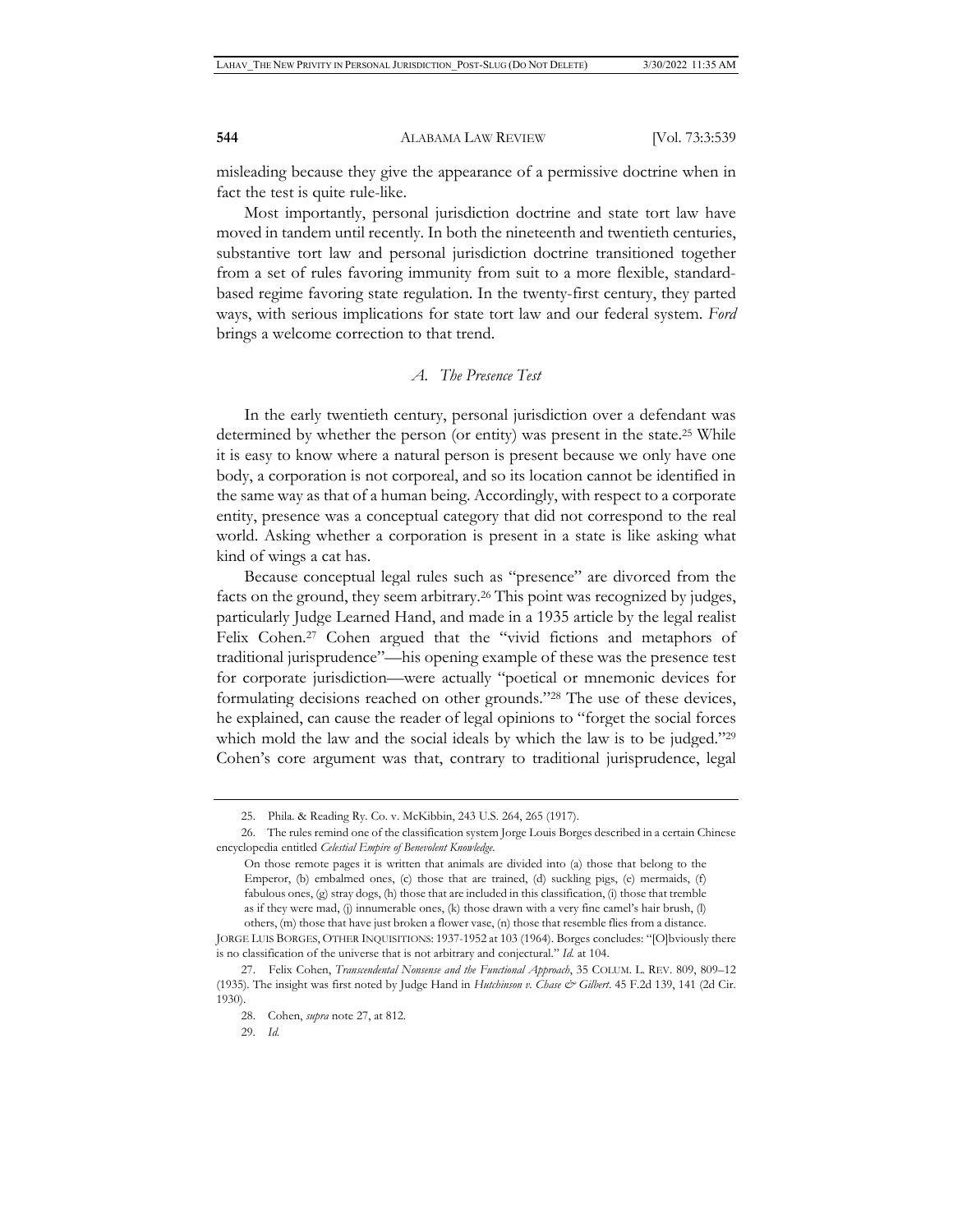rules ought to be criticized and accounted for by references to questions of "social fact and ethical value."30

A close reading of the cases Cohen and Hand criticized demonstrates that conceptual categories such as corporate presence did little analytical work. Instead, judges would determine presence by inquiring into the corporation's agent's contacts with a given state and the plaintiff. Justice Brandeis explained in 1917: "A foreign corporation is amenable to process to enforce a personal liability, in the absence of consent, only if it is doing business within the state in such manner and to such extent as to warrant the inference that it is present there."31 Because a corporation is not a corporeal person, the legal fiction of presence could only be applied using an "inference" based on the extent of business the corporation was conducting in the state.32 Still, the test had teeth. The presence test lent itself to limiting state court jurisdiction at the Supreme Court level by permitting the imposition of formal requirements that were easy to avoid if the corporation wanted to escape suit. Doing business through an intermediary was one such tactic.

The extent to which the presence test immunized corporations from suit can be seen in the 1917 case *Philadelphia & Reading Railway Co. v. McKibbin*.<sup>33</sup> The railroad was sued in New York by a brakeman who was injured in a New Jersey freight yard.34 The railroad ran lines in Pennsylvania and New Jersey.35 It had no employees in New York or property in the state, but it did sell tickets there through a connecting carrier.36 A customer would buy a ticket from the connecting carrier and that ticket would be good for travel also on the Philadelphia & Reading Railway Company.37 This was not enough to constitute presence, the Court held, because the company was operating through an intermediary and therefore not "doing business" in New York.38

Scratching beneath the thin veneer of the legal fiction of presence is a formal test: the company must do business in the jurisdiction through its own agents, not indirectly. Little scratching need be done to find the rationale. Justice Brandeis, writing for the Court, explained: "Obviously the sale by a local carrier of through tickets does not involve a doing of business within the state by each of the connecting carriers. If it did, nearly every railroad company in the country would be 'doing business' in every state."39 This slippery slope argument is

<sup>30.</sup> *Id.* at 814.

<sup>31.</sup> Phila. & Reading Ry. Co. v. McKibbin, 243 U.S. 264, 265 (1917).

<sup>32.</sup> It is evident from these early cases that the test in *International Shoe*, *infra* Part I.D, was not so revolutionary after all, but rather a restatement of the actual test being applied.

<sup>33.</sup> *McKibbin*, 243 U.S. at 265.

<sup>34.</sup> *Id.* at 266.

<sup>35.</sup> *Id.*

<sup>36.</sup> *Id.*

<sup>37.</sup> *Id.* at 267.

<sup>38.</sup> *Id.* at 268.

<sup>39.</sup> *Id.*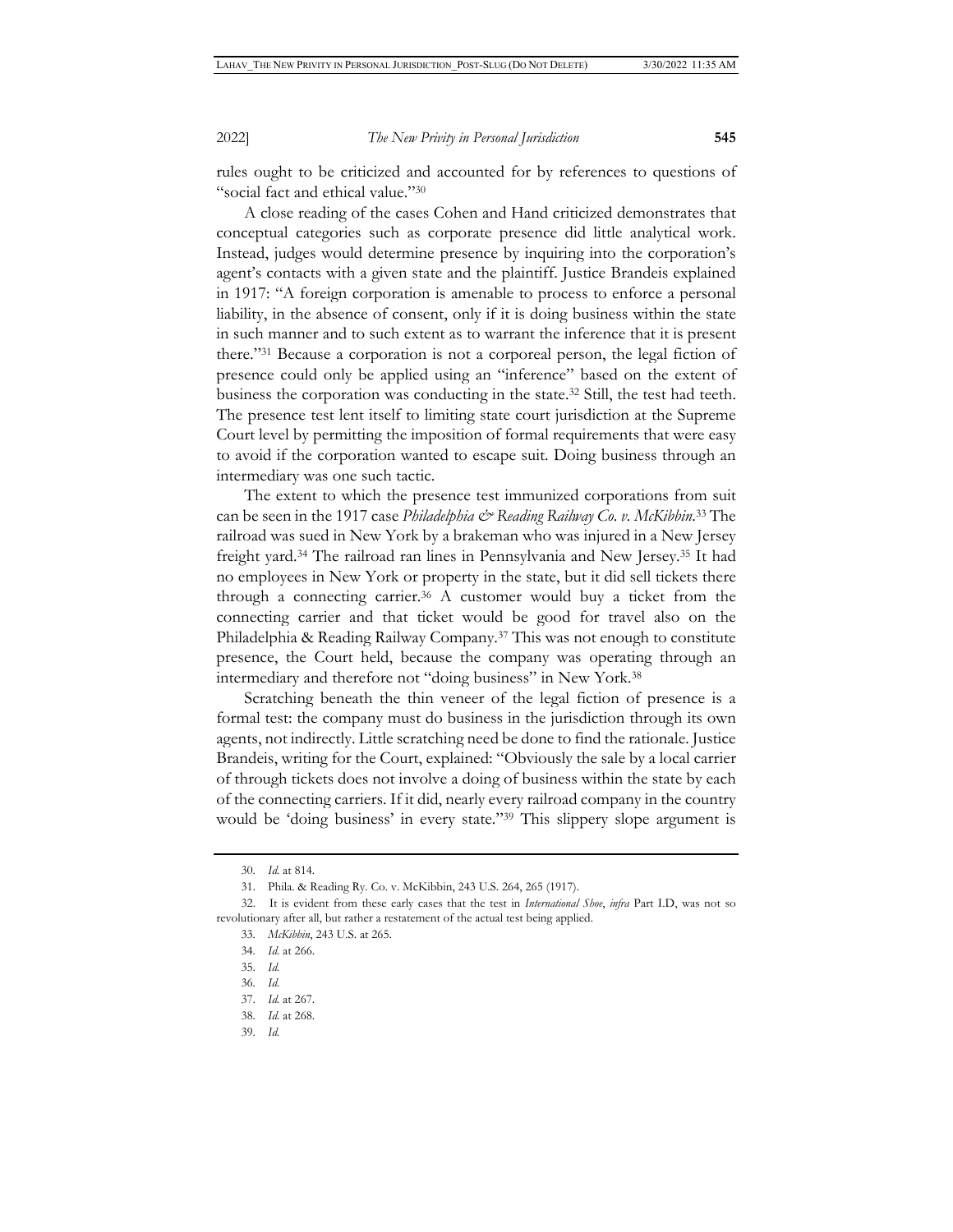common in personal jurisdiction opinions that narrow the scope of state power.40

Justice Brandeis gave no concrete explanation, and the Court never does, for the ills that would result from railroads being sued wherever they sell tickets. It is certainly possible to construct such arguments, but without support it is difficult to see anything more in the opinion than mere intuition.<sup>41</sup> Even if one agrees with the Court that a company should not be sued *anywhere*, it remains unclear why a company that did significant business in Pennsylvania and New Jersey should not be held to account just over the border in New York, where it sold tickets and where its employee likely lived. The fact that reasonable people would agree that the brakeman should not be allowed to sue the company in, say, California or Alaska does not answer the policy question with respect to neighboring New York merely because the railroad laundered its business through an intermediary.42

Consider another case decided the same month, this time in New York State's highest court, articulating the same test but reaching the opposite result. George Tauza brought an action against a Pennsylvania company that sold coal in New York, had offices there, and employed individuals there.43 The test, Judge Cardozo stated, was "whether its business is such that it *is* here."44 How does one know where a corporation *is*? "[T]here is no precise test of the nature or extent of the business that must be done. All that is requisite is that enough be done to enable us to say that the corporation is here."45 The key difference between *Tauza* and *McKibbin* was the fact that the railroad insulated itself from liability by using an intermediary while the coal company acted through its own agents.46 An intermediary immunity rule allows the company to structure its business to avoid suit. The contrary rule allows the state greater regulatory power. As we shall see, that a state court asked to enforce state law chose to enforce obligations, whereas a federal court chose immunity, is a longstanding pattern.

- 45. *Id.* at 918 (citations omitted).
- 46. Phila. & Reading Ry. Co. v. McKibbin, 243 U.S. 264, 266 (1917); *Tauza*, 115 N.E. at 917.

<sup>40.</sup> *See, e.g.*, World-Wide Volkswagen Corp. v. Woodson, 444 U.S. 286, 296 (1980) ("Every seller of chattels would in effect appoint the chattel his agent for service of process. His amenability to suit would travel with the chattel.").

<sup>41.</sup> For an example of such a policy analysis, see Daniel Klerman, *Personal Jurisdiction and Product Liability*, 85 S.CAL. L.REV. 1551 (2012) (conducting an economic analysis of personal jurisdiction with respect to products, concluding that the most efficient rule is one permitting consumers to sue where they purchased the product and arguing that manufacturers will vary prices to take increased legal risk into account).

<sup>42.</sup> Modern common carrier cases do allow third-party ticket sales, accompanied by some other relationship in the state, to give rise to jurisdiction—a situation that does not seem to be intolerable. *See, e.g.*, Selke v. Germanwings GMBH, 261 F. Supp. 3d 645 (E.D. Va. 2017). It is tempting here to say that the answer is "federalism," but of course the fact that there are state lines doesn't by itself do any analytical work to explain *why*. That is, state lines can matter for some purposes and not others, and the trick is to distinguish those purposes in a reasonable manner.

<sup>43.</sup> Tauza v. Susquehanna Coal Co., 115 N.E. 915, 916 (N.Y. 1917).

<sup>44.</sup> *Id.* at 917 (emphasis added).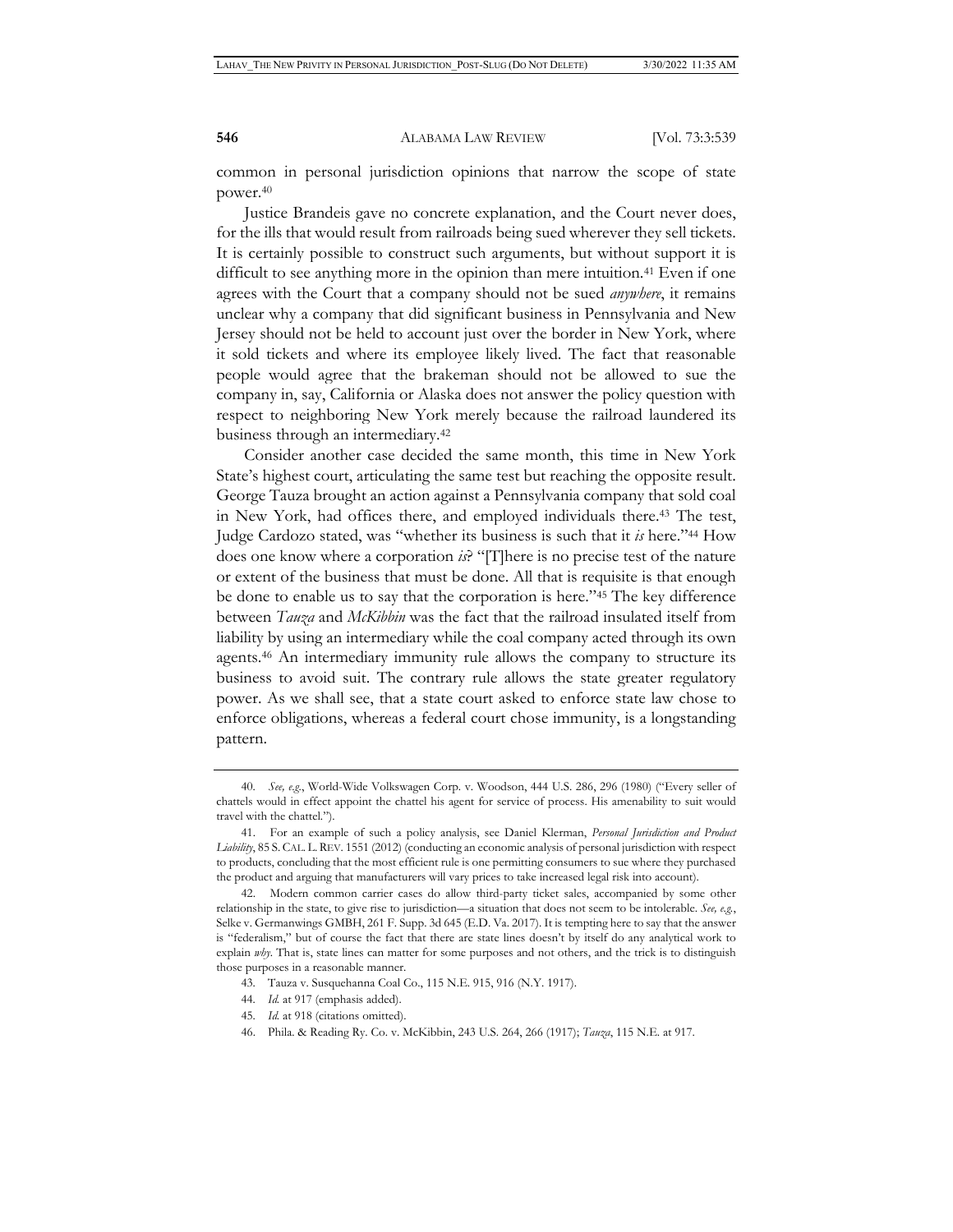The implications of the underinclusive "doing business" rule can be seen in a 1923 case involving a bank that had engaged in significant business in New York through intermediaries.<sup>47</sup> The Supreme Court held that New York could not exercise personal jurisdiction over the bank.48 Justice Brandeis wrote:

The jurisdiction taken of foreign corporations, in the absence of statutory requirement or express consent, does not rest upon a fiction of constructive presence, like 'qui facit per alium facit per se.' It flows from the fact that the corporation itself does business in the state or district in such a manner and to such an extent that its actual presence there is established.49

All corporate acts are executed through agents. The Court's factual predicate that the bank's "large" business, which consisted of "varied, important and extensive" transactions, was done through intermediaries, did not in itself support the proposition that it should not be held to account in New York for the work of the intermediaries it directed.50 It is almost unnecessary to state that "actual presence" of a corporation—which must perforce operate through agents—is as much a legal fiction as "constructive presence."51 The difference is in the policy promoted by the two fictions. But the actual presence rule does a lot of work because it means that corporations can insulate themselves from liability by working through an intermediary. This, of course, is what the company International Shoe attempted to do many years later by structuring its sales business through salesmen working on commission.52

Some say that legal fictions are transitional devices, although if so, transitions are long in common law development.53 The objection to the use of a legal fiction "from the point of view of jurisprudence, is not so much that it is untrue—after all, it deceives nobody and has no dishonest purpose—but that it works off the record, without overt legal reasoning, and therefore suppresses principle."54 Realists like Cohen thought that a legal fiction ought not to be accepted as a legitimate justification in a system committed to public, reasoned

51. This was evident at the time. *See* Calvert Magruder & Roger S. Foster, *Jurisdiction over Partnerships*, 37 HARV. L. REV. 793, 826 (1924).

53. L. L. Fuller, *Legal Fictions*, 25 ILL. L. REV. 363, 368–80 (1930) (describing legal fictions as transitional devices); Alexandra D. Lahav, *Bellwether Trials*, 76 GEO. WASH. L. REV. 576, 618–21 (2008) (describing procedural legal fictions in early American law).

54. J. H. BAKER, THE LAW'S TWO BODIES: SOME EVIDENTIAL PROBLEMS IN ENGLISH LEGAL HISTORY 55 (2001).

<sup>47</sup>**.** Bank of Am. v. Whitney Cent. Nat'l Bank, 261 U.S. 171, 172–73 (1923).

<sup>48.</sup> *Id.* at 173.

<sup>49.</sup> *Id.* The Latin means "he who acts through another does the act himself."

<sup>50.</sup> *Id.* This line of reasoning very closely tracks the arguments in *Daimler A.G. v. Bauman*, in which the Supreme Court held that a car company that did billions of dollars of business in California could not be sued there for events occurring abroad. 571 U.S. 117, 139 (2014). The reason was that the company's business elsewhere in the world was even greater than that in California, rather than, for example, that it was not fair to subject a company to United States jurisdiction over events that occurred in Argentina. *Id.* 

<sup>52.</sup> Int'l Shoe Co. v. Washington, 326 U.S. 310, 313 (1945).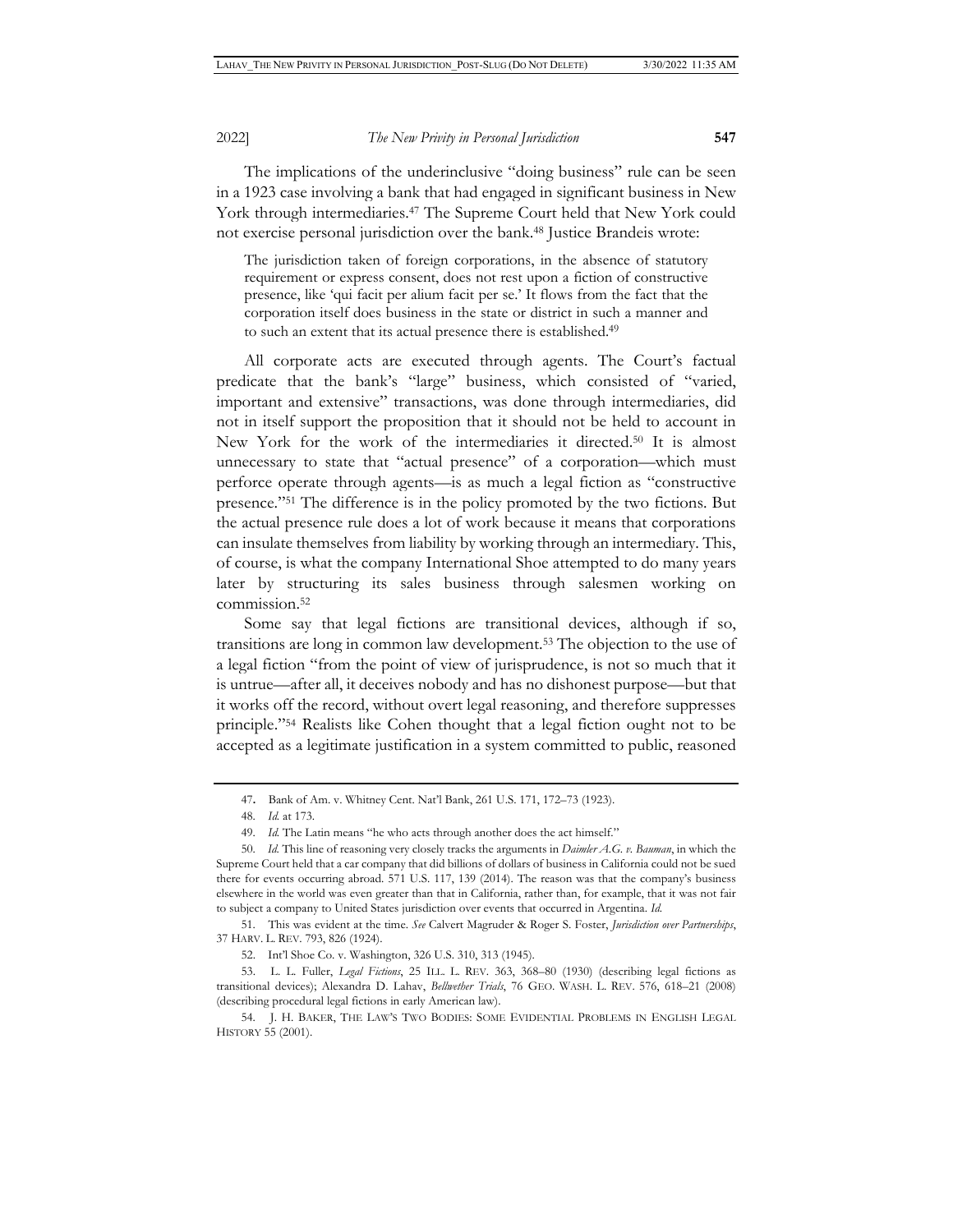decision-making.55 As we shall see, such fictions resurged in recent cases, mostly to support outcomes limiting jurisdiction and, thereby, state regulation. The modern fictions obscure the true legal test being applied, which a close reading of the cases reveals.

When the Supreme Court rejected the presence test, Justice Stone, writing for the majority, specifically called out the legal fictions that stood in for an analysis of the relationship between the corporation and the forum state in which it was sued.<sup>56</sup> He explained: "True, some of the decisions holding the corporation amenable to suit have been supported by resort to the legal fiction that it has given its consent to service and suit, consent being implied from its presence in the state through the acts of its authorized agents."57 But, the majority opinion went on, "more realistically it may be said that those authorized acts were of such a nature as to justify the fiction."58

The move to permit the exercise of jurisdiction even where the defendant corporation has structured its business precisely to avoid a lawsuit was both a structural move—imposing a discretionary balancing test in place of the more rigid test that did not permit certain kinds of business dealings to be considered for personal jurisdiction purposes—and a substantive move in favor of state regulation.

### *B. The Old Privity*

Personal jurisdiction doctrine is not the only doctrine employing this type of reasoning in the early part of the twentieth century. The iteration of the presence rule described in *Bank of America*, which allowed potential defendants to immunize themselves from suit by using intermediaries,<sup>59</sup> functioned much like privity in tort. Under the privity rule, a person injured by a product could only sue the entity with which they had a direct contractual relationship, which was usually the retailer.<sup>60</sup> The privity rule of the late eighteenth century privileged formalities, such as a direct contract between the parties, to determine exposure to liability. Both the presence and privity rules allowed businesses to structure their dealings to avoid lawsuits.

Just as the presence rule was rejected in favor of a rule focusing on the defendant's contacts, the privity rule was rejected in favor of a rule that allowed end-user consumers to sue manufacturers directly for product defects. The

<sup>55.</sup> *See* Cohen, *supra* note 27, at 812.

<sup>56.</sup> *Int'l Shoe*, 326 U.S. at 318.

<sup>57.</sup> *Id.*

<sup>58.</sup> *Id.*

<sup>59.</sup> Bank of Am. v. Whitney Cent. Nat'l Bank, 261 U.S. 171, 173 (1923).

<sup>60. 63</sup> AM. JUR. 2D *Products Liability* § 407 (2022). For a history of privity and its origins as a doctrine intended to prevent concurrent remedies for the same wrong, see Vernon Palmer, *Why Privity Entered Tort— An Historical Reexamination of* Winterbottom v. Wright, 27 AM. J. LEGAL HIST. 85 (1983).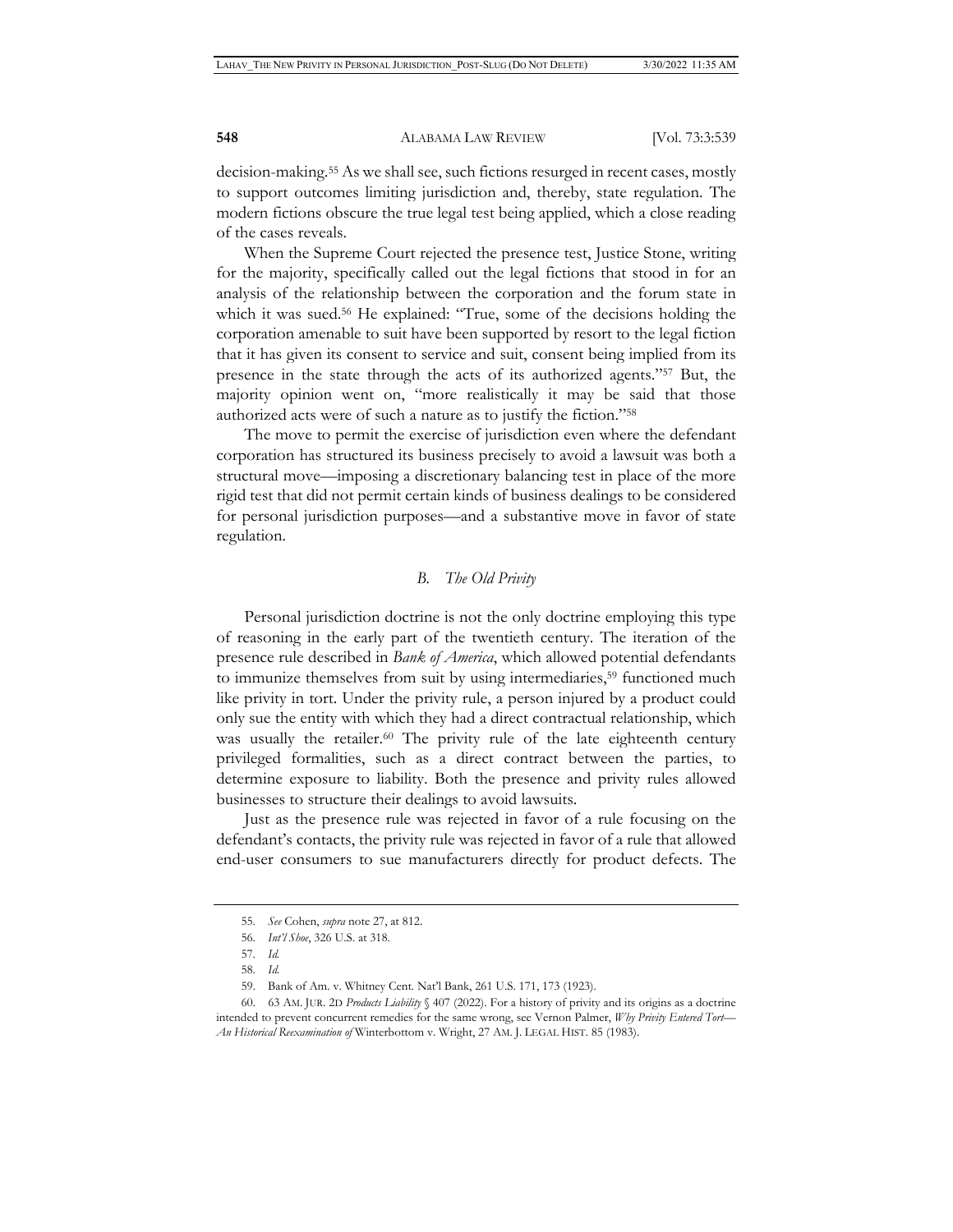purpose and effect of both of these changes were to allow the states to regulate conduct that injured people in the state. Legal structures that do not rely on formal requirements and allow the judge to determine the outcome of a dispute even in the absence of consent or clear communication of the parties' desired outcome facilitate regulation.<sup>61</sup>

The most famous rejection of the privity limitation is *MacPherson v. Buick Motor Co.*, discussed in the introduction, in which a car purchaser sued the car manufacturer for a defective wheel.62 Justifying the change in law, Judge Cardozo explained: "We are dealing now with the liability of the manufacturer of the finished product, who puts it on the market to be used without inspection by his customers. If he is negligent, where danger is to be foreseen, a liability will follow."63 There was no mention in the *MacPherson* opinion of personal jurisdiction over Buick, although the company was both incorporated and headquartered in Michigan.<sup>64</sup> Under the intermediary immunity rule of the presence test for personal jurisdiction, MacPherson should not have been permitted to sue Buick in New York. But he was because of the need for regulation of injurious products.

In the case of privity, the basis for rejecting the old rule was the social obligation to sell safe products rather than a deal struck between consumer and manufacturer.65 As we shall see in the next Section, a parallel rationale came to prevail in personal jurisdiction doctrine: the benefit of doing business came with the burden of exposure to liability.

# *C. Implied Consent*

The first cracks in the presence test appeared in interactions between individuals in tort, where the interest of the state in regulation is strongest. Consider the 1927 case of *Hess v. Pawloski*. 66 In that case, a Massachusetts resident was injured by a Pennsylvanian who was driving through the state.<sup>67</sup> Would she need to sue him in Pennsylvania in order to obtain a recovery? When *Hess* was decided, there were two bases on which a court could exercise

*MacPherson*, 111 N.E. at 1053. By which he meant the law of torts.

<sup>61.</sup> Duncan Kennedy, *Form and Substance in Private Law Adjudication*, 89 HARV. L. REV. 1685, 1692 (1976).

<sup>62.</sup> MacPherson v. Buick Motor Co., 111 N.E. 1050, 1051 (N.Y. 1916).

<sup>63.</sup> *Id.* at 1053.

<sup>64</sup>**.** Robinson, *supra* note 3.

<sup>65.</sup> Cardozo explained:

<sup>[</sup>T]he presence of a known danger, attendant upon a known use, makes vigilance a duty. We have put aside the notion that the duty to safeguard life and limb, when the consequences of negligence may be foreseen, grows out of contract and nothing else. We have put the source of the obligation where it ought to be. We have put its source in the law.

<sup>66.</sup> Hess v. Pawloski, 274 U.S. 352 (1927).

<sup>67.</sup> *Id.* at 353.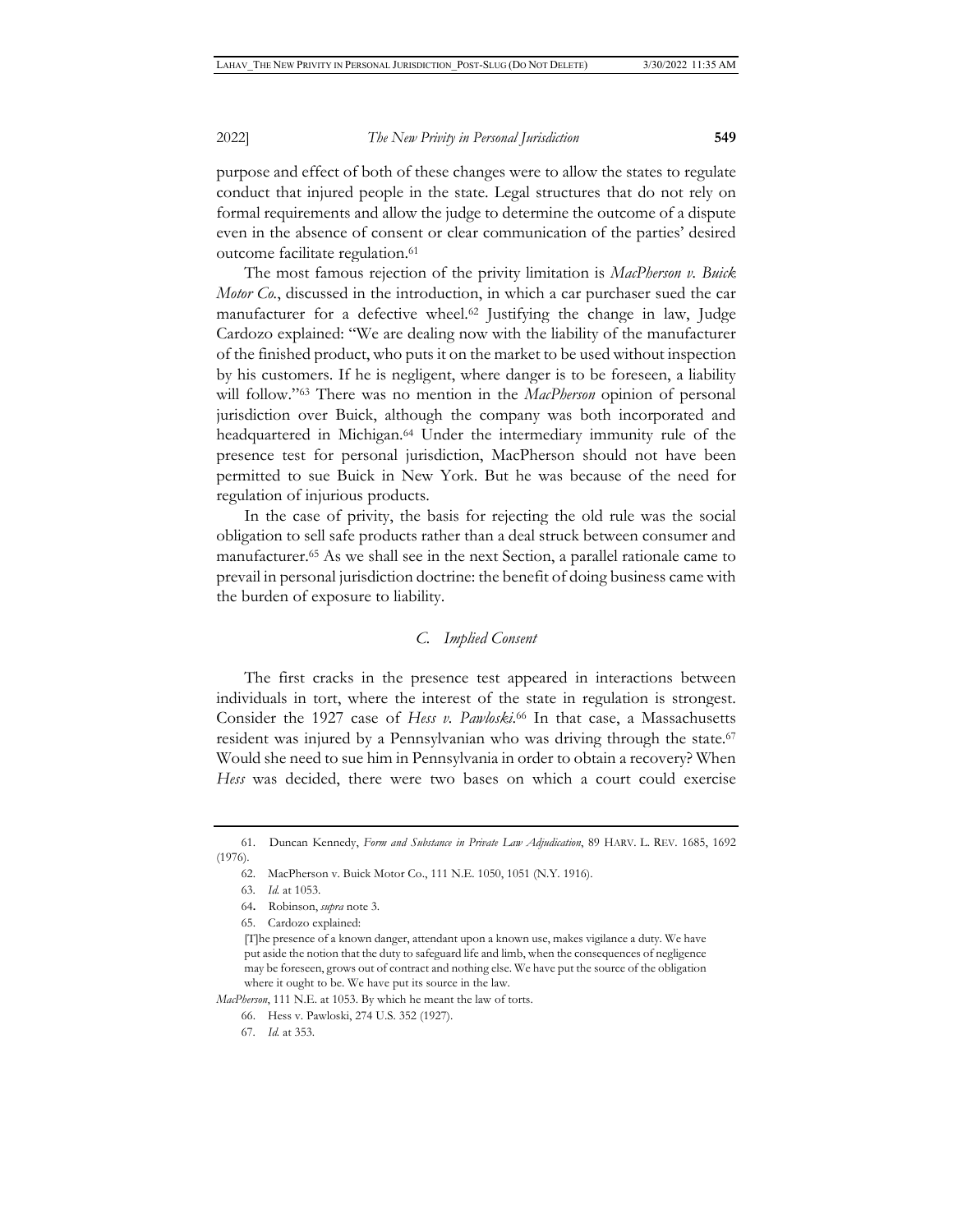jurisdiction: either the defendant was present in the state, or the defendant had consented to jurisdiction.68 The alleged tortfeasor did not fit either of these categories. He had only been in the state of Massachusetts temporarily, gotten into an accident, and was now home in Pennsylvania.69 To avoid the perceived unfairness of requiring a victim to travel to the tortfeasor's home in order to sue, the Court created an exception to the presence requirement through the mechanism of "implied consent" to the appointment of the state as an agent for service of process when one travels through the state.<sup>70</sup>

"The difference between the formal and implied appointment is not substantial,"71 the Court asserted, although there is in fact a significant difference between the two. Formal appointment is based on individual consent; implied appointment is a regulatory tool. The Court did not explain why express and implied consent are the same for purposes of the Due Process Clause, but it did explain why a state can make travel contingent on implied consent. The explanation was rooted in substantive tort law:

Motor vehicles are dangerous machines, and, even when skillfully and carefully operated, their use is attended by serious dangers to persons and property. In the public interest the state may make and enforce regulations reasonably calculated to promote care on the part of all, residents and nonresidents alike, who use its highways.72

State substantive law spurred the change in doctrine, as it continued to do throughout the twentieth century.

Every modern personal jurisdiction case decided by the Supreme Court, with perhaps one exception, involves a situation where there was no express consent to jurisdiction.73 The reasoning of the *Hess* opinion demonstrates that what drove the creation of the legal fiction of implied consent was the danger posed by motor vehicles and the belief that states were right to regulate driving on their highways as part of the police power. The Court understood that to deny a state jurisdiction over a visiting motorist would have the effect of limiting that power.<sup>74</sup>

Implied consent was a legal fiction that bridged the transition from the rigid presence test to the more direct regulatory "contacts" standard. It is an example of how the constraints imposed by certain forms of legal reasoning, particularly

<sup>68.</sup> Pennoyer v. Neff, 95 U.S. 714, 733 (1877).

<sup>69.</sup> *Hess*, 274 U.S. at 353.

<sup>70.</sup> *Id.* at 356–57.

<sup>71.</sup> *Id.* at 357.

<sup>72.</sup> *Id.* at 356.

<sup>73.</sup> That exception is *Carnival Cruise Lines, Inc. v. Shute*, 499 U.S. 585 (1991) (upholding a forum selection clause in contract of adhesion). Consent in that case was not very robust.

<sup>74.</sup> The reason that federalism as a concept is unhelpful in determining the scope of a state's regulatory power, the Court noted as early as *Pennoyer*, is that when one state exercises jurisdiction over a resident of a neighboring state, it potentially infringes on the police power of its neighbor. Pennoyer v. Neff, 95 U.S. 714, 722 (1877).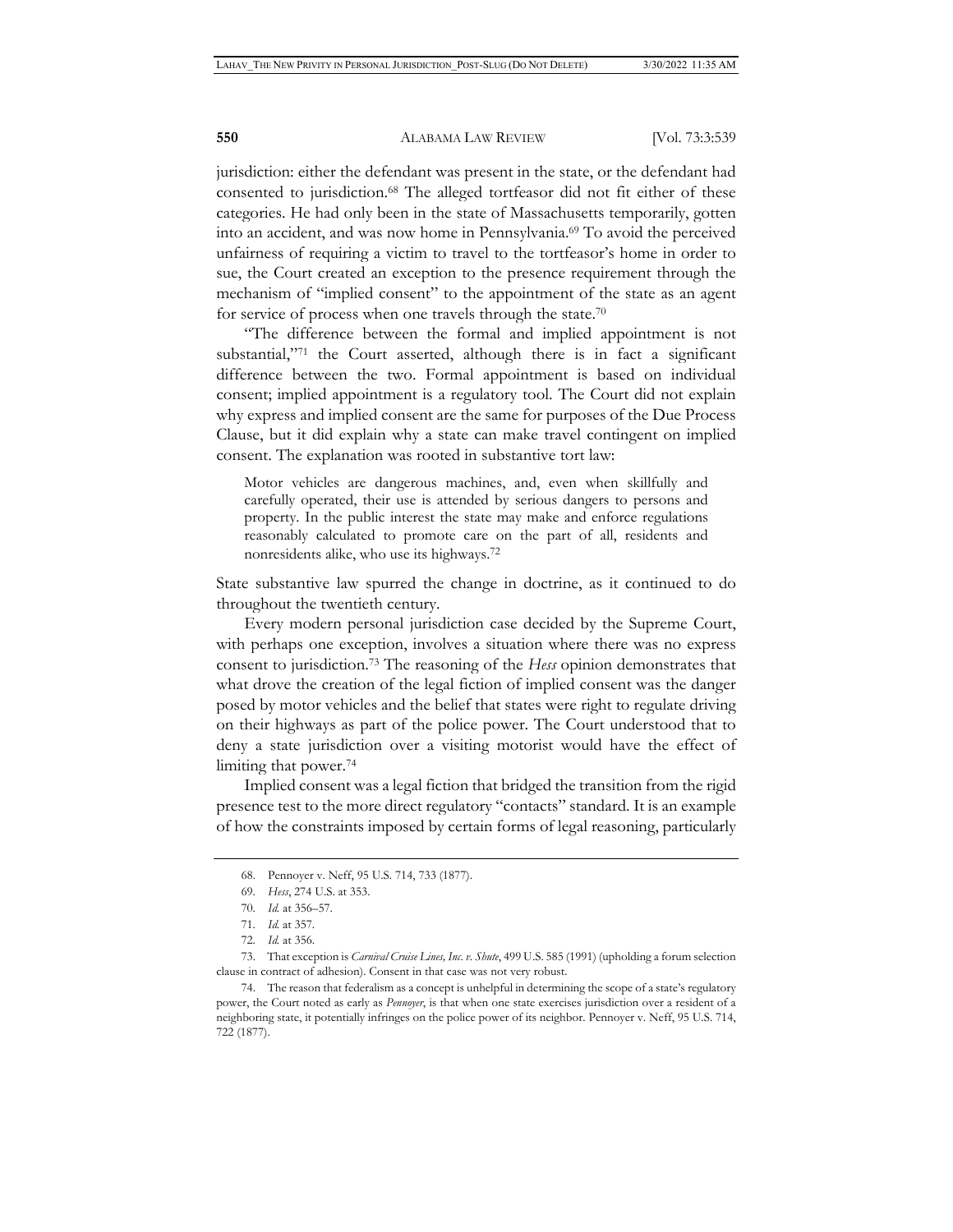of abstract categories unmoored from facts in the world, retain a hold over judges. If a court is unwilling or simply not yet ready to be direct about a change in the law, it can utilize a legal fiction that resembles the previous test but in operation is quite different. Once a court is willing to imply consent and thereby loosen the test, it opens the door to state regulation.

#### *D. The* International Shoe *Balancing Test*

In the middle and later twentieth century, standards triumphed over rules, especially in personal jurisdiction. This was a period where balancing tests were the dominant form in federal constitutional law.75 But, although modern personal jurisdiction doctrine began life as a balancing test, it has developed into a categorical test that imposes a threshold inquiry and then balances—to the extent it balances—only those cases that can pass the threshold.76

The touchstone of modern personal jurisdiction doctrine is the familiar test articulated in *International Shoe v. Washington*77 that "in order to subject a defendant to a judgment in personam, if he be not present within the territory of the forum, he have certain minimum contacts with it such that the maintenance of the suit does not offend 'traditional notions of fair play and substantial justice.""78

This general principle required courts to evaluate the relationship between the defendant's contact with the forum state and the events that gave rise to the claim and, if this relationship was sufficiently strong, to then balance the interests of the state, the defendant, and the plaintiff in permitting the suit to go forward in that jurisdiction. Over time, the general standard was split into two logically separate inquiries: (1) an inquiry into the extent and nature of the defendant's contacts with the forum state ("certain minimum contacts") in relation to the claim and (2) an inquiry into whether maintenance of the suit is fair ("fair play and substantial justice"). The fairness inquiry developed to include analysis of five factors, ranging in concreteness,79 although, tellingly, it

<sup>75.</sup> *See, e.g.*, Kathleen M. Sullivan, *The Supreme Court 1991 Term—Foreword: The Justices of Rules and Standards*, 106 HARV. L. REV. 22, 61 (1992) ("Balancing tests have infiltrated modern constitutional law to the extent that categorical two-tier review is incompletely realized or breaks down."); T. Alexander Aleinikoff, *Constitutional Law in the Age of Balancing*, 96 YALE L.J. 943, 943–44 (1987) (stating that balancing "has become widespread, if not dominant, over the last four decades"); Goldberg v. Kelly, 397 U.S. 254, 264–65 (1970) (requiring balancing of interest in due process determination).

<sup>76.</sup> Jamal Greene persuasively makes the case that this form, which he calls the "categorical approach," is ubiquitous in constitutional law. Jamal Greene, *The Supreme Court 2017 Term—Foreword: Rights as Trumps?*  132 HARV. L. REV. 28, 38 (2018). He describes "the core features of the categorical approach: analysis is weighted toward threshold interpretive questions rather than the application of law to fact, and so balancing is notionally understood as exceptional rather than inherent." *Id.* I think due process analysis is in the same family of approaches.

<sup>77.</sup> Int'l Shoe Co. v. Washington, 326 U.S. 310 (1945).

<sup>78.</sup> *Id.* at 316.

<sup>79.</sup> These factors are: (i) the burden on the defendant, (ii) the state's "interest in adjudicating the dispute," (iii) the "plaintiff's interest in obtaining convenient and effective relief," (iv) "the interstate judicial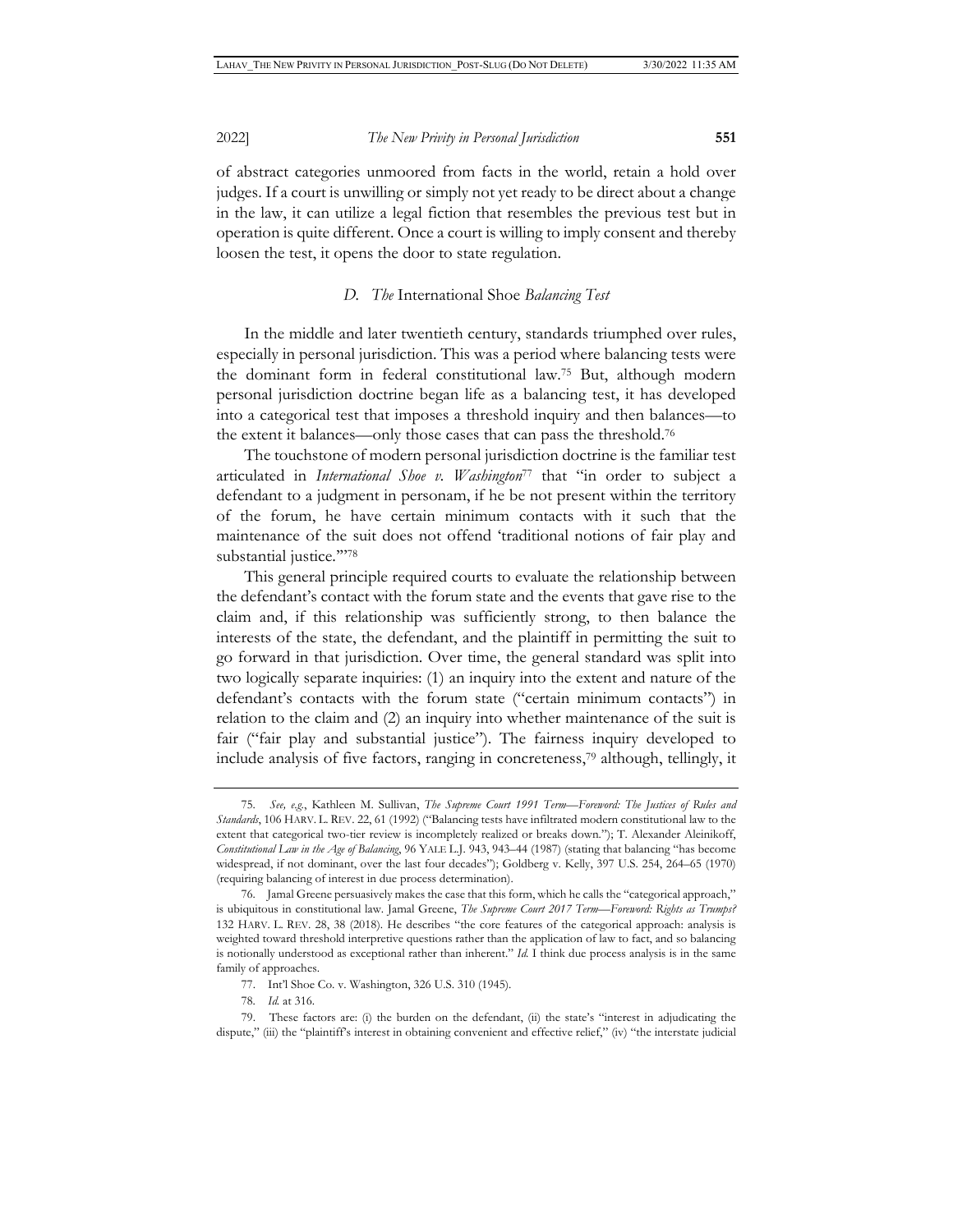has been dropped entirely from analysis in Supreme Court opinions over the last eight years.<sup>80</sup>

The test is a standard; it is (relatively) discretionary, flexible, and its application is indeterminate and fact-specific. As a result, like all standards, the minimum contacts test devolves decision-making to the lowest court because the facts of each case are so crucial to the determination and the standard of review of factual findings is generally deferential.81 We shall see the importance of this observation later.

In his concurrence in *International Shoe*, Justice Black argued that the standard adopted by the Court would inevitably infringe on the states' power to regulate.82 "To read this into the due process clause would in fact result in depriving a State's citizens of due process," he explained, "by taking from the State the power to protect them in their business dealings within its boundaries with representatives of a foreign corporation."<sup>83</sup> Although the state power was upheld in that case, he wrote, "the rule announced means that tomorrow's judgment may strike down a State or Federal enactment on the ground that it does not conform to this Court's idea of natural justice."84 He claimed the problem was that the Court was taking to itself the power to draw the line between obligation and immunity, which he thought would tend "to curtail the exercise of State powers."85 What he missed was that a flexible standard could also allow the Court to take into account the importance of state regulation in some cases, a possibility that is foreclosed in a restrictive rule regime.

Justice Black's concerns were realized, but for very different reasons than he predicted. For a long time, the courts continued to enforce the minimum contacts test as a standard that could be interpreted at the lower court level

system's interest in obtaining the most efficient resolution of controversies," and (v) the shared interest of the several States in furthering fundamental substantive social policies. World-Wide Volkswagen Corp. v. Woodson, 444 U.S. 286, 292 (1980). The last two factors are the most abstract. Factor tests seem to have become popular in the 1970s. *See, e.g.*, Mathews v. Eldridge, 424 U.S. 319, 335 (1976) (redescribing a previous balancing test for procedural due process as a factor test). They are not structurally different from balancing tests but create the appearance of greater constraint on judicial decision-making.

<sup>80.</sup> *See, e.g.*, Bristol-Myers Squibb Co. v. Superior Ct., 137 S. Ct. 1773, 1781–82 (2017) (addressing only the threshold contacts question); Daimler AG v. Bauman, 571 U.S. 117, 139 n.20 (2014) (eliminating fairness considerations from general jurisdiction analysis); J. McIntyre Mach., Ltd. v. Nicastro, 564 U.S. 873, 883, 886–87 (2011) (addressing only the threshold contacts question).

<sup>81.</sup> The choice between rules and standards is jurisdictional. Once a rule is determined by the legislature or high court, that decision is binding on all adjudicators. But this jurisdictional choice comes at a cost. The cost is that the rule may sometimes be applied in a way that those with jurisdiction to make the rules would think is a bad outcome. The proponents of the rule-based system are willing to trade off justice in the individual case for the orderly administration of laws, but that does not mean that this is not a tradeoff. For further discussion, see Frederick Schauer, *Formalism*, 97 YALE L.J. 509, 540–41 (1988).

<sup>82. &</sup>quot;None of the cases purport to support or could support a holding that a State can tax and sue corporations only if its action comports with this Court's notions of 'natural justice.' I should have thought the Tenth Amendment settled that." *Int'l Shoe*, 326 U.S. at 324 (Black, J., concurring).

<sup>83.</sup> *Id.* at 323.

<sup>84.</sup> *Id.* at 326.

<sup>85.</sup> *Id.* at 323.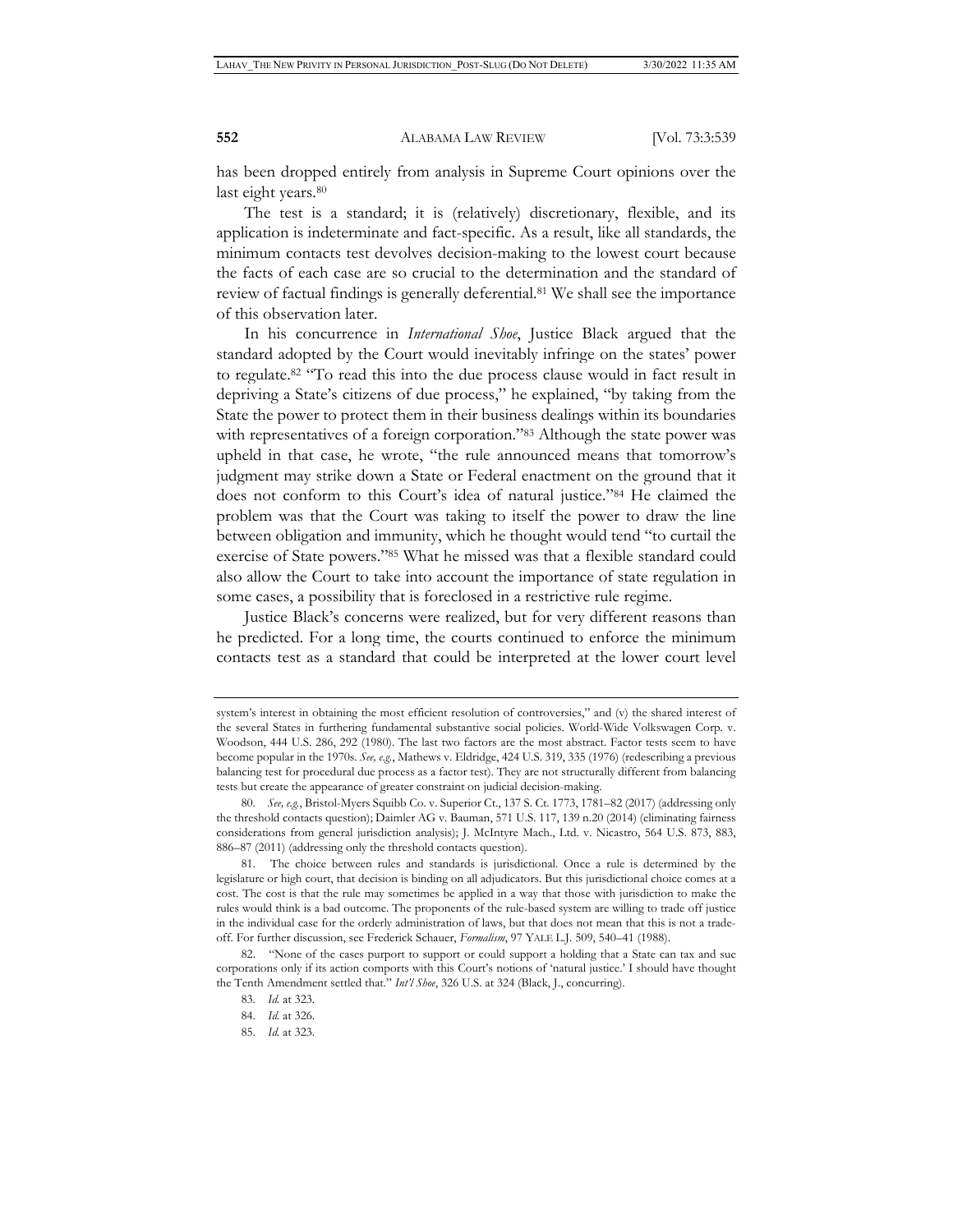consistently in cases that repeat themselves but allowed flexibility in the individual case.

Signs of where the doctrine would go appeared early. Within ten years of deciding *International Shoe*, the Supreme Court started to move from a true balancing test to a factor test. Most of the cases decided during this period at the Supreme Court level were cases involving business dealings. The most important was *Hanson v. Denckla*. 86

*Hanson* involved a fight over how a Delaware trust would be disposed of under a will.87 The important facts were that a settlor of the trust had moved from Delaware to Florida, where she died, and her will was adjudicated.88 The question was whether a Delaware court would have to recognize the judgment of a Florida court with respect to the Delaware trust. The Supreme Court held that Florida had no jurisdiction over the trust because the settlor's activities in Florida had been "unilateral."89 The court explained that while "application of [the minimum contacts] rule will vary with the quality and nature of the defendant's activity," nevertheless, "it is essential in each case that there be some act by which the defendant purposefully avails itself of the privilege of conducting activities within the forum State."90 *Hanson* was part of the shift in which the test moved from being a pure balance of values to a threshold test utilizing a series of factors, among them "purposeful availment." The reason for this, I suspect, is that already in the 1950s, the balancing test seemed too capacious and discretionary.

Almost immediately after it was decided, defendants argued in state and the lower federal courts that they should not be subject to jurisdiction for injuries caused by products travelling across state lines because they did not engage in the predicate "act" required under *Hanson*. 91 At that time, these arguments were unsuccessful in the ordinary products liability case. As I will argue in a moment, this was because the products liability revolution was underway, and the courts wanted to enforce state products liability laws, which largely involved faraway manufacturers like Buick selling to local customers like MacPherson. Indeed, the explicit rationale of these cases was that the company, by benefitting from the market for the sale of goods in the state, had obligated itself to abide by the laws of the state.92

<sup>86.</sup> Hanson v. Denckla, 357 U.S. 235 (1958).

<sup>87.</sup> *Id.* at 238.

<sup>88.</sup> *Id.* at 238–39.

<sup>89.</sup> *Id.* at 253.

<sup>90.</sup> *Id.*

<sup>91.</sup> *See, e.g.*, Waco-Porter Corp. v. Superior Ct., 27 Cal. Rptr. 371, 374 (Dist. Ct. App. 1963).

<sup>92.</sup> *Id.* ("Waco-Porter did purposefully avail itself of the privilege of selling its products to a California distributor for resale to the citizens of the forum State. By doing so it invoked the benefits and protection of California laws and, consequently, it must accept the responsibilities, obligations and duties imposed by the law of the forum State. These include obligations to the purchasers of its products.").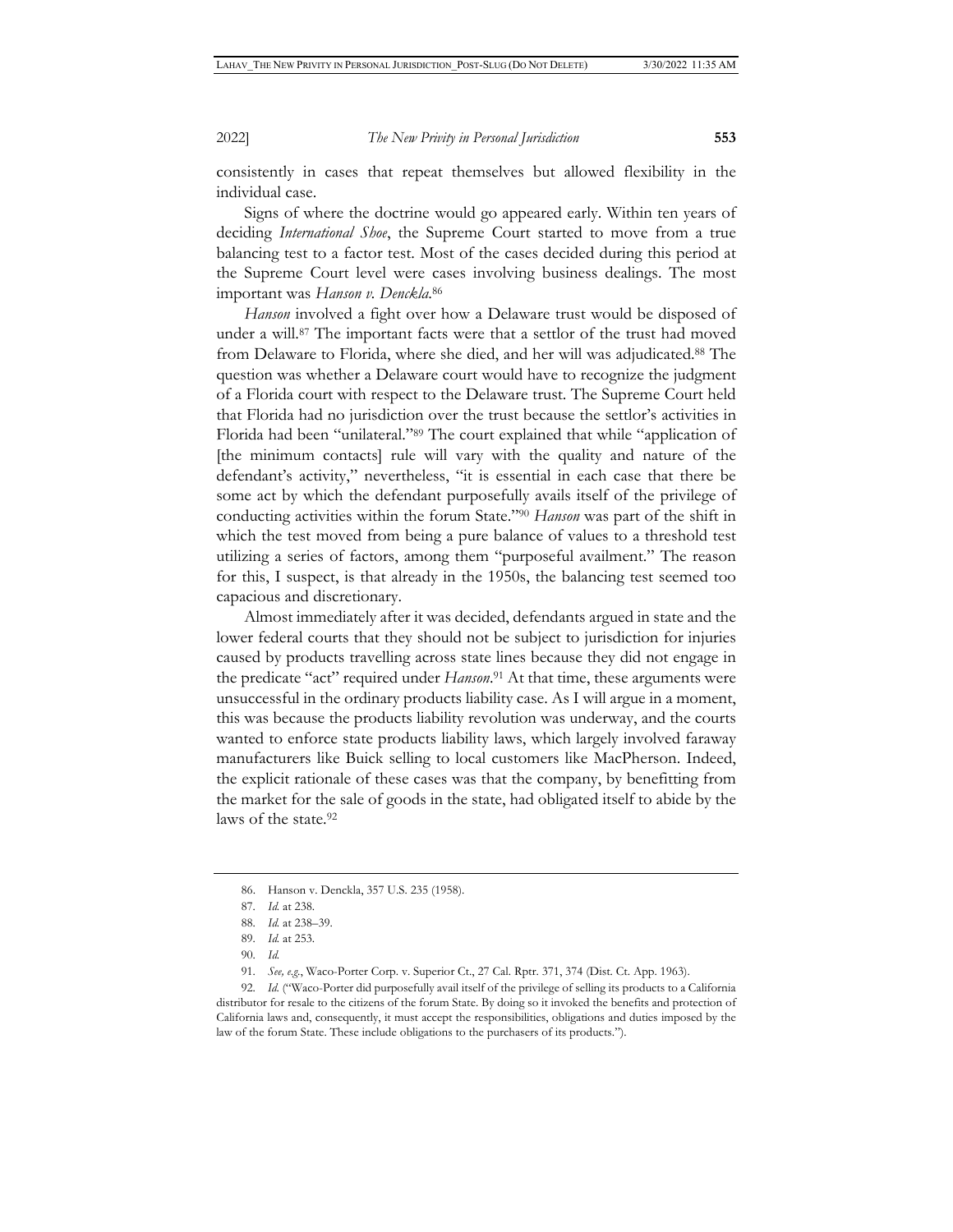Why the shift away from a looser balancing test to factors? Critics of balancing saw it as a problematic mode of reasoning because people cannot agree on methods of measurement.93 A balancing test essentially restates the problem that it is meant to solve. Whether this is in fact a problem for the operation of courts, I address in Part II of this Article. I conclude that it is not because of the structure of common law reasoning. But first, we continue with our story of the development of the law to the present day. The Court has moved back to the more rigid, conceptual formulation doctrine that was the hallmark of the late eighteenth century and is similarly restrictive. The next two Subparts explain this shift.

#### *E. The New Privity*

This Subpart considers the shift to the more rule-like regime that focused increasingly on the direct relationship between the plaintiff and the defendant, which I call the new privity. The previous rule allowed a manufacturer to be sued almost everywhere its products injured people. That rule was consistent with substantive state products liability law of the twentieth century. The new privity diverged from substantive state law.

As noted earlier, it was once the case that in order to maintain an action against a manufacturer of a defective product as a matter of state tort law, the consumer had to have a direct relationship with that manufacturer.<sup>94</sup> Today, that rule has been rejected everywhere.<sup>95</sup> As a result of the state courts having jettisoned the privity rule that was once part of substantive tort law, one of the central problems for jurisdiction doctrine is that of defective products that were manufactured in one place and injured the victim in another. It is easy to imagine a situation in which the manufacturer has no relationship with the place in which the product was ultimately used and where it caused harm, yet the substantive law of the state creates a cause of action against the manufacturer.

In fact, many personal jurisdiction cases that have made it to the Supreme Court in the last forty years involve this scenario. In *Asahi v. Superior Court*, a part was manufactured in Taiwan, incorporated into a Japanese product, and caused injury in California.96 In *Goodyear v. Brown*, the product was manufactured in Turkey, harmed the decedent in France, and suit was brought in North

<sup>93.</sup> Grey, *supra* note 19, at 50. Some critics also believed that balancing became rigid, formulaic, and unpersuasive. Aleinikoff, *supra* note 75, at 1005.

<sup>94. 63</sup> AM. JUR. 2D *Products Liability* § 407 (2021). I note here in passing that there are contrary cases and indeed, the history of products liability law may be wrong in its emphasis on privity—the subject of a current project I am working on.

<sup>95.</sup> *Id.* But see 63AM.JUR. 2D *Products Liability* § 410 (2022) for one potential exception. Keck v. Dryvit Sys., Inc., 830 So. 2d 1, 10 (Ala. 2002).

<sup>96.</sup> Asahi Metal Indus. Co. v. Superior Ct., 480 U.S. 102, 102 (1987). Notably, the issue in *Asahi* when it came to the Supreme Court was a contract dispute between Asahi and its counterparty, Chen Shin, not a tort case. *Id.* at 105–06.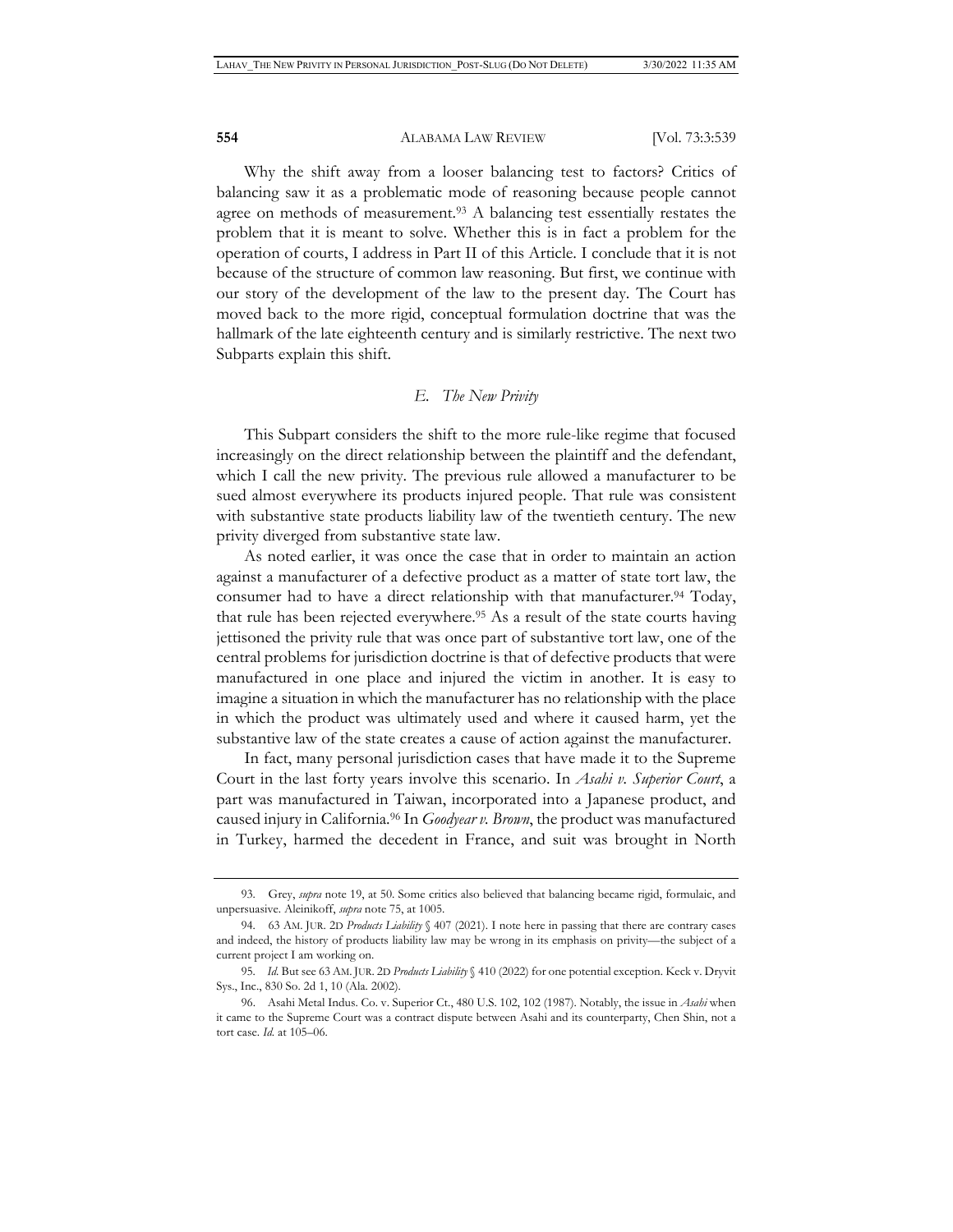Carolina.97 In *McIntyre v. Nicastro*, the product was manufactured in the United Kingdom and injured the plaintiff in his home state of New Jersey.98 In *Bristol-Myers Squibb Co. v. Superior Court*, in all likelihood the product was not manufactured either in Ohio, where the plaintiffs ingested it, or California, where they sued.99 And in *Ford Motor Co. v. Montana Eighth Judicial District*, the vehicle was manufactured outside of Montana and imported into the state after a secondhand sale.100

The doctrine that a manufacturer could be sued wherever its product ended up injuring somebody came to prominence in the state courts. The canonical articulation comes from Illinois, in the 1961 case of *Gray v. American Radiator & Standard Sanitary Corp*. <sup>101</sup> *Gray* involved a component part manufactured in Ohio by the descriptively named Titan Valve Manufacturing Company.102 The valve was incorporated into a radiator in Pennsylvania and ultimately exploded in Illinois, injuring Phyllis Gray.103 The Supreme Court of Illinois held that the state could exercise jurisdiction over the Ohio valve manufacturer.104 The reasoning in the case tracks the flexible approach of *International Shoe* and draws on the fundamental principles of products liability law, at that time developing in various states.

The first question that the court had to address was whether the tort "occurred" in Ohio, when the valve was manufactured, or in Illinois, where it exploded. The court resolved this question by choosing both: "[T]he alleged negligence in manufacturing the valve cannot be separated from the resulting injury . . . ."105 The Illinois court underscored the flexibility of the test articulated in *International Shoe* to promote regulation.106 Notably, when it came to describing Titan's actual connection with the state, inference won the day: "While the record does not disclose the volume of Titan's business or the

<sup>97.</sup> Goodyear Dunlop Tires Operations, S.A. v. Brown, 564 U.S. 915, 918 (2011).

<sup>98.</sup> J. McIntyre Mach., Ltd. v. Nicastro, 564 U.S. 873, 878 (2011).

<sup>99.</sup> Bristol-Myers Squibb Co. v. Superior Ct., 137 S. Ct. 1773, 1777–78 (2017).

<sup>100.</sup> Ford Motor Co. v. Mont. Eighth Jud. Dist. Ct., 141 S. Ct. 1017, 1023 (2021).

<sup>101.</sup> Gray v. Am. Radiator & Standard Sanitary Corp., 176 N.E.2d 761, 766 (Ill. 1961); *see also* Shepard v. Rheem Mfg. Co., 106 S.E.2d 704, 705, 707 (N.C. 1959) (exercising jurisdiction over out-of-state manufacturer); Nixon v. Cohn, 385 P.2d 305, 306, 312 (Wash. 1963) (upholding jurisdiction over out-of-state manufacturer); Andersen v. Nat'l Presto Indus., Inc., 135 N.W.2d 639, 640, 643 (Iowa 1965) (upholding jurisdiction over out-of-state manufacturer); Marathon Battery Co. v. Kilpatrick, 418 P.2d 900, 910 (Okla. 1965) (upholding jurisdiction over out-of-state manufacturer); Rosenblatt v. Am. Cyanamid Co., 86 S. Ct. 1, 3 (1965) (denying stay in case involving Maine corporation accused of stealing trade secrets held to account in New York and stating "jurisdiction on the basis of a single tort has been uniformly upheld").

<sup>102.</sup> *Gray*, 176 N.E.2d at 762.

<sup>103.</sup> *Id.*

<sup>104.</sup> *Id.* at 767.

<sup>105.</sup> *Id.* at 762.

<sup>106.</sup> *Id.* at 766 ("[I]t is not unreasonable, where a cause of action arises from alleged defects in his product, to say that the use of such products in the ordinary course of commerce is sufficient contact with this State to justify a requirement that he defend here."). But the court did recognize that an isolated sale would not suffice. *Id.* at 765–66 ("D]efendant does not claim that the present use of its product in Illinois is an isolated instance.").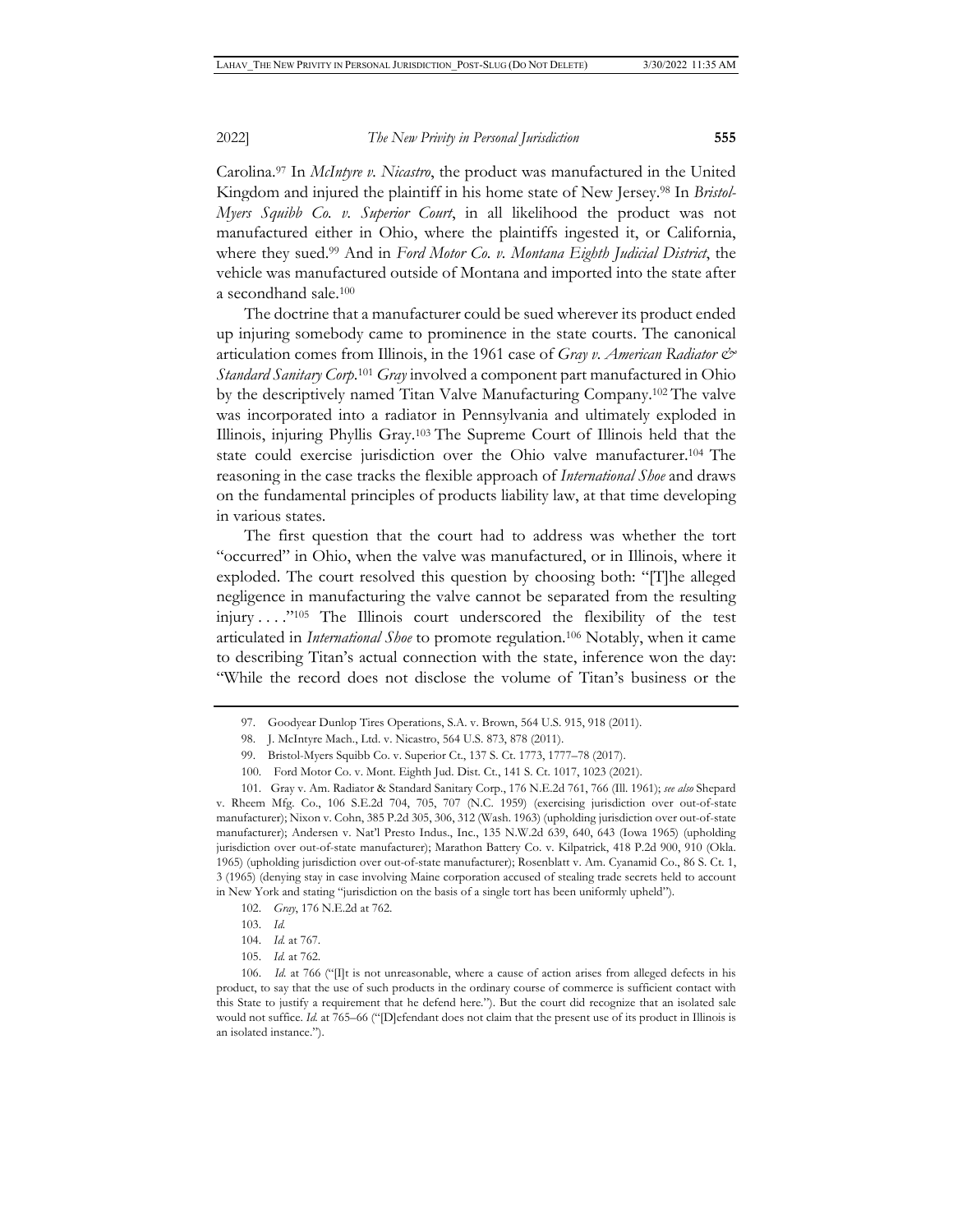territory in which appliances incorporating its valves are marketed, it is a reasonable inference that its commercial transactions, like those of other manufacturers, result in substantial use and consumption in this State."107 In other words, in a national market, one can assume that there were significant sales.

The Illinois court's analysis was grounded in products liability law: "[I]t is not unreasonable, where a cause of action arises from alleged defects in his product, to say that the use of such products in the ordinary course of commerce is sufficient contact with this State to justify a requirement that he defend here."108 This argument rather nicely tracks the general thrust of products liability law as described by Justice Cardozo. It is premised on the idea that a manufacturer can be liable for injuries its defective product has caused a consumer. And it reflects both loss-spreading and accident-avoidance rationales in support of products liability law. Ultimately, that view was articulated in the *Restatement (Second) of Torts*, adopted in 1965: "[P]ublic policy demands that the burden of accidental injuries caused by products intended for consumption be placed upon those who market them, and be treated as a cost of production against which liability insurance can be obtained . . . ."109

The rhetorical move of assuming a volume of business could be characterized as shifting the burden of proof to the defendant to show a lack of contact or as creating in effect a rule that any product injuring someone in the state can give rise to jurisdiction. The opinion takes pains to underscore the flexible, fact-specific structure of the doctrine it is applying. In its discussion of precedent, the court explains: "Little purpose can be served, however, by discussing such cases in detail, since the existence of sufficient 'contact' depends upon the particular facts in each case."110 Still, although the rhetoric emphasized flexibility and attention to the individual case, the inference the court was willing to draw could be read as a rule that a company can be sued wherever its product injures someone. This demonstrates that rules do not always favor immunity.

What of the importance of federalism and state sovereignty? The *Gray* court explained: "Advanced means of distribution and other commercial activity have made possible these modern methods of doing business, and have largely effaced the economic significance of State lines."111 These changes, in turn, require a change in personal jurisdiction doctrine drawing on the same "unchanging principles of justice" but altering the specific rules arising from them because "jurisdictional concepts which may have been reasonable enough in a simpler economy lose their relation to reality, and injustice rather than

<sup>107.</sup> *Id.* at 766.

<sup>108.</sup> *Id.*

<sup>109.</sup> RESTATEMENT (SECOND) OF TORTS § 402A cmt. c (AM. L. INST. 1965); Gregory C. Keating, *Products Liability as Enterprise Liability*, 10 J. TORT L. 41, 46–47 (2017).

<sup>110.</sup> *Gray*, 176 N.E.2d at 767.

<sup>111.</sup> *Id.* at 766.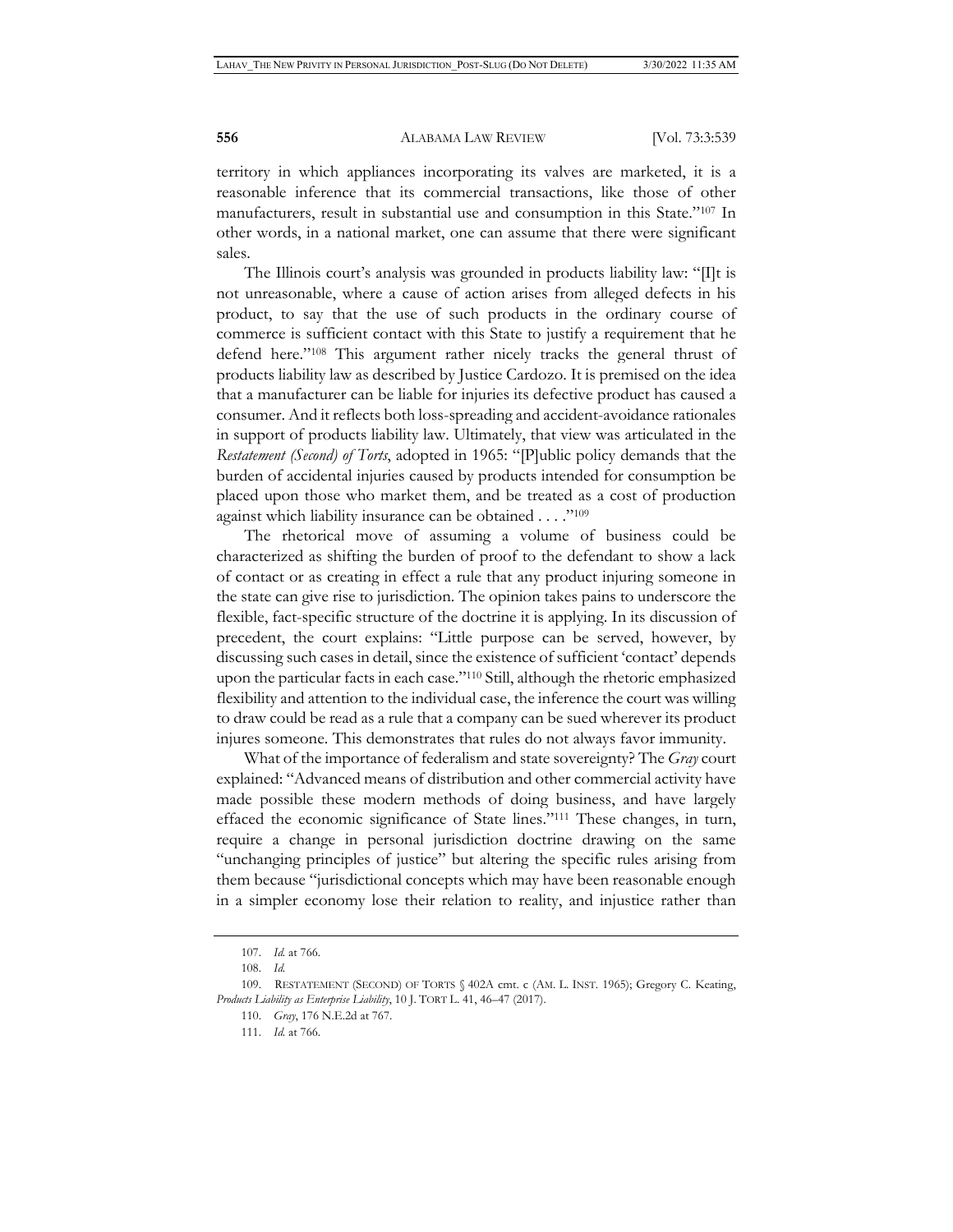justice is promoted."112 This is classical common law reasoning, sometimes referred to as the Grand Style<sup>113</sup>: a general principle remains in place, but its application is altered to conform to social and economic reality. In this case, that reality is a perceived need for greater state regulation of products.

Given the nationalist description of the American economy that undergirds *Gray*, which is clearly correct, it is surprising that in the Supreme Court case affirming this broad theory of jurisdiction over manufacturers, the Court would underscore the continuing importance of state lines.114 In *World-Wide Volkswagen Corp. v. Woodson*, the Supreme Court cited *Gray* for the proposition that *manufacturers* could be held accountable wherever their product ended up injuring someone.115 But, the Court held an eastern *distributor* of a defective automobile could not be held to account in the southwestern state where the accident took place.116 Part of the rationale—although the analysis is somewhat obscure—was the need for limits imposed by state sovereignty. Rejecting fairness as the only criterion, the Court explained that regardless of convenience, ease of travel, and other practical or policy considerations, "the Due Process Clause, acting as an instrument of interstate federalism, may sometimes act to divest the State of its power to render a valid judgment."<sup>117</sup>

While seemingly contradictory, it is possible to reconcile a rule that allows jurisdiction over *manufacturers* participating in a national market to be held accountable in the state where their product ended up injuring someone with a rule limiting jurisdiction over more local *sellers* (such as regional distributors) to where the sale took place or in the confines of their market reach. What is the difference between manufacturers and distributors in the eyes of the law? The manufacturer is the entity most likely to know about the defect, most able to fix it, and therefore most likely to be responsive to the deterrent effect of tort law. While suing the distributor may achieve similar goals if the distributor is indemnified by the manufacturer or sues the manufacturer after being sued by

*Id.*

<sup>112.</sup> *Id.* The Court went on to say:

Our unchanging principles of justice, whether procedural or substantive in nature, should be scrupulously observed by the courts. But the rules of law which grow and develop within those principles must do so in the light of the facts of economic life as it is lived today. Otherwise the need for adaptation may become so great that basic rights are sacrificed in the name of reform, and the principles themselves become impaired.

<sup>113.</sup> Charles E. Clark & David M. Trubek, *The Creative Role of the Judge: Restraint and Freedom in the Common Law Tradition*, 71 YALE L.J. 255, 259 (1961) (discussing the term Grand Style as used in KARL N. LLEWELYN, THE COMMON LAW TRADITION—DECIDING APPEALS (1960)).

<sup>114.</sup> Or maybe not, in the sense that the Court gave with one hand and took away with the other to create a kind of balance of responsibility.

<sup>115. &</sup>quot;The forum State does not exceed its powers under the Due Process Clause if it asserts personal jurisdiction over a corporation that delivers its products into the stream of commerce with the expectation that they will be purchased by consumers in the forum State." World-Wide Volkswagen Corp. v. Woodson, 444 U.S. 286, 297–98 (1980).

<sup>116.</sup> *Id.* at 298–99.

<sup>117.</sup> *Id.* at 294.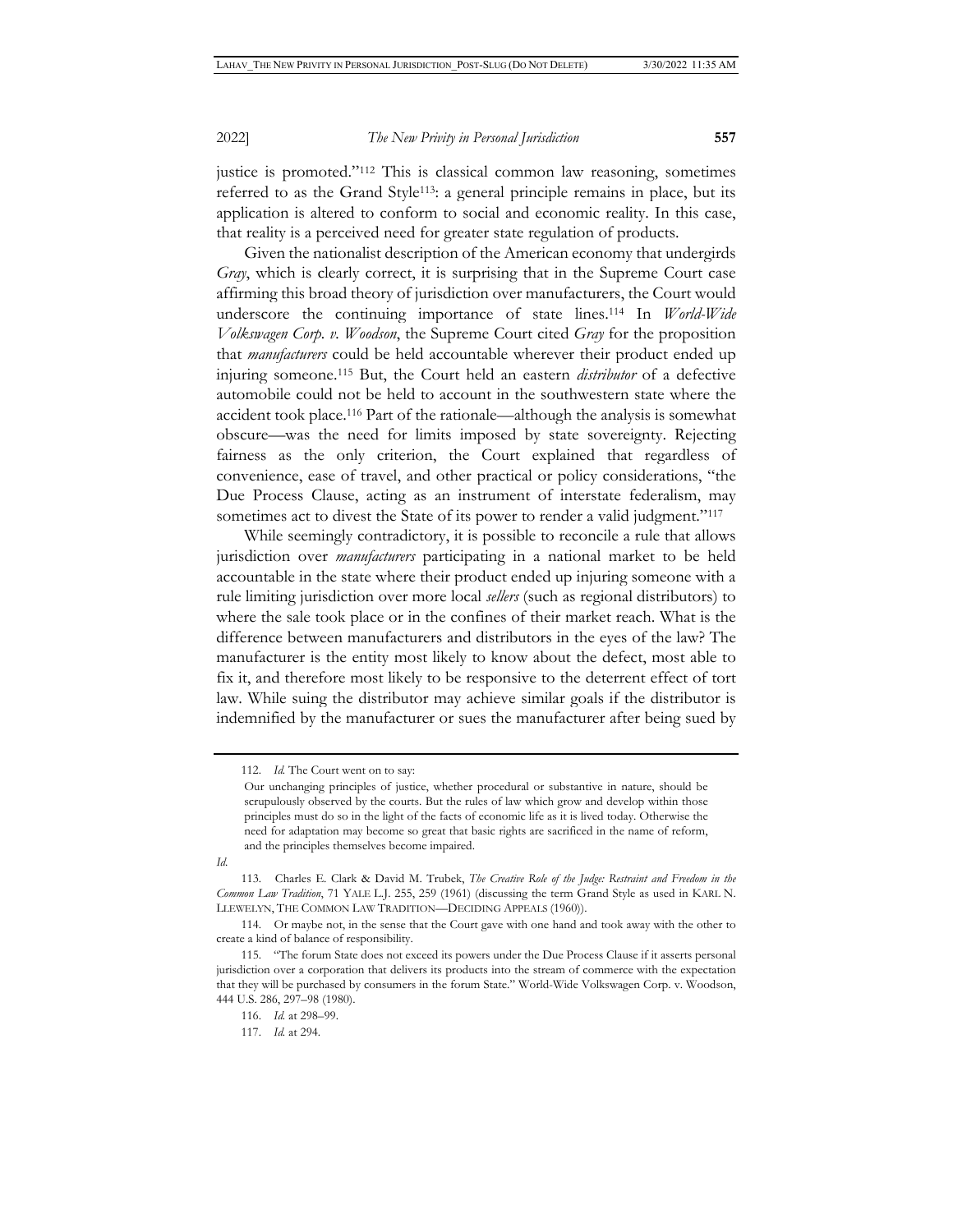the victim, this is a much more indirect route than permitting the victim to sue the manufacturer directly. This was the rationale for jettisoning the privity rule in the early twentieth century, and it makes sense in the personal jurisdiction context for the same substantive reason.<sup>118</sup>

Indeed, it could be argued that holding manufacturers accountable where their product ended up promotes a national market of safe goods by giving states power. In other words, it promotes nationalism through federalism.119 What are the possible results of such a regime? Holding a national manufacturer accountable wherever the product is distributed could result in the manufacturer adjusting its level of care to the highest applicable standard.120 On the other hand, it might result in the manufacturer taking the same standard of care that it would have otherwise if most jurisdictions adopt similar standards for liability or if insurance allows the manufacturer to mitigate its risk from high-exposure jurisdictions. Or perhaps manufacturers would raise prices in jurisdictions with stricter liability regimes, passing on the costs of litigation risk to consumers.121 Whatever one's position on these questions, the important thing to understand is that jurisdiction and the substantive law are intertwined here—the level of regulation cannot be separated from the jurisdictional regime.

The Court explained that its Due Process Clause jurisprudence "gives a degree of predictability to the legal system that allows potential defendants to structure their primary conduct with some minimum assurance as to where that conduct will and will not render them liable to suit."122 Yet the Court's own standard of predictability was not met by the doctrine it chose to apply. A standard requiring some (unknown) quantum of marketing is not very predictable. By contrast, a rule that a distributor or manufacturer may be called to account wherever its products end up injuring someone, even nationwide, yields a consistent answer.

Indeed, as Justice Blackmun pointed out in his dissent in *World-Wide Volkswagen*, it would be relatively easy to produce a rule for cars and then

<sup>118.</sup> *See* MacPherson v. Buick Motor Co., 138 N.Y.S. 224, 227–28 (App. Div. 1912); Keating, *supra*  note 109, at 45 (stating that *MacPherson* articulates the still relevant "idea that the prospect of physical harm (harm to persons and their property) ousts contract and brings a non-disclaimable responsibility in tort into play").

<sup>119.</sup> As Heather Gerken writes: "It is possible to imagine federalism integrating rather than dividing the national polity." Heather K. Gerken, *Federalism as the New Nationalism: An Overview*, 123 YALE L.J. 1889, 1892 (2014).

<sup>120.</sup> This is sometimes referred to as the "California effect." *See, e.g.*, DAVID VOGEL, TRADING UP: CONSUMER AND ENVIRONMENTAL REGULATION IN A GLOBAL ECONOMY 248 (1995); Anu Bradford, *The Brussels Effect*, 107 NW. U. L. REV. 1, 67 (2012). If you favor regulation, this is a good result.

<sup>121.</sup> Klerman, *supra* note 41. Manufacturers might attempt to limit the sale of their product in some states to reduce the risk of exposure, but this is the least likely scenario. That is because under this rule, if a product arrived in a state even though the manufacturer did not engage a distributor to sell in that state, it would still likely face liability.

<sup>122.</sup> *World-Wide Volkswagen*, 444 U.S. at 297.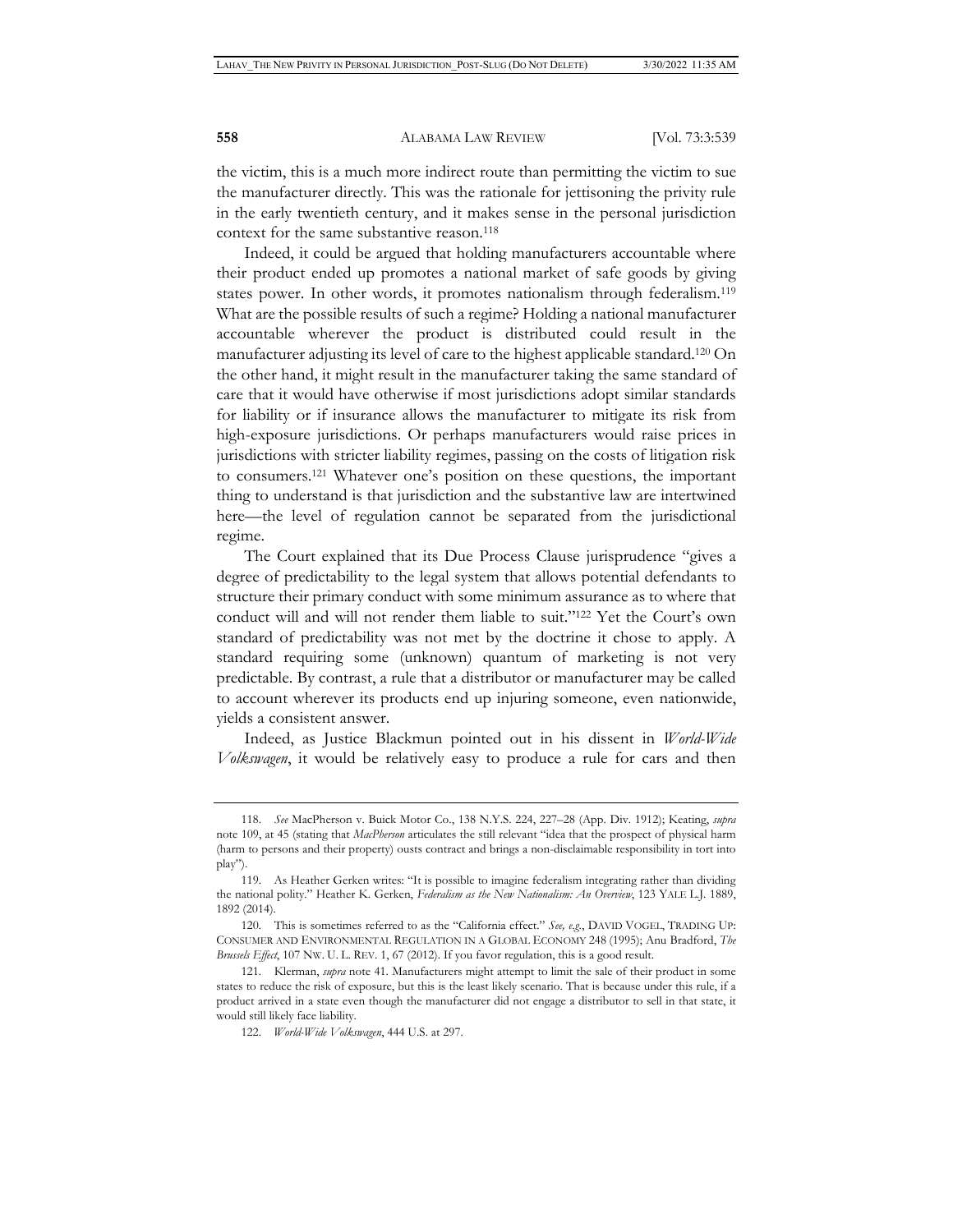consider other instrumentalities as they arose.123 Justice Blackmun predicted that under the majority's decision, courts would find themselves "parsing every variant in the myriad of motor vehicles fact situations that present themselves."124 But he was wrong because the Court's decision in *World-Wide Volkswagen* became an immunity rule for all dealers sued out of state.125

Ultimately a recurrent pattern in common law adjudication is that certain oft-repeated factual scenarios are determined by very fact-specific rules. The general standard purports to fill in the gaps, but in fact does not do so, leaving the law to develop an accretion of rules under the umbrella of a general standard. There are arguments that all this holds together on the basis of some formally realizable general principle,126 but as the confusion of generations of law students and the continued writings of law professors attest, those arguments are weak.127 For most factual scenarios that end up giving rise to a lawsuit, and car accidents are among the most common of all tort lawsuits, the answers to jurisdictional questions are obvious.128

General common law standards cover specific and easily administrable rules like an umbrella. As students of the law, we study the liminal cases because these give us the most insight and are the most interesting, and so the doctrine may seem less administrable to us because of that focus. Yet, this does not mean that coherence is not important or that it is not present in most cases. One does not need to buy into the view that the law is a "seamless web" to seek coherence

<sup>123. &</sup>quot;Cases concerning other instrumentalities will be dealt with as they arise and in their own contexts." *Id.* at 319 (Blackmun, J., dissenting).

<sup>124.</sup> *Id.*

<sup>125.</sup> For example, a search in the Westlaw database for district court cases involving car accidents, dealerships, and personal jurisdiction yielded only thirty-five results. A representative example is Lightell v. Morris, in which a Louisiana plaintiff sued a Texas mechanic arising out of a car accident she claimed was caused by the mechanic's negligence in repairing the tortfeasor's brakes. No. 93-1030, 1993 WL 475485, at \*2 (E.D. La. Nov. 5, 1993). The court, without analysis, found no jurisdiction over the mechanic. *Id.* at \*3. The other thirty-four cases involve jurisdiction over manufacturers, not dealers. Some states immunize dealerships when a manufacturer has been sued (with some nuances). *See, e.g.*, MINN. STAT. ANN. § 544.41 (West 2022).

<sup>126.</sup> Or at least, so the Supreme Court would have readers think when it asserts that "settled principles regarding specific jurisdiction control this case." Bristol-Myers Squibb Co. v. Superior Ct., 137 S. Ct. 1773, 1781 (2017); *see also* Walden v. Fiore, 571 U.S. 277, 291 (2014) ("Well-established principles of personal jurisdiction are sufficient to decide this case."). Still, one might argue how it can be that so many cases have been taken up by the Supreme Court recently if the principles are settled and their application in the run of cases clear.

<sup>127</sup>*. See, e.g.*, Wendy Collins Perdue, *Personal Jurisdiction and the Beetle in the Box*, 32 B.C. L. REV. 529, 530 (1991); Jeremy Waldron, *"Transcendental Nonsense" and System in the Law*, 100 COLUM. L. REV. 16 (2000); Frederick Schauer, *Lawyers and Lawmaking*, 83 MICH. L. REV. 1141, 1141 (1985) (reviewing BRUCE A. ACKERMAN, RECONSTRUCTING AMERICAN LAW (1984)). For a sophisticated example of an attempt at field coherence with a functional approach, see Thomas W. Merrill & Henry E. Smith, *The Property/Contract Interface*, 101 COLUM. L. REV. 773 (2001). For an attempt to make personal jurisdiction doctrine fit other aspects of constitutional law, see Robin J. Effron, *Solving the Nonresident Alien Due Process Paradox in Personal Jurisdiction*, 116 MICH. L. REV. ONLINE 123 (2018). For further discussion, see *infra* Part II.A.

<sup>128.</sup> NAT'L CENTER FOR STATE CTS., STATE COURT CASELOAD DIGEST: 2018 DATA, at 8 (2018), http://www.courtstatistics.org/\_\_data/assets/pdf\_file/0014/40820/2018-Digest.pdf.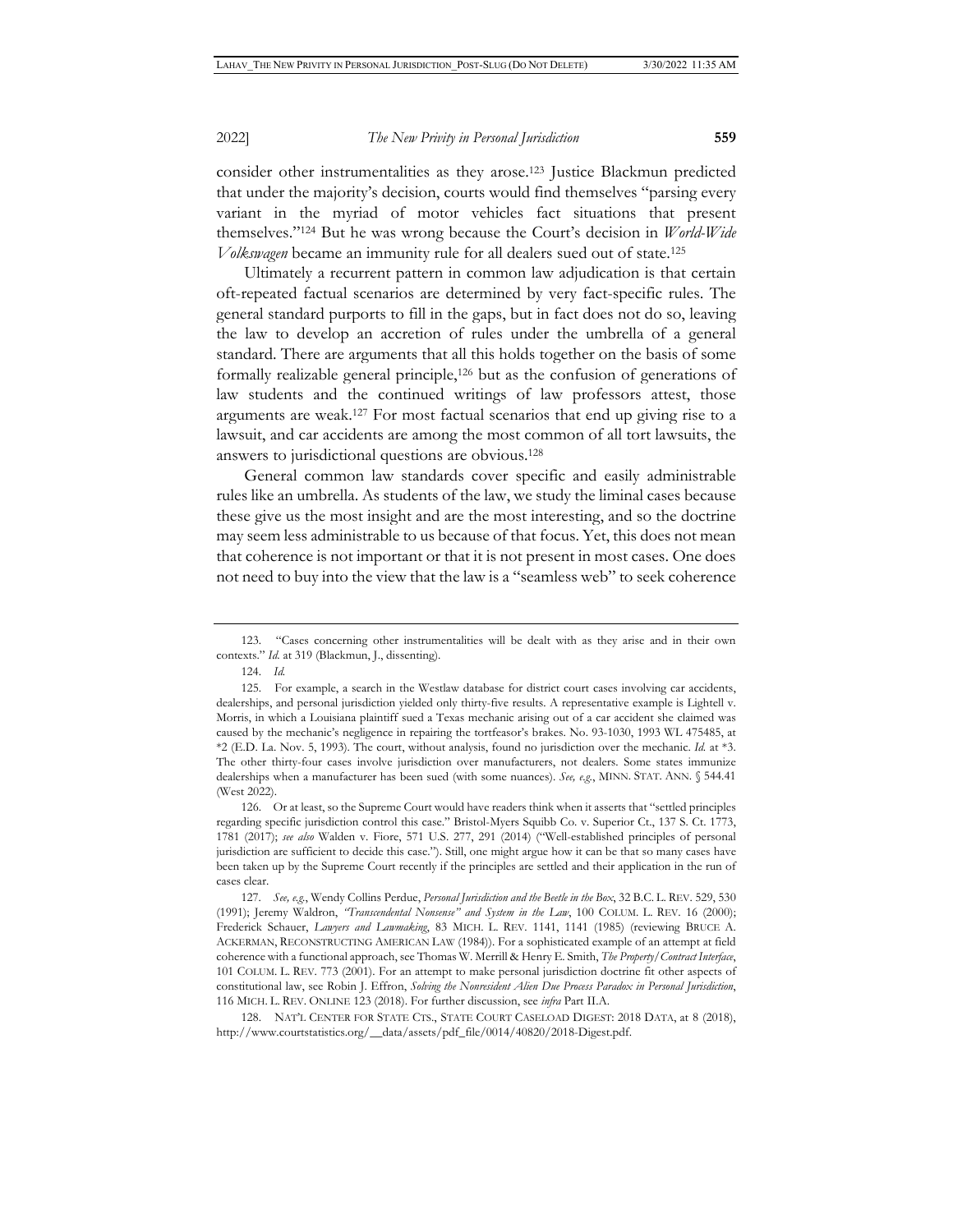in a general rule with specific applications in a particular area of law.129 In the difficult cases, the fundamental tensions that are present throughout American law between autonomy and regulation are revealed. The problem is not coherence, but conflicting values.

A jurisdictional rule allowing consumers to sue wherever they are injured is a rule that is easily administered and predictable, allowing manufacturers to make adjustments to their business practices, purchase insurance, and limit the costs of litigating over collateral issues such as where a suit should take place. It also devolves jurisdiction over the ultimate regulation of conduct to state tort law, rather than allowing parties to signal their preferred outcome to the court. One state may immunize manufacturers, for example, while another does not. This can make such a rule costly to manufacturers, which is why they resist it.

The manufacturer jurisdiction rule that was in place for many years, perhaps even since the early 1900s, is now in retreat. Recall that in *MacPherson v. Buick*, the car manufacturer contested the case on the substantive law, not jurisdiction.130 But in the twenty-first century that rule was cabined in two key jurisdictional cases: *McIntyre v. Nicastro*131 and *Bristol-Myers Squibb Co. v. Superior Court*. 132

The Supreme Court split in *Nicastro* particularly well illustrates the tension between immunity and regulation and its relationship to the structure of personal jurisdiction doctrine. The plurality opinion in that case, authored by Justice Kennedy, adopted a consent-based rationale for jurisdiction.133 Kennedy explained that jurisdiction is based on the defendant's submission to state authority: "[J]urisdiction is in the first instance a question of authority rather than fairness . . . ."134 Explicit consent or domicile are the only two clear ways to submit to this authority. Another "more limited form of submission to a State's authority" is when a dispute arises out of activities in the state.135 "The principal inquiry in cases of this sort is whether the defendant's activities manifest an intention to submit to the power of a sovereign."136 In other words, the defendant must signal to the court that the state has power over the defendant's action in order for the court to be able to exercise jurisdiction.

<sup>129.</sup> See *infra* Part I.F. *See generally* Waldron, *supra* note 127.

<sup>130.</sup> MacPherson v. Buick Motor Co., 138 N.Y.S. 224, 225 (App. Div. 1912). I recognize that it is possible to read too much into litigant strategy. A study of the treatment of personal jurisdiction prior to 1945 would be very valuable. It strikes me that because of various social factors, the fight over personal jurisdiction really began in earnest in the 1980s, along with the development of consumer protection laws and awareness of product liability issues. *See* Robert L. Rabin, *The Torts History Scholarship of Gary Schwartz: A Commentary*, 50 UCLA L. REV. 461, 476 (2002).

<sup>131.</sup> J. McIntyre Mach., Ltd. v. Nicastro, 564 U.S. 873, 880 (2011).

<sup>132.</sup> Bristol-Myers Squibb Co. v. Superior Ct., 137 S. Ct. 1773 (2017).

<sup>133.</sup> *Nicastro*, 564 U.S. at 880.

<sup>134.</sup> *Id.* at 883.

<sup>135.</sup> *Id.* at 881.

<sup>136.</sup> *Id.* at 882.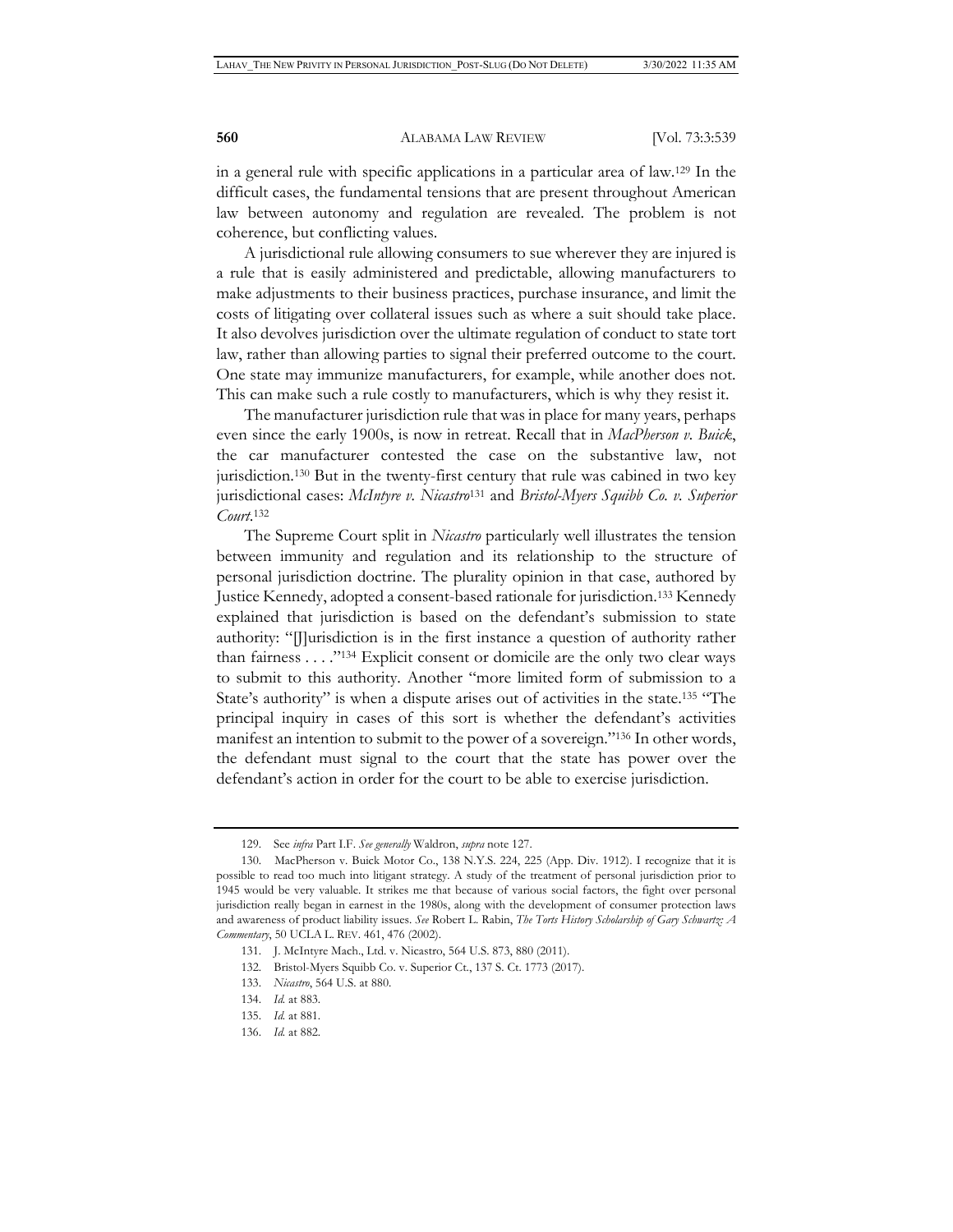The Court presents authority as based on the defendant's expressed preferences or signaling, such as facts indicating a decision to "purposefully avail" itself of the forum state. At least at a rhetorical level, personal jurisdiction in this view is a search for *ex ante* indicia from the parties as to where they are willing to submit to be sued, rather than an evaluation of when it is desirable to permit the state to regulate conduct. The most direct way to achieve this policy goal is through a privity requirement, which makes contract a predicate to tort. This approach views all relationships, even those created without consent, from the perspective of a bilateral contract.

A second way to think about the consent approach, if it is to limit state power, is as a kind of social contract theory of the state.137 Usually, social contract theory of state power imagines some kind of hypothetical agreement to submit to the power of the state, a putative contract that binds present-day members of society.138 But in no respected version of this theory is there a mandate of contemporaneous consent by each member of the polity.139 By contrast, under Justice Kennedy's theory, relying as it does on the conduct of the defendant, the agreement must be re-created contemporaneously with every transaction in the state and is only evident through the defendant's observable actions. Accordingly, it is hard to say that social contract theory provides a good basis for the notion of consent in *Nicastro*. The theory of state authority in that case is difficult to comprehend as political theory and better understood through some other frame.

A third model of consent in the personal jurisdiction context might be analogized to consent in intentional torts or criminal law.140 As Kimberley Ferzan explains: "Consent waives a right one has against interference with one's person or property, rendering something that was previously impermissible, permissible."141 This lens for looking at the idea of consent in personal jurisdiction doctrine gives some insight into the proposed test. Instead of understanding personal jurisdiction as a relationship between the defendant and the state, jurisdiction is understood as enabling a relationship between the defendant and the plaintiff, in which the plaintiff is attempting to commit some injury to the defendant (a lawsuit), and the defendant cannot be required to

<sup>137.</sup> For a critique of this approach as it was used in the early 1900s, see *In re* DES Cases, 789 F. Supp. 552, 580 (E.D.N.Y. 1992) ("The usage of 'consent' in this context was disingenuous. The assertion of jurisdiction in these instances was clearly based on the power of the states to exact obedience to their jurisdictional laws because of their status as sovereign nations with the right to control their borders and activity within their borders.").

<sup>138.</sup> *See* Fred D'Agostino, Gerald Gaus, & John Thrasher, *Contemporary Approaches to the Social Contract*, STANFORD ENCYCLOPEDIA PHIL. (Sept. 27, 2021), https://plato.stanford.edu/entries/contractarianismcontemporary/#Consent.

<sup>139.</sup> *See id.* (noting that most modern models of social contract theory rely on hypothetical agreement).

<sup>140.</sup> Thanks to Aditi Bagchi for this insight.

<sup>141.</sup> Kimberly Kessler Ferzan, *Consent and Coercion*, 50 ARIZ. ST. L.J. 951, 954 (2018).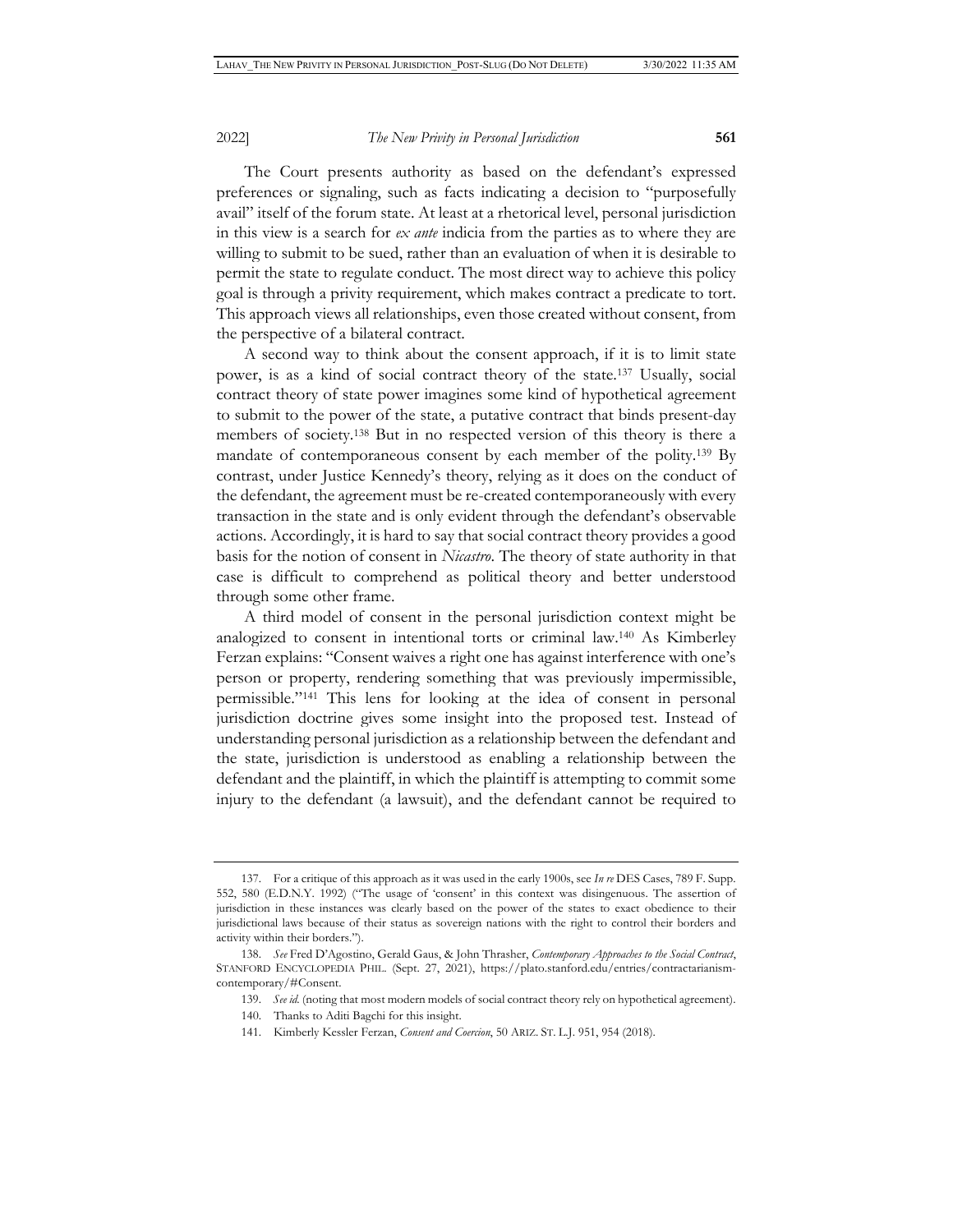submit to that injury absent a waiver of its right to be free from suit.<sup>142</sup> But a lawsuit is not an injury. It is a demand for justice.<sup>143</sup>

Under this theory, state substantive law plays little role. Yet the plaintiff's ability to sue the defendant is based on a state substantive law that gives the plaintiff that right against the defendant. A lawsuit is conceived of as an injury if one takes the initial position that the suit is meritless. This is a problem because what ought to be at issue in a jurisdictional motion is not whether this plaintiff has a cause of action, but rather the power of the state's courts to adjudicate the matter of substantive obligation. In negligence and products liability cases, the foundation of the substantive doctrine is the absence of negotiation in advance.144

The *Nicastro* plurality still permitted an *inference* of the defendant's consent from its conduct, rather than requiring express consent,145 although express consent is presented as the paradigm in that case. Contrast this approach with earlier cases. The permissible inference in *Gray* supports regulation, whereas that in *Nicastro* favors autonomy. In *Nicastro*, the inference operates as a higher standard of proof, requiring significant evidence of contacts to allow the state to exercise jurisdiction.146 By contrast, in *Gray*, the inference favors the state wishing to exercise jurisdiction because the underlying rationale bases jurisdiction on the structure of the economy rather than the defendant's particular choices or signals to the court.

Now consider the intermediary position, espoused by Justice Breyer's concurring opinion in *Nicastro*, which was joined by Justice Alito.147 The concurrence rejects both the consent approach and the stream of commerce rule as too rigid, describing the consent rule as "seemingly [too] strict" and the

<sup>142.</sup> The idea of a lawsuit as an injury is a dominant trope, albeit wrongheaded in the cases under discussion. *See generally* Judith Resnik, *Trial as Error, Jurisdiction as Injury: Transforming the Meaning of Article III*, 113 HARV. L. REV. 924 (2000). In some contexts the litigation process may be humiliating, and this can be understood as a type of injury. *See* Matthew A. Shapiro, *The Indignities of Civil Litigation*, 100 B.U. L. REV. 501, 533–34 (2020).

<sup>143.</sup> It should go without saying that to be hauled into court to answer for one's conduct ought not be understood as an injury but rather as part of the functioning of a healthy democracy in which individuals enforce their rights and resolve disputes peaceably. *See* ALEXANDRA LAHAV, IN PRAISE OF LITIGATION (2017) (offering a democratic theory of the role of litigation in the United States).

<sup>144.</sup> An exception in some jurisdictions allows negligence to be waived by advance contracting. *See, e.g.*, Thompson v. Hi Tech Motor Sports, Inc., 945 A.2d 368, 377 (Vt. 2008) (enforcing waiver of negligence liability in context of motorcycle test ride).

<sup>145.</sup> The Court explained that from some conduct "it is proper to infer an intention to benefit from and thus an intention to submit to the laws of the forum State." J. McIntyre Mach., Ltd. v. Nicastro, 564 U.S. 873, 881 (2011).

<sup>146.</sup> For example, the plurality says "there is no allegation that the distributor was under J. McIntyre's control," although they shared a name and "no more than four machines (the record suggests only one), including the machine that caused the injuries that are the basis for this suit, ended up in New Jersey." *Id.* at 878 (citation omitted). But the plurality does not mention the cost of the machine, which was very high, or the evidence that the company wanted to sell its product throughout the United States. *Id.* at 897–98 (Ginsburg, J., dissenting).

<sup>147.</sup> *Id.* at 887–93 (Breyer, J., concurring).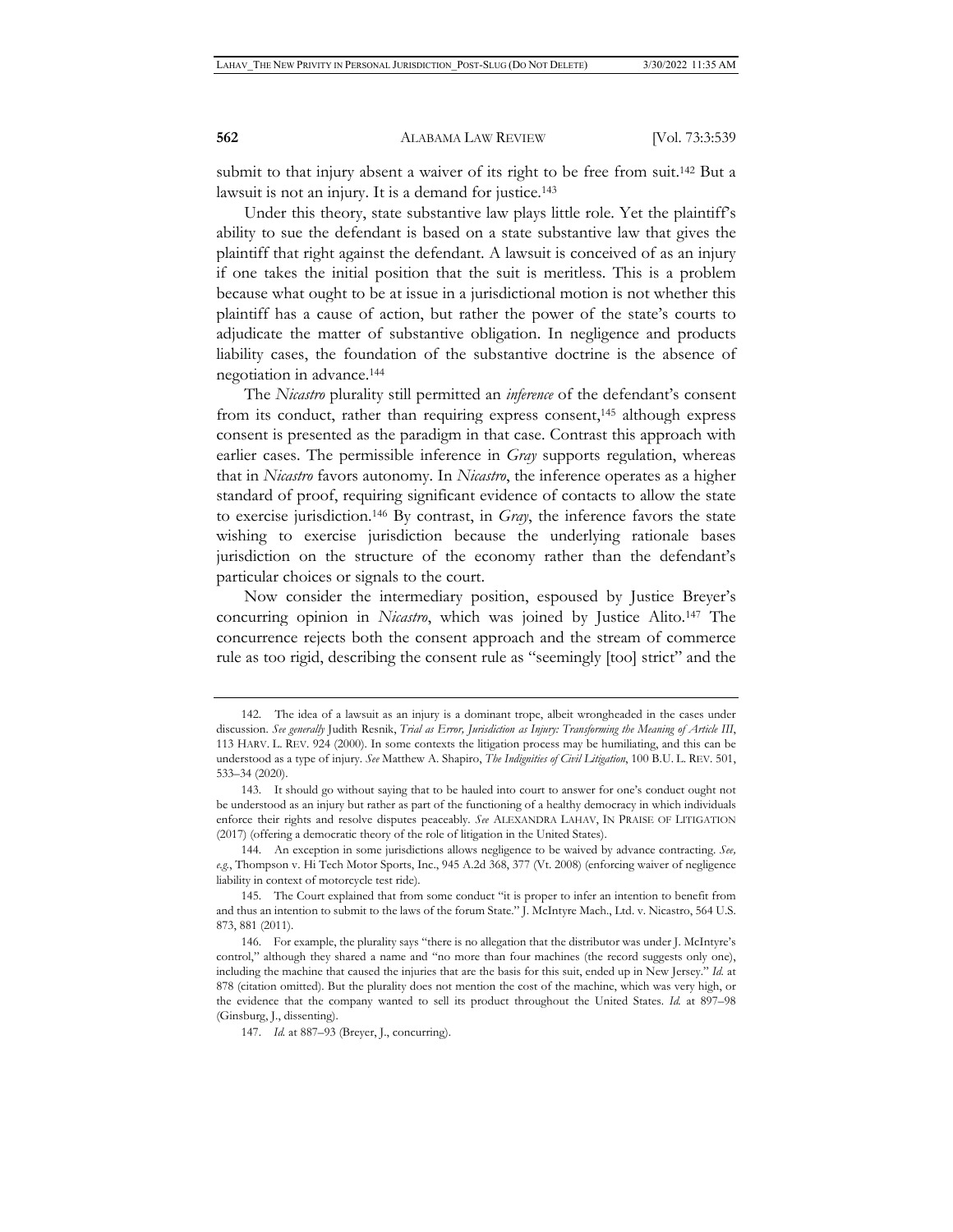stream of commerce as "absolute."148 It recognizes that in application both of these rules suffer from the problem plaguing all rules: underinclusiveness and overinclusiveness. This commonality exists despite the fact that the two rules have very different approaches to the purpose of law. In place of both choices, these Justices offered a much narrower, fact-limited rule, which, given its scope, is likely to be under or overinclusive less of the time. That rule is that the single sale of a product is not enough to give rise to jurisdiction.149 Although the concurrence pays lip service to the relational, fact-specific standard articulated in *International Shoe*,<sup>150</sup> it more closely adheres to the common law model of a narrow, fact-specific rule nested in the broad general standard.

This "nested" model also best describes another recent personal jurisdiction decision: *Bristol-Myers Squibb Co. v. Superior Court*. 151 That case is a caution against relying too heavily on the fact-specific flexibility of the standard articulated in *International Shoe* to understand the structure of personal jurisdiction doctrine today.

*Bristol-Myers Squibb* was a products liability case involving plaintiffs who ingested the drug Plavix in various states, including Ohio and Texas, but wanted to sue in California for (apparently) strategic reasons.152 The pharmaceutical manufacturer had significant contacts with California, used a nationwide distribution scheme, and conceded that it was subject to suit by California residents who alleged that the drug injured them.153 Under the old version of general jurisdiction, there would have been jurisdiction over the drug manufacturer for any claim. But instead, the Court imposed a new version of privity, requiring a relationship between the defendant and *this particular* plaintiff. The state could not exercise jurisdiction, the Court held, based on a version of the test for personal jurisdiction requiring an "affiliation between the forum and the underlying controversy, principally, [an] activity or an occurrence that takes place in the forum State."154 In other words, the Ohio and Texas plaintiffs needed to form a relationship with the manufacturer *in California*, such as having bought or taken the drug there.155 The Court did not consider whether it was fair to exercise jurisdiction over the manufacturer in California with

<sup>148.</sup> *Id.* at 890 (Breyer, J., concurring).

<sup>149.</sup> *Id.* at 888 (Breyer, J., concurring) ("None of our precedents finds that a single isolated sale, even if accompanied by the kind of sales effort indicated here, is sufficient.").

<sup>150.</sup> *Id.* at 891 (describing the relationship test and the requirements of minimum contacts and purposeful availment).

<sup>151.</sup> Bristol-Myers Squibb Co. v. Superior Ct., 137 S. Ct. 1773 (2017).

<sup>152.</sup> *See id.* at 1775–76.

<sup>153.</sup> *Id.*

<sup>154.</sup> *Id.* at 1776.

<sup>155.</sup> *Id.* at 1782 ("The relevant plaintiffs are not California residents and do not claim to have suffered harm in that State.").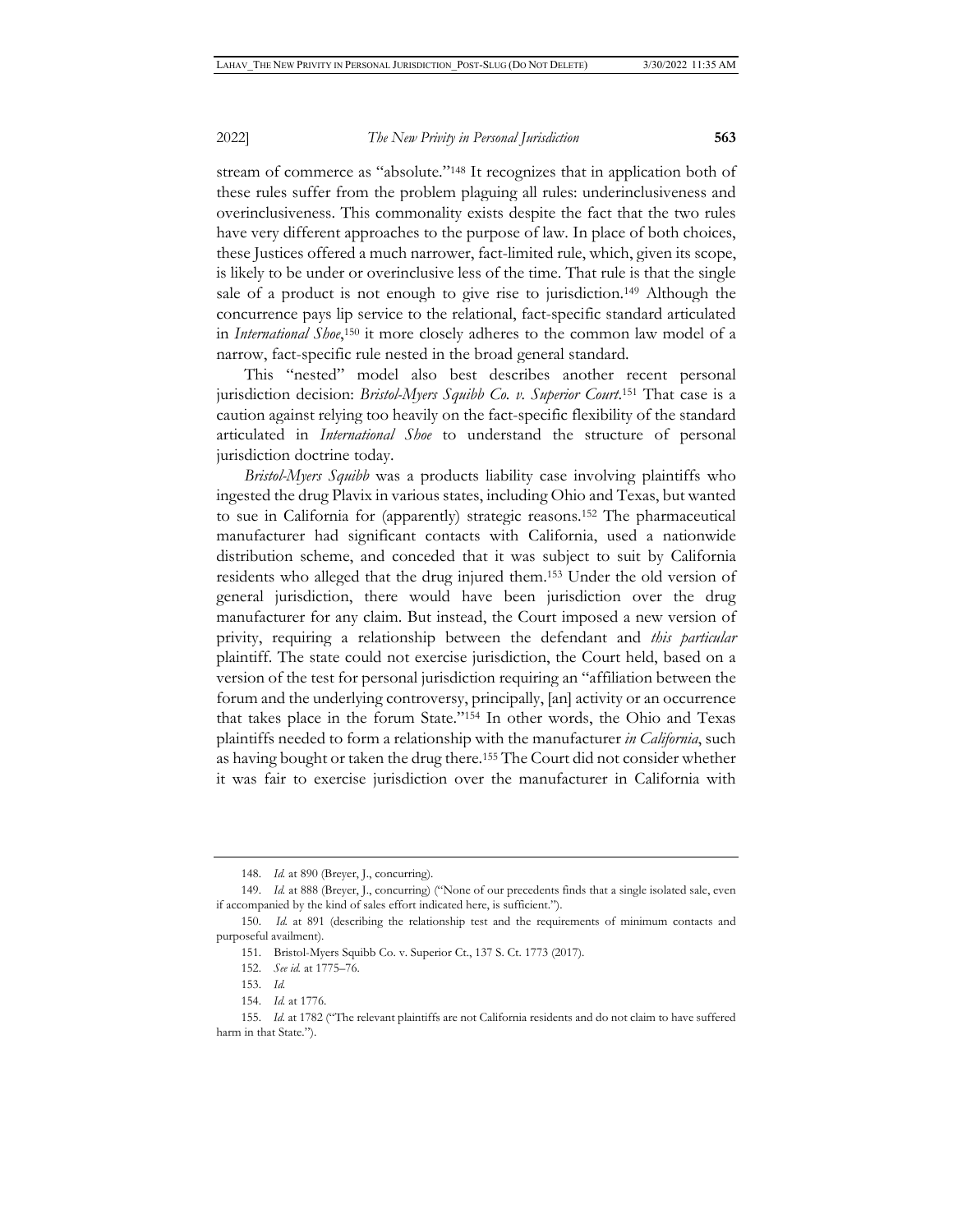respect to out-of-state plaintiffs' claims. In previous decades, such concerns were of higher importance.156

The Court insisted that its analysis was a "straightforward application" of "settled principles of personal jurisdiction."157 But that protestation expresses a key anxiety about uncertainty in legal analysis. It would not need to be said if the application were straightforward. This decision instead produces a new subrule: personal jurisdiction requires that the plaintiff purchase the product in the forum state. *Ford*, the latest contribution to this line of cases, holds that the plaintiff being injured in the forum state is sufficient.158

That this sub-rule wasn't evident before, or at least that there was an alternative analysis available, is proven by the fact that the jurisdictional issue in *Bristol-Myers Squibb* was litigated all the way to the Supreme Court with competing views below. The Court maintains the appearance that a general standard is still applicable, but increasingly very specific sub-rules are articulated and the general standard provides less and less justification for the law as it is applied. Notably, with the exception of *Ford*, the new sub-rules all tilt in one direction—to block jurisdiction.

The foregoing is a familiar pattern. The sub-rule is consistent enough with products liability law as applied in the *Bristol-Myers Squibb* case because the Ohio plaintiff can still sue in Ohio, and products liability law permits the injured party to sue even if they lack a direct relationship with the manufacturer.159 But it creates a disjuncture with products liability law in other cases that are likely to arise.160 To arrive at this destination, the Court ignores significant aspects of the old standard, such as the role of fairness and state interests (both factors tending towards regulation), while it emphasizes factors that sound more in immunity, particularly the defendant's direct relationship with the plaintiff, without even

<sup>156.</sup> In earlier cases, the Supreme Court focused more on the state's interests in regulation. *See* Lee-Hy Paving Corp. v. O'Connor, 439 U.S. 1034, 1037 (1978) (Powell, J., dissenting) (asserting that personal injury cases should not be decided far from the place of injury because local jurors are better able to understand testimony about local landmarks and other factors "traditionally considered under the doctrine of *forum non conveniens*"); Watson v. Emps. Liab. Assurance Corp., 348 U.S. 66, 72–73 (1954) (asserting importance of state interest in "safeguarding the rights of persons injured there" in case involving insurance contract made outside the state by entities outside the state).

<sup>157.</sup> *Bristol-Myers Squibb*, 137 S. Ct. at 1783; *id.* at 1781 ("Our settled principles regarding specific jurisdiction control this case.").

<sup>158.</sup> Ford Motor Co. v. Mont. Eighth Jud. Dist. Ct., 141 S. Ct. 1017, 1026–28 (2021).

<sup>159.</sup> *Bristol-Myers Squibb*, 137 S. Ct. at 1783. It would be interesting to see how this same set of arguments would play out if the allegations were that the company designed the injurious product in the state. Would the state's interest in regulating in that scenario be considered enough to overcome the absence of a direct relationship between the Ohio plaintiff and the drug manufacturer? An individualist approach to the rule would deny jurisdiction even in that case.

<sup>160.</sup> *See infra* Parts II.B and II.C; Adam N. Steinman, *Access to Justice, Rationality, and Personal Jurisdiction*, 71 VAND. L. REV. 1401, 1417–33 (2018) (describing cases limiting access to justice through jurisdiction doctrine). For example, Ford argues that a plaintiff cannot sue it in the state of injury because the Ford vehicle that allegedly caused that injury was first sold elsewhere.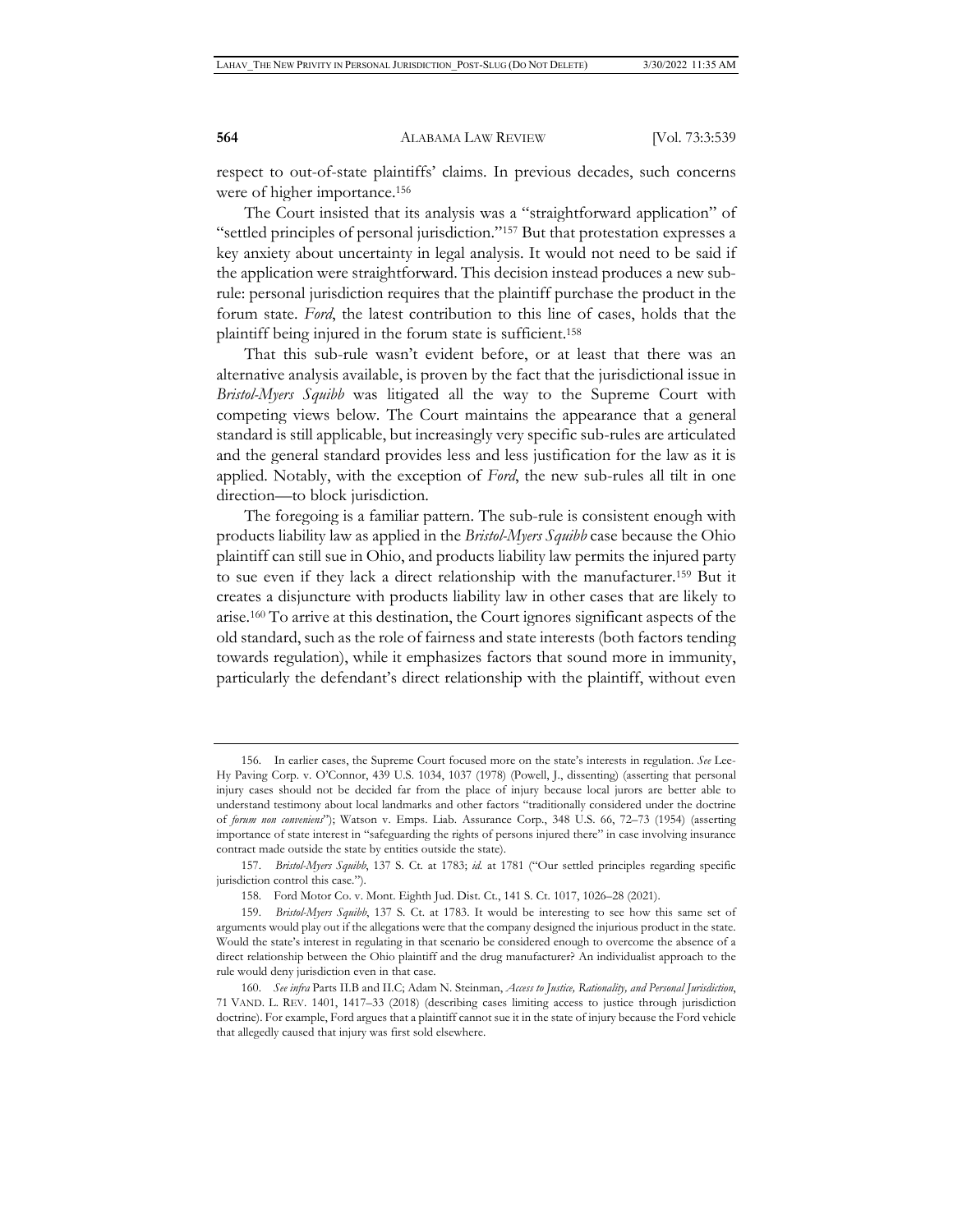seriously taking into consideration the interests of the state. This is the new privity.

# *F. The New Presence*

The new privity represents one mode of reasoning in which rules are nested in a broader principle such that over time reference to the broad principle recedes in favor of simply applying the rule. Now we turn to a different way in which rules are introduced into the system through the medium of conceptual categories that have little relationship to facts in the world. The new test for general jurisdiction is such a rule, harkening back to the much-maligned presence test of the early 1900s. This new rule gives life to Judge Cardozo's observation: "Metaphors in law are to be narrowly watched, for starting as devices to liberate thought, they end often by enslaving it."<sup>161</sup>

If a litigant is subject to general or "all-purpose" jurisdiction in a forum, that person or entity can be sued for any claim, whether or not that claim bears a relationship to the forum.162 Human beings are subject to all-purpose jurisdiction in their domicile and wherever they were served with process.163 Until recently, the rule for corporations was that they could be sued in places where they had "continuous and systematic" contacts that were "so substantial and of such a nature as to justify" subjecting the entity to suit.164 The doctrine applied to human beings is a rule; the doctrine applied to juridical persons (corporations) was a standard.

In only one case has the Supreme Court upheld general jurisdiction over a corporation when it was contested.165 This case was *Perkins v. Benguet Consolidated Mining Co.*, in which a company incorporated and with a principal place of business in the Philippines was sued in Ohio, by a nonresident of Ohio, on claims related to her ownership of stock in the company.166 As it happened, the company's mining operations were halted because the Philippines was occupied by the Japanese.167 The president of the company, who had originally been from Ohio, moved home during this period and conducted such corporate business

<sup>161.</sup> Berkey v. Third Ave. Ry. Co., 155 N.E. 58, 61 (N.Y. 1926).

<sup>162.</sup> Steinman, *supra* note 160, at 1409.

<sup>163.</sup> *Id.* at 1426.

<sup>164.</sup> Int'l Shoe Co. v. Washington, 326 U.S. 310, 317–18 (1945) ("[T]here have been instances in which the continuous corporate operations within a state were thought so substantial and of such a nature as to justify suit against it on causes of action arising from dealings entirely distinct from those activities."). In truth, as the careful reader of the parenthetical sentence will note, the opinion in *International Shoe* did not quite announce this as a rule but rather cited with approval instances where the rule had been applied and appeared in so doing to be claiming it has always been the rule.

<sup>165.</sup> But it is important to note that in many cases brought against out-of-state manufacturers, they have not contested jurisdiction. For example, in *Goodyear Dunlop Tires Operations, S.A. v. Brown*, discussed later, Goodyear did not contest jurisdiction—only its Turkish subsidiary did. 564 U.S. 915, 921 (2011).

<sup>166.</sup> Perkins v. Benguet Consol. Mining Co., 342 U.S. 437, 438–39 (1952).

<sup>167.</sup> *Id.* at 447.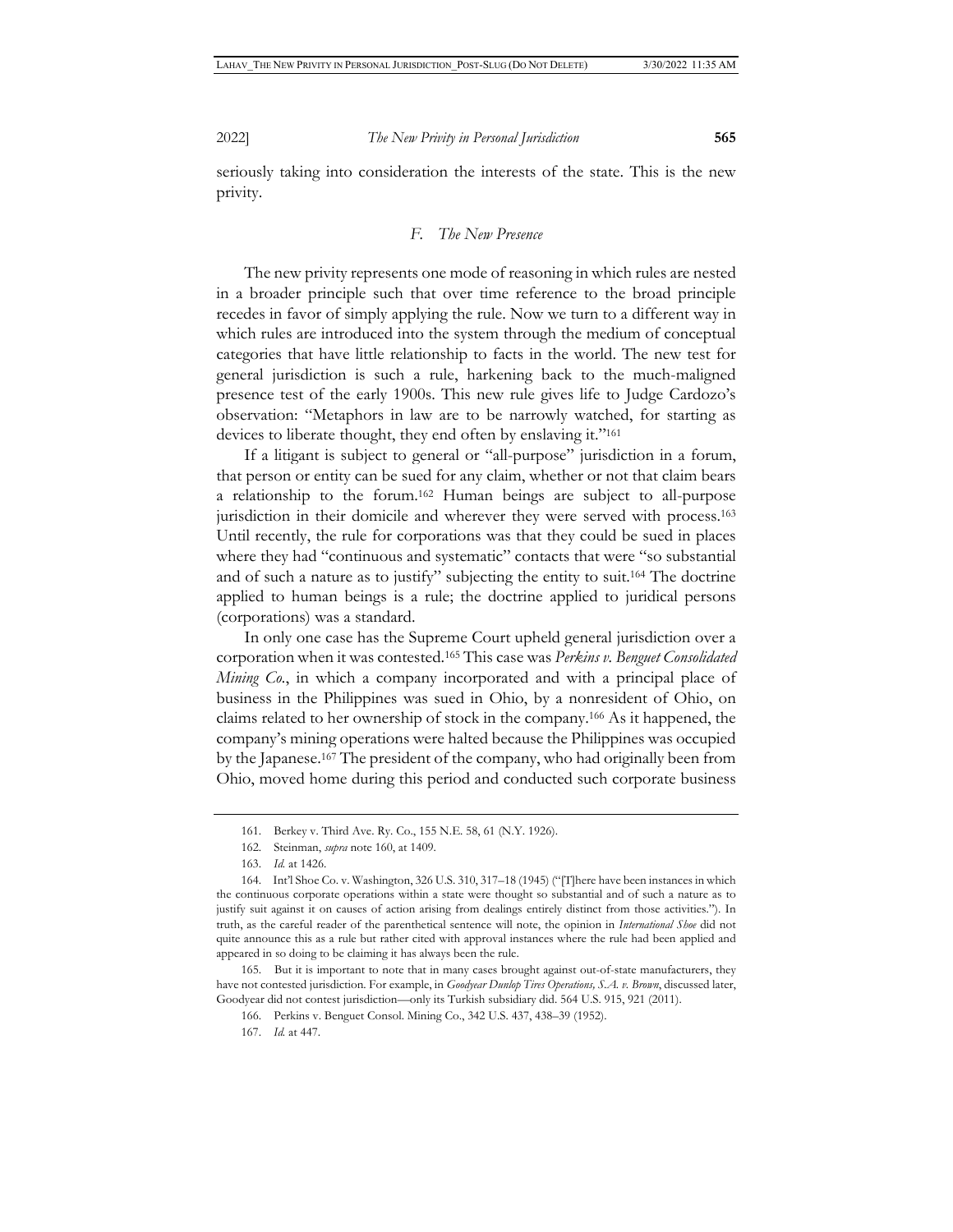as there was (after all, the mines had closed due to the war and occupation) from Ohio.168 This, the Supreme Court said, was sufficient for the company to be sued for any purpose in Ohio.169

In many other cases, the Court has reminded the lower courts that intermittent or limited corporate contacts cannot give rise to general jurisdiction. For example, the fact that a Peruvian company entered into a contract in Texas to buy helicopters and some training services did not give rise to general jurisdiction over that Peruvian company in Texas.170 Similarly, in an early case, a contract entered into in Indiana was held not to be the basis of a claim against an Indiana company in Pennsylvania, even if that company occasionally did other business in Pennsylvania.171

The inquiry into general jurisdiction was understood as a spectrum that included but was not limited to the facts of *Perkins*. When a corporate defendant contested general jurisdiction, it was the job of the courts to determine whether the corporation's relationship with the state was substantial, continuous, and systematic enough to subject it to all-purpose jurisdiction there.

Consider the Ninth Circuit's 2006 decision in *Tuazon v. R.J. Reynolds* as an example of this type of reasoning.172 In that case, Nilo D. Tuazon, who had spent most of his life in the Philippines, moved to Washington State and that same year sued R.J. Reynolds Tobacco Company on a product liability claim.173 R.J. Reynolds was headquartered in North Carolina and incorporated in Delaware.174 The court described the company's connection to Washington State as follows: between 1998 and 2006 the company maintained an office with forty employees in the state, it generated between \$145 and \$240 million in sales through distributors in Washington each year, and its market share in Washington was around 30%.175 The company had engaged in advertising in Washington since 1949.176 It had also funded research at a state public university and gotten involved in local politics, organizing "local opposition to city and state legislation that would have banned or limited smoking and cigarette advertising."177 The Ninth Circuit held that "the confluence of Reynolds'

<sup>168.</sup> *Id.* at 447–48.

<sup>169.</sup> *Id.* at 448.

<sup>170.</sup> Helicopteros Nacionales de Colom., S.A. v. Hall, 466 U.S. 408, 418 (1984).

<sup>171.</sup> Old Wayne Mut. Life Ass'n v. McDonough, 204 U.S. 8, 21 (1907). It is unclear from the opinion how much business the company did in Pennsylvania. In *International Shoe*, the activity is described alternatively as "activity of some sorts," "casual," and "isolated." Int'l Shoe Co. v. Washington, 326 U.S. 310, 317–18 (1945).

<sup>172.</sup> Tuazon v. R.J. Reynolds Tobacco Co., 433 F.3d 1163, 1173 (9th Cir. 2006).

<sup>173.</sup> *Id.* at 1167.

<sup>174.</sup> The opinion states that the company was originally incorporated in New Jersey in 1899, but it appears that in 2006 it was incorporated in Delaware. *Id.* For this analysis, the only thing that matters is that it was *not* incorporated in Washington.

<sup>175.</sup> *Id.*

<sup>176.</sup> *Id.*

<sup>177.</sup> *Id.* at 1168.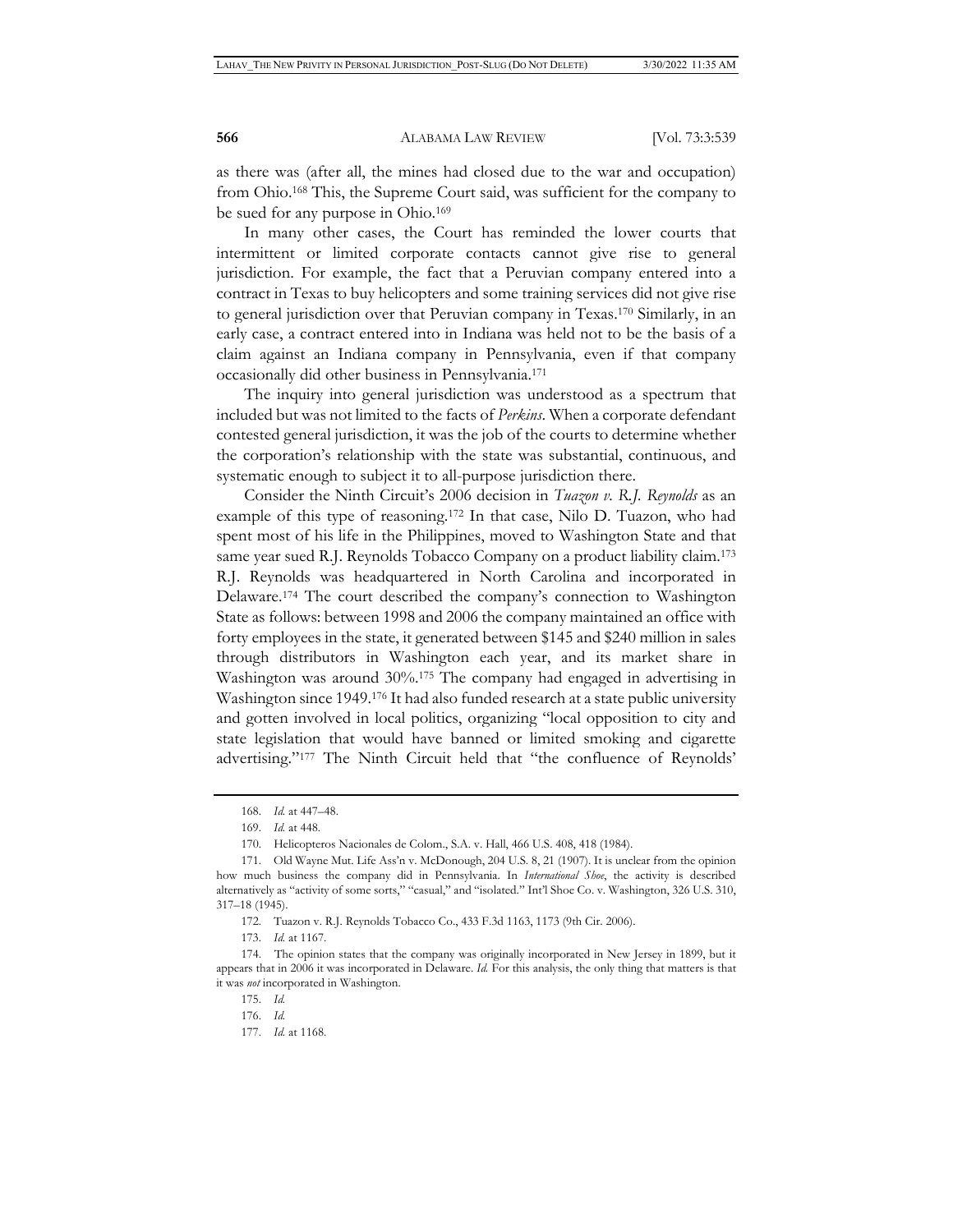physical, economic, and political presence and the company's myriad other activities in the state" justified jurisdiction over the company although the harm it had caused Tuazon occurred in the Philippines.178

That opinion also included a discussion of how to apply personal jurisdiction doctrine. In laying out its approach, the court described a functional standard. Determining whether a corporate defendant's contacts in a particular case are substantial and continuous, the court wrote, turns on the "economic reality of the defendants' activities rather than a mechanical checklist."179 It went on to say that "the lower courts have hewed to the principles set out as bookends by the Supreme Court and filled in the middle ground through a caseby-case review of individualized circumstances."180 And in a recognition of the criticism of standards, it explained: "Although it may be frustrating to some commentators that no formula has emerged, the circumstances vary so widely that a mechanical application of factors and principles would be unprincipled."181 In this articulation we see the conjoining of the preference for standards with that for regulation through the explicit recognition that there is an unpredictable range of needs for interpersonal accountability.

Contrast this approach with the reasoning adopted by the Supreme Court in *Goodyear Dunlop Tires Operations, S.A. v. Brown*. 182 In that case, two boys from North Carolina were killed in a bus accident in France.183 The boys' families sued in North Carolina, naming, among other entities, a Turkish subsidiary of Goodyear which allegedly manufactured the tire.184 The question presented in the case was whether the Turkish subsidiary could be held to account in North Carolina for an accident that occurred in France. The bootstrapping argument for allowing the exercise of jurisdiction was that a few similar tires manufactured by the Turkish subsidiary were sold in North Carolina.185 One rule that has emerged in personal jurisdiction is that if only a few (one to four) items of the manufacturer's defective product were sold in the forum, the courts lack the power to adjudicate.186 As a result of that rule, it was clear from the start that this exercise of power by the North Carolina courts would be struck down by the Supreme Court. To obtain jurisdiction and work around the rule,

- 184. *Id.*
- 185. *Id.* at 920.

<sup>178.</sup> *Id.* at 1175.

<sup>179.</sup> *Id.* at 1173 (quoting Gates Learjet Corp. v. Jensen, 743 F.2d 1325, 1331 (9th Cir. 1984)).

<sup>180.</sup> *Id.* at 1173 n.3.

<sup>181.</sup> *Id.*

<sup>182.</sup> Goodyear Dunlop Tires Operations, S.A. v. Brown, 564 U.S. 915 (2011).

<sup>183.</sup> *Id.* at 918.

<sup>186.</sup> *See, e.g.*, J. McIntyre Mach., Ltd. v. Nicastro, 564 U.S. 873, 878 (2011) (finding sale of one shear not sufficient to give rise to jurisdiction).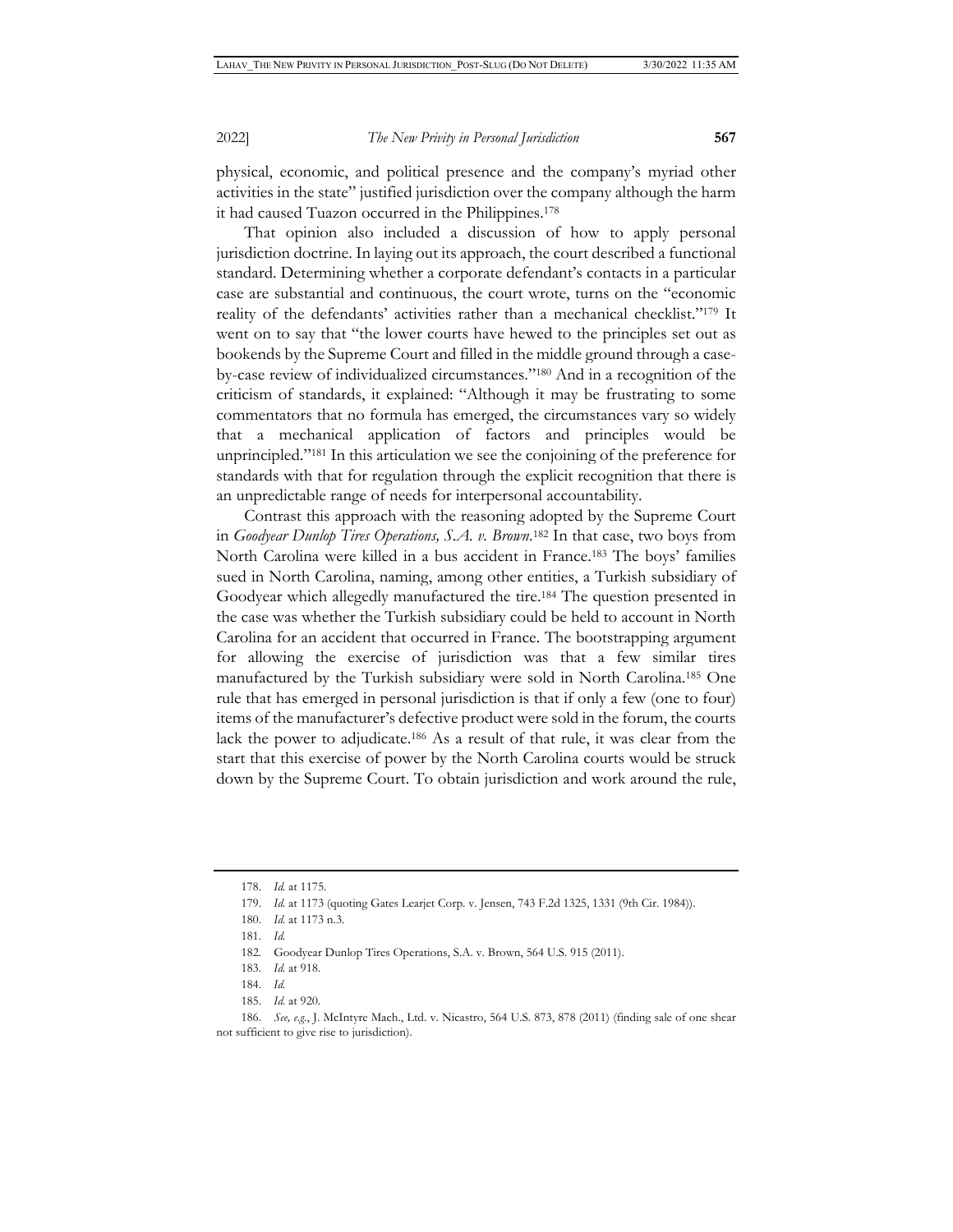the North Carolina courts adopted a general jurisdiction theory.187 This was the theory that the Supreme Court rejected.188

What is important for the purpose of this analysis is the Court's articulation of a new rule based on essential concepts reminiscent of the presence test of 100 years ago. The Supreme Court explained that corporations can be sued for any claim where their "affiliations with the State are so 'continuous and systematic' as to render them *essentially at home in the forum State*."189 A human being, the Court explained, is subject to general jurisdiction in their domicile.<sup>190</sup> The corporation is subject to suit in "an equivalent place, one in which the corporation is fairly regarded as at home."191

The Court did not explain why a corporation is like a human being such that its exposure to general jurisdiction should be treated in the same way. Nor did it explain the anomaly that a human being can be subject to general jurisdiction by service of process whereas a corporation cannot. There is, in fact, no discussion in the opinion that justifies the new rule; it is stated as though it has always been the rule and is somehow an integral part of the previous substantial, continuous, and systematic standard.

A citation to a law review article is the only support the Court provides for the proposition. The article, *A General Look at General Jurisdiction*, is very famous and very good, but it does not justify the rule that the Court articulated.192 To the extent the article advocates in favor of general jurisdiction being limited to very few places, it relies on two arguments. Both are worthy of consideration but ultimately not convincing. One argument is the tautological view that because the place of incorporation and principal place of business are "unique," this gives them a "special constitutional status" that courts have taken "more or less for granted."193 A second is that as a matter of political theory, "a state's special relationship with those that have a right to influence state decisionmaking justifies the assertion of state power over those individuals or entities."194 Since corporations cannot vote, it is unclear how this political theory would apply to them, and the article does not say. It is possible that

194. *Id.* at 726.

<sup>187.</sup> *Goodyear*, 564 U.S*.* at 919–920.

<sup>188.</sup> *Id.* at 920.

<sup>189.</sup> *Id.* at 919 (emphasis added) (quoting Int'l Shoe Co. v. Washington, 326 U.S. 310, 317 (1945)).

<sup>190.</sup> *Id.* at 924.

<sup>191.</sup> *Id.*

<sup>192.</sup> *See* Lea Brilmayer, Jennifer Haverkamp and Buck Logan, *A General Look at General Jurisdiction*, 66 TEX. L. REV. 721, 728 (1988). A few things are important to note. First, Brilmayer et al. appear to be describing the law as courts apply it rather than defending the contours of the law normatively, although their normative position is implied by the lack of critique. Second, Brilmayer et al. do not explicitly support the idea that general jurisdiction must be very limited. Their discussion of substantial, continuous, and systematic contacts as a valid basis for general jurisdiction would probably permit jurisdiction in a case such as *Tuazon*. *See id.*

<sup>193.</sup> *Id.* at 735.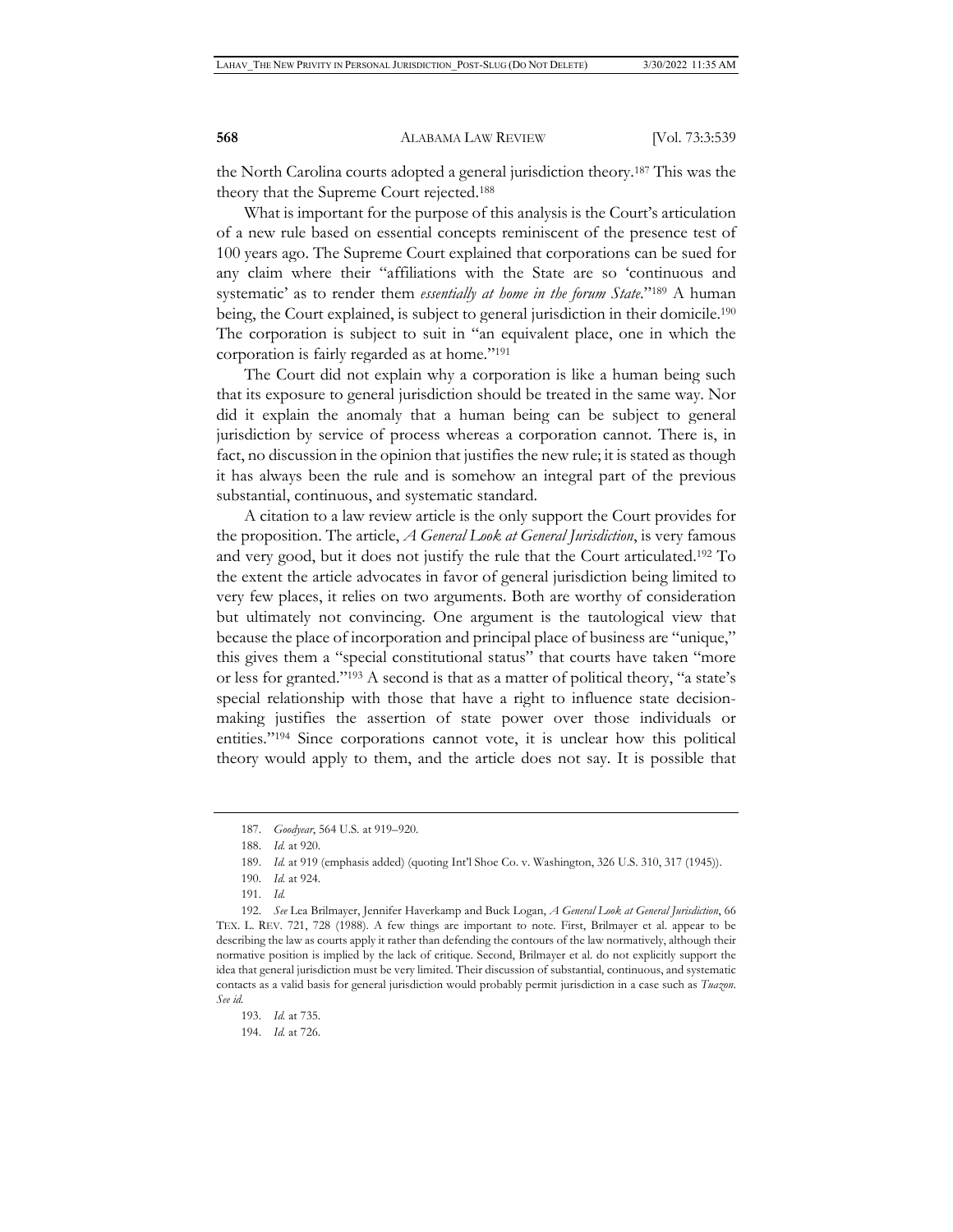political activity or lobbying might count, as it did in *Tuazon*. In any event, none of these arguments are articulated by the Court.

The "essentially at home" language is remarkably similar in structure to the nineteenth-century presence test. A corporation is not corporeal; it cannot be present anywhere. Neither can it be "at home" somewhere. Home is a concept for living beings with feelings of attachment. Robert Frost writes that home is "[s]omething you somehow haven't to deserve."195 In idiomatic English, we say "home is where the heart is," and Dorothy reminds us that "[t]here's no place like home."196 Home is real, but it is no more a concept applicable to corporations than "love." And, strangest of all, "home" is not even a legal test for the category of beings to whom it is most relevant: humans.<sup>197</sup>

The use of this concept, however absurd, does serve a structural purpose. Home is to places what "mom" or "dad" is to people, a narrow set defined by one's relationship to it.198 Indeed, the new test asking whether a corporation is essentially at home is narrower than the substantial, continuous, and systematic contacts test because of the analogy to human beings. It implies that there are only a few special forums, maybe only two, where general jurisdiction is proper.199 This narrowing is precisely what happened in the next case when the new test was applied.

*Goodyear* was an easy case. It was evident that the happenstance of a couple of Turkish tires being found in North Carolina was not going to give rise to any kind of jurisdiction over a Turkish manufacturer in a lawsuit over an accident that occurred in France. Indeed, a significant portion of the decision in *Goodyear* is taken up by explaining why specific jurisdiction was improper. But in the next case, the real bite of the home test became clear. In *Daimler AG v. Bauman*, 200 the Court applied the test that it had articulated in *Goodyear*, eliminating fairness considerations from the doctrine of general personal jurisdiction and holding that a company that did billions of dollars of business in California every year was not at home there.<sup>201</sup>

The Court paid lip service to some limited flexibility in the doctrine, stating that "*Goodyear* did not hold that a corporation may be subject to general

<sup>195.</sup> Robert Frost, *The Death of the Hired Man*, POETRY FOUND., https://www.poetryfoundation.org/poems/44261/the-death-of-the-hired-man (last visited Feb. 22, 2022).

<sup>196.</sup> THE WIZARD OF OZ (Metro-Goldwyn-Mayer 1939).

<sup>197.</sup> The test for human beings is domicile. Milliken v. Meyer, 311 U.S. 457, 463 (1940).

<sup>198.</sup> Thanks to Jill Anderson for this analogy.

<sup>199.</sup> As Justice Ginsburg explained, place of incorporation and principal place of business "have the virtue of being unique—that is, each ordinarily indicates only one place—as well as easily ascertainable." Daimler AG v. Bauman, 571 U.S. 117, 137 (2014). Law professors have argued that this new rule brings welcome certainty. *See, e.g.*, Howard M. Erichson, *The Home-State Test for General Personal Jurisdiction*, 66 VAND. L. REV. EN BANC 81, 86 (2013) ("Particularly in contrast to the *continuous and systematic* language that has befuddled courts for too long, the home-state test provides better grounding."). It may do so, but at some cost as will be shown below.

<sup>200.</sup> *Daimler AG*, 571 U.S. 117.

<sup>201.</sup> *See id.* at 121–22.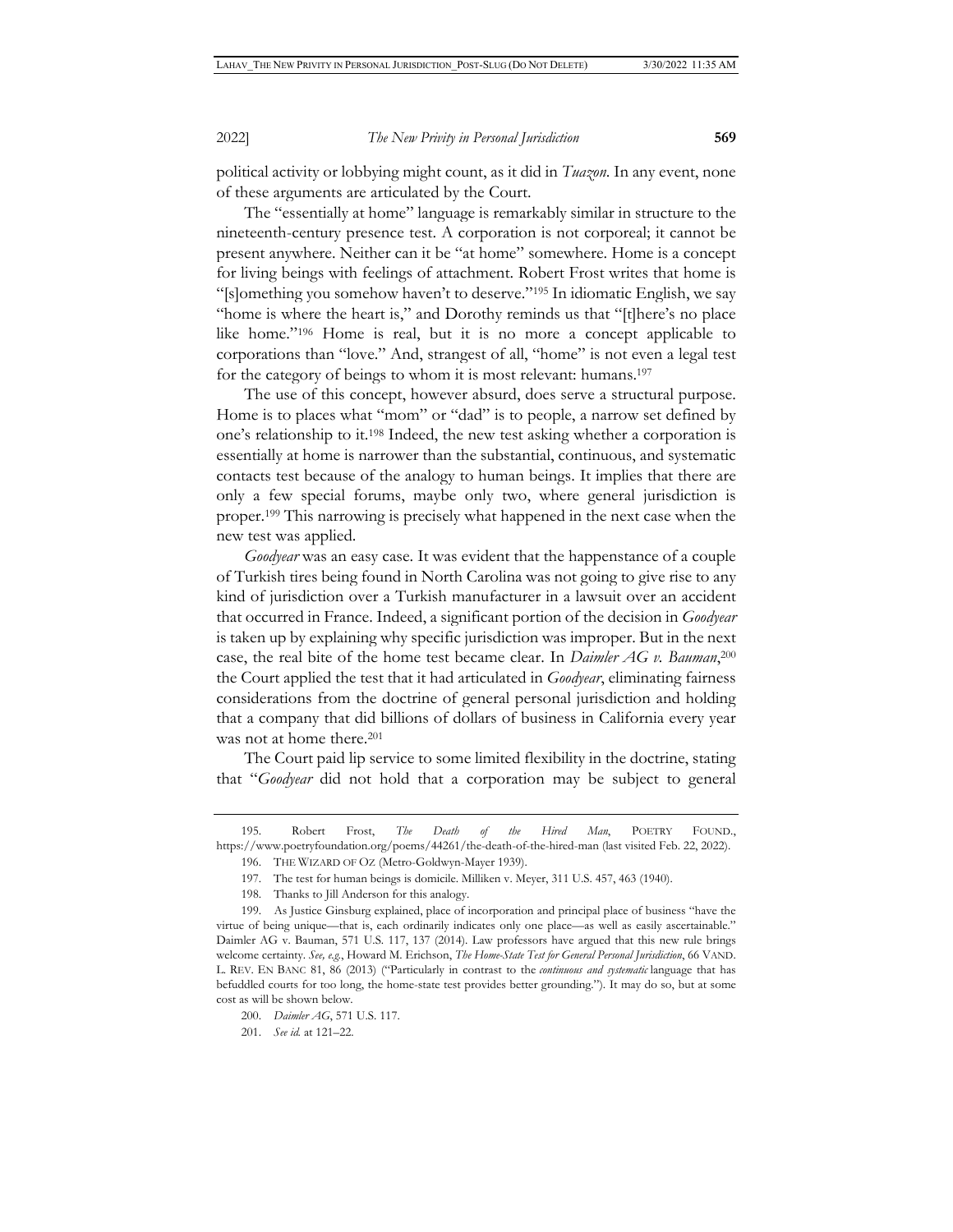jurisdiction *only* in a forum where it is incorporated or has its principal place of business; it simply typed those places paradigm all-purpose forums."202 It is hard to imagine what a third place would be, but this does leave the courts some wiggle room. A case like *Tuazon* could be distinguished from *Daimler*, for example, on the basis that it involved lobbying under the political theory of jurisdiction based on attempts to influence state decision-making.203 But the Court's articulation of the test could just as easily support a regime where jurisdiction is found only in the paradigm forums as a practical matter because that is an easily administrable rule. It is more likely to be interpreted this way by courts favoring immunity from suit because it is a rule that lets the corporation decide, by its decision to incorporate or open headquarters, where it will consent to be sued.204

Indeed, other statements in the *Daimler* opinion support the narrowest view. The Court rejected the previous test that did not include the conceptual language at home as "unacceptably grasping."205 It explained: "the inquiry under *Goodyear* is not whether a foreign corporation's in-forum contacts can be said to be in some sense 'continuous and systematic,' it is whether that corporation's 'affiliations with the State are so "continuous and systematic" as to render [it] essentially at home in the forum State.'"206 The Court's restatement of the rule with its new addendum means that the at-home test must add something more than the old test did. What do these new words add?

A corporation is not a corporeal person, so it cannot be served with process as a human being could. It only can work through its agents, who *are* human beings. Notably, the courts have consistently held that a corporation could not be subject to jurisdiction merely because its agents were served with process.<sup>207</sup> Is a corporation its management, in which case it should be sued wherever the managers can be served, just as a person can be sued wherever she is served?208 Or is a corporation a nexus of contracts,<sup>209</sup> and what would this mean for a theory of jurisdiction over corporations? Or perhaps a corporation is an entity separate from both of these, and if so, what should be the rules that apply to such entities?<sup>210</sup> These questions are worth thinking through in a systemic way.

<sup>202.</sup> *Id.* at 137.

<sup>203.</sup> *See* Brilmayer et al., *supra* note 192, at 726.

<sup>204.</sup> Changing the place of incorporation is difficult, but moving headquarters or lobbying the legislatures of one or two states is less onerous. *See id.* at 742.

<sup>205</sup>*. Daimler AG*, 571 U.S. at 137–38 ("Plaintiffs would have us . . . approve the exercise of general jurisdiction in every State in which a corporation 'engages in a substantial, continuous, and systematic course of business.' That formulation, we hold, is unacceptably grasping."(citation omitted)).

<sup>206.</sup> *Id.* at 138–39.

<sup>207. 4</sup>A CHARLES ALAN WRIGHT & ARTHUR R. MILLER, FEDERAL PRACTICE AND PROCEDURE § 1069.5 (4th ed. 2021).

<sup>208.</sup> *See* William W. Bratton, Jr., *The New Economic Theory of the Firm: Critical Perspectives from History*, 41 STAN. L. REV. 1471, 1475 (1989) (discussing various theories).

<sup>209.</sup> *Id.* at 1478.

<sup>210.</sup> *Id.* at 1484–85, 1492.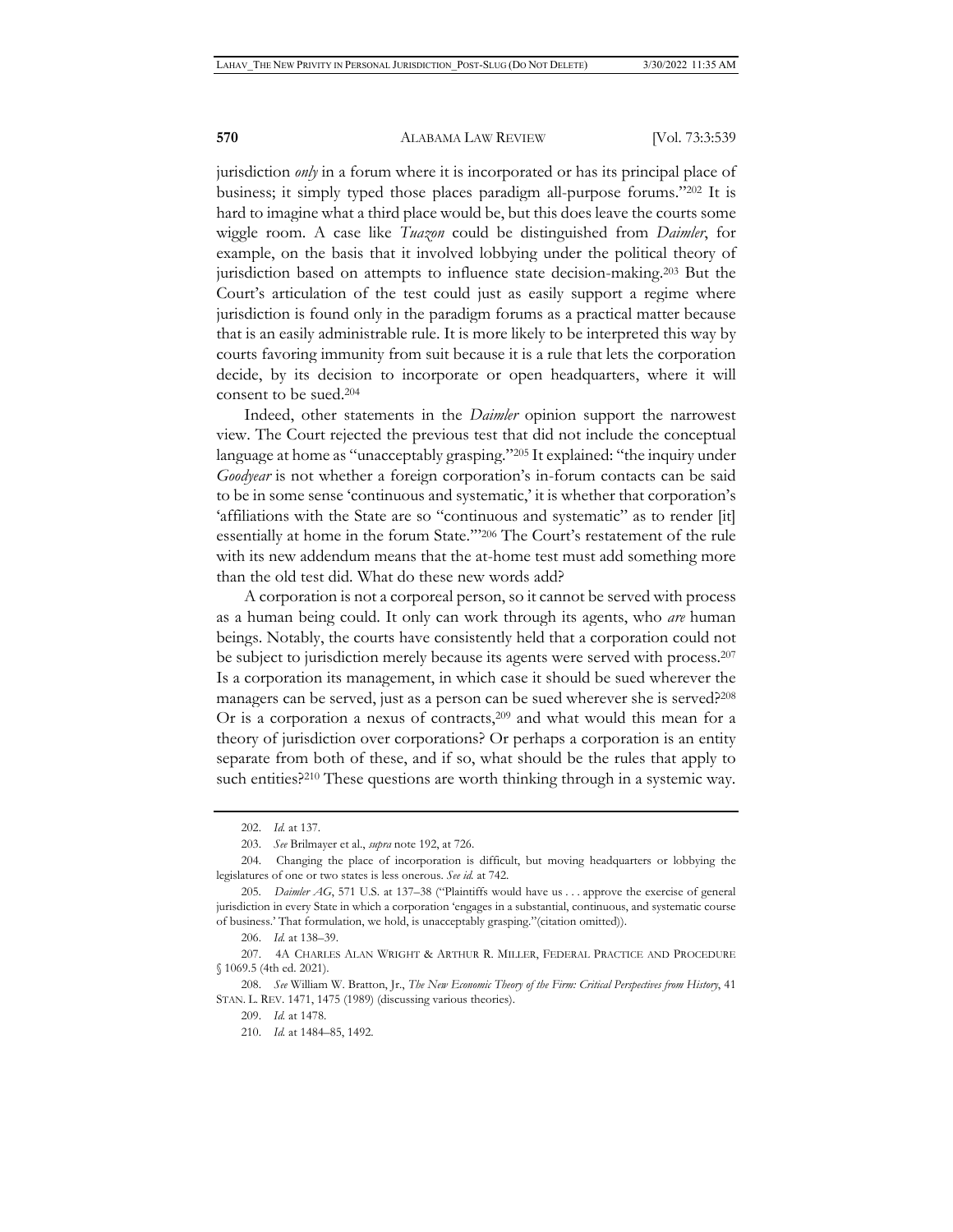Whatever one's views of the corporation, one thing is clear: little analytical work is done by stating that the corporation is either at home or present in a particular location.

Still, legal analysis is an exercise in creating and recreating categories to some extent, and of arguing over which category the object of litigation fits into. It is hard to imagine law without some categories, and even the most devoted functionalists would not say otherwise. Jeremy Waldron has argued, responding to Cohen, that technical terminology in law is not mere "word jugglery" and has a purpose: to reveal the systematicity in law.211 Understanding law as a system is important, and to some extent, technical legal language, including categorical labels, serves the function that Waldron suggests.212 But this does not mean that obscuring what the law is doing using legal fiction is justifiable when a direct statement of the legal category, one that corresponds to social facts, is available. Nor does it mean that using empty or arbitrary concepts in place of reasoning is beneficial for the development of the law.

Labeling is no substitute for reasoning. For example, a corporation subject to general jurisdiction where it is at home does little to advance systematicity because it does not help us understand either the reason for such a narrow jurisdiction rule for entities or the reason for other rules, such as why a person can be subject to jurisdiction by service anywhere, whereas a corporation cannot. A systematic approach to law would have a well-reasoned account for these rules.

By contrast, the alternative to essential abstract categories, functionalism, is also flawed because it does not provide an easily administered test.213 A functional test such as the one articulated in *International Shoe* raises the familiar problems of appropriate line-drawing, administrability, and consistency.

Justice Scalia's plurality opinion in *Burnham v. Superior Court*214 provides an excellent example of the argument against the flexible, standard-like approach that dominated personal jurisdiction doctrine in the twentieth century. He wrote that the "traditional territorial rules of jurisdiction"—in that case permitting tag service— "were designed precisely to avoid" the twin harms of "uncertainty and litigation over the preliminary issue of the forum's competence."215 He went on to explain: "It may be that those evils, necessarily accompanying a freestanding 'reasonableness' inquiry, must be accepted at the margins, when we evaluate *non*traditional forms of jurisdiction newly adopted

<sup>211.</sup> Waldron, *supra* note 127.

<sup>212.</sup> On the importance of understanding the procedural law as a system, see Alexandra D. Lahav, *Procedural Design*, 71 VAND. L. REV. 821 (2018). But it is important not to take systematicity too far and always keep in mind the values that are at stake.

<sup>213.</sup> This was the critique of functionalism that was prevalent among torts scholars starting around 1945. *See* G. EDWARD WHITE, TORT LAW IN AMERICA: AN INTELLECTUAL HISTORY 150–51 (1980).

<sup>214.</sup> Burnham v. Superior Ct., 495 U.S. 604, 626 (1990).

<sup>215.</sup> *Id.*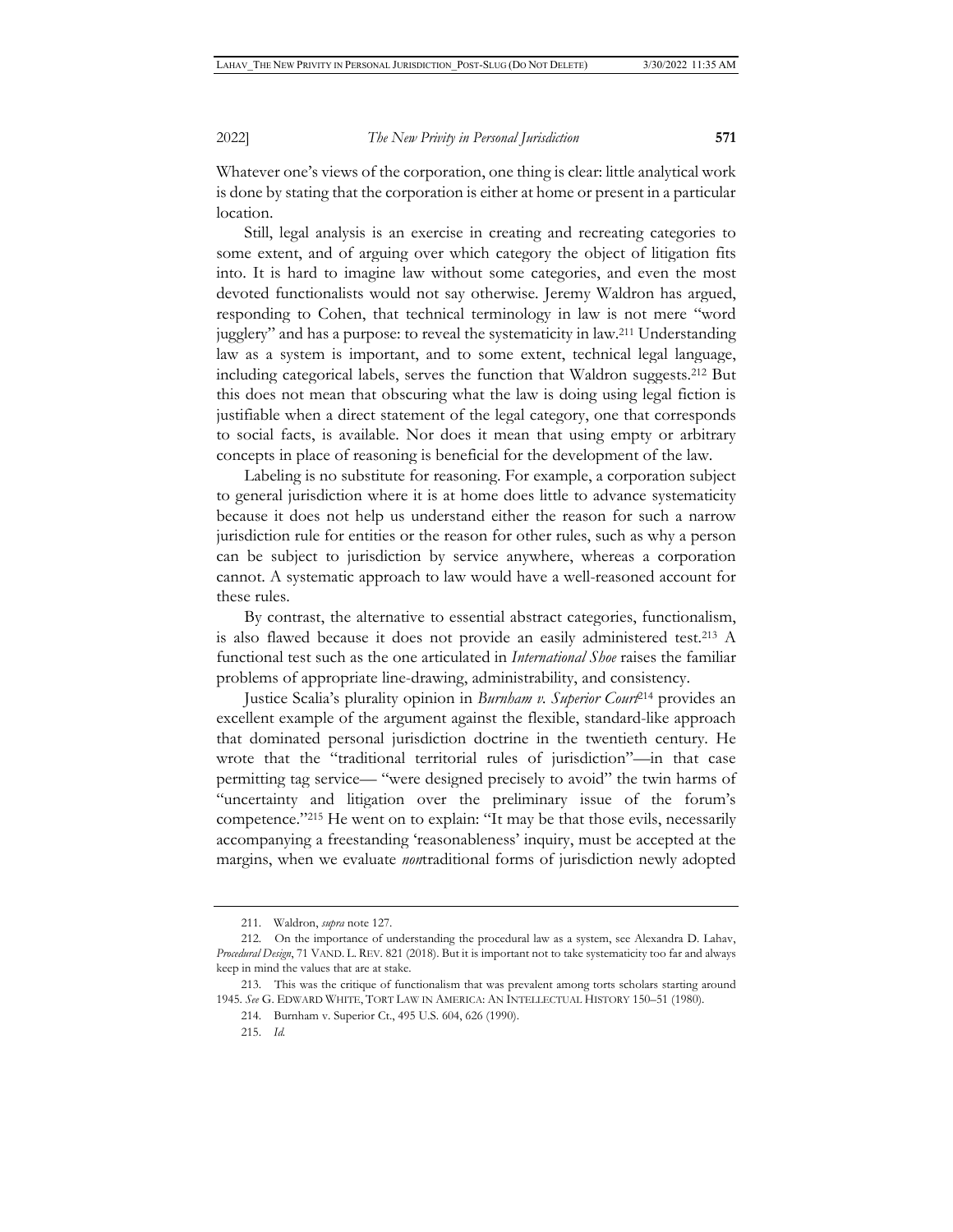by the States. But that is no reason for injecting them into the core of our American practice . . . . "216

The key word in that passage is "freestanding," which in this context can be read to mean without a basis in law, therefore dependent on the judge's priors, which in turn can lead to bias in administration. A rule, once set, requires no justification in subsequent cases. According to Justice Scalia, when the state aims to regulate ("*non*traditional forms of jurisdiction newly adopted by the States"),<sup>217</sup> the injection of judicial discretion is obvious and unavoidable, so it must be confronted directly and justified. Offering such an explanation opens the opinion up to more possible objections.218 By contrast, a rule ordinarily need only be justified when it is adopted.219

The difference between the forms discussed here is that although the concepts of corporate presence or home do little analytical work, both provide the appearance of a categorical test that can be applied universally. The at-home test supplies the *illusion* of a formally realizable general rule and could even become one if it reduces general jurisdiction to two places. But in that case the rule will not be the at-home test, but rather that there are two places where a corporation can be sued: its place of incorporation and headquarters. At home might serve as a kind of shorthand for this rule, but it is not clear why a shorthand is needed when the rule can be stated simply and directly.

In this case, the terminology, by its implied analogy to human beings, obscures the true legal test much as Cohen described. Instead of asking why a corporation should only be sued in two places, the implied analogy to human beings does the analytical work. But in truth there is no analytical work being done because the analogy fails.

It is still possible that the at-home test will not transform into a categorical rule that a corporation may only be sued in two places. Over time, the similarly conceptual presence rule transformed into a functional standard. Recall Justice Cardozo's articulation of how one might answer the metaphysical question of where a corporation *is*: "[T]here is no precise test of the nature or extent of the business that must be done. All that is requisite is that enough be done to enable us to say that the corporation is here."220

At the moment, however, the change in reasoning between *International Shoe* and more recent cases such as *Goodyear* and *Daimler AG* signals a substantial shift toward limiting the law's reach. The at-home test has made something that

219. This still means, however, that justification is required when the rule is promulgated. A significant problem with the at-home test, in addition to the categorical essentialism, is the absence of justification.

<sup>216.</sup> *Id.* (citation omitted)*.*

<sup>217.</sup> *Id.*

<sup>218.</sup> Kennedy, *supra* note 61, at 1708 ("A standard is often a tactically inferior weapon in jurisdictional struggle, both because it seems less plausible that it is the only valid outcome of the reasoning process and because it is often clear that its application will require or permit resort to 'political' or at least non-neutral aspects of the situation.").

<sup>220.</sup> Tauza v. Susquehanna Coal Co., 115 N.E. 915, 918 (N.Y. 1917).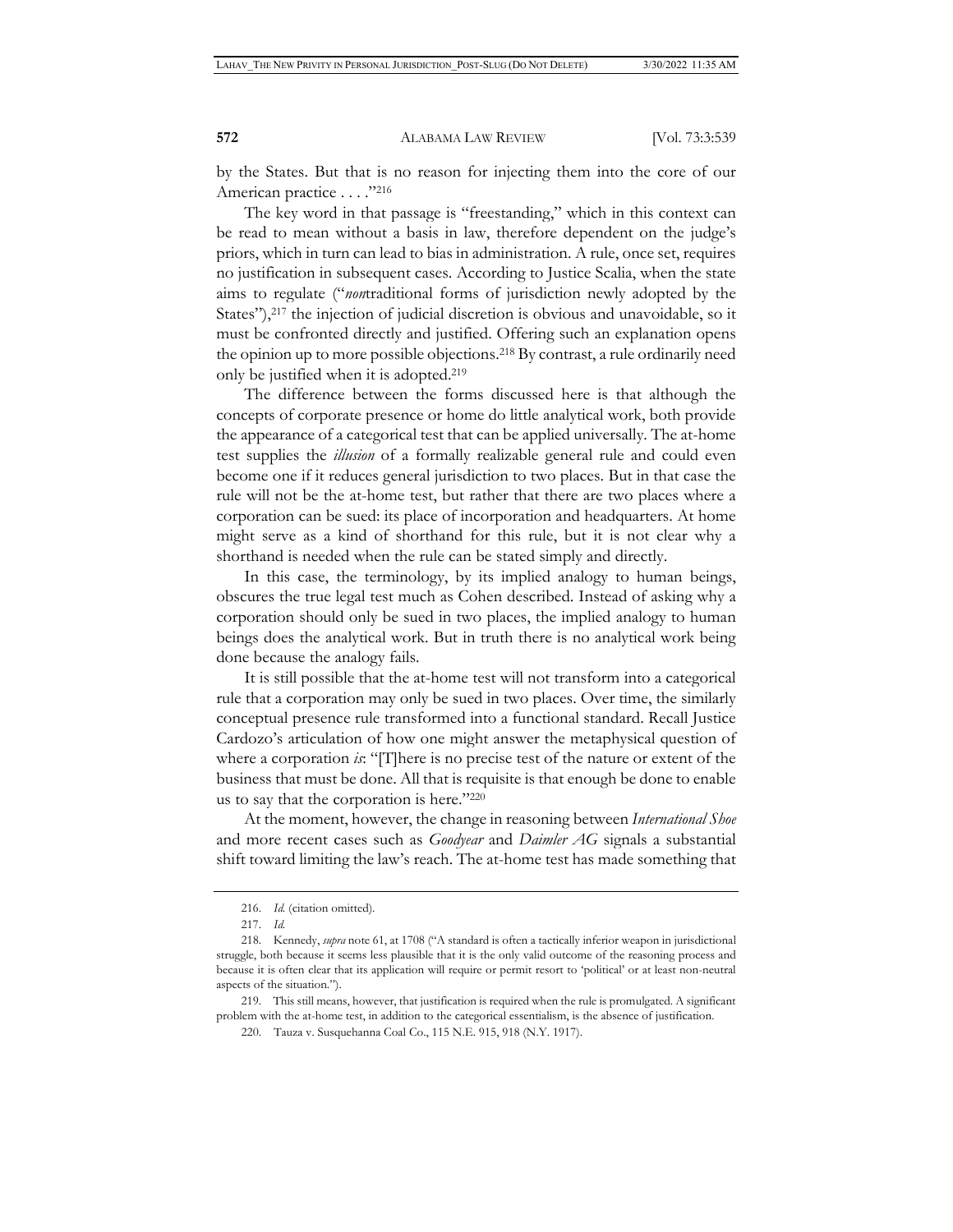used to be a standard (a sliding scale of contacts) into a narrower categorical rule (either the corporation is at home or it isn't), and over time it will likely be applied in a more and more rule-like manner until it does indeed become a rule that a corporation may only be sued under a general jurisdiction theory in two places: where it is incorporated and where it has its principal place of business. This creates certainty at the expense of the specific facts of the case, allows judges to avoid explaining the policy reasons for this choice, and promotes immunity by allowing the corporation to choose where, and sometimes whether, it can be sued.

#### II. IMPLICATIONS

This Part considers the implications of the changes in personal jurisdiction law for our understanding of how common law constitutionalism works. First, it points out that the shift from standards to rules has moved the jurisdictional decision to the highest authority, the Supreme Court. Second, it explains that what is at stake is the power to make a decision with respect to the fundamental question of liberalism: how best to balance freedom to act autonomously with freedom from harm. In taking control of this question, the Court's jurisprudence has carved out greater zones of immunity and restricted regulation. Finally, it describes the extent to which this development surfaces the substantive linkages between procedure and substance.

#### *A. The Jurisdictional Power Grab*

A core characteristic of rules is that they transfer the power to decide questions to a higher jurisdiction, in this case the Supreme Court.221 This is because once a rule is determined, the job of the lower courts is to apply it as mechanically as possible. A standard, by contrast, allows the lower courts the flexibility to adjust the application of the law to the circumstances at hand and thereby devolves decision-making to lower levels in the jurisdictional hierarchy. This is even more true with standards that rely on fact-specific determinations to which the appellate courts are meant to defer.

A fundamental question raised by personal jurisdiction doctrine is at what jurisdictional level the line between obligation and immunity should be drawn. To put it another way, personal jurisdiction in tort cases can be understood as an expression of a societal struggle with the issue of local versus centralized

<sup>221.</sup> Schauer, *supra* note 81, at 543–544. Because formal rules move decision-making to the highest authority, in the federal system they also tend to centralize decision-making. *See* Andrew D. Bradt & D. Theodore Rave, *Aggregation on Defendants' Terms:* Bristol-Myers Squibb *and the Federalization of Mass-Tort Litigation*, 59 B.C. L. REV. 1251 (2018) (demonstrating the horizontal aggregating effects of a recent Supreme Court decision). *But see* Scott Dodson, *Personal Jurisdiction and Aggregation*, 113 NW. U. L. REV. 1 (2018) (arguing that recent decisions limit aggregation by limiting specific jurisdiction).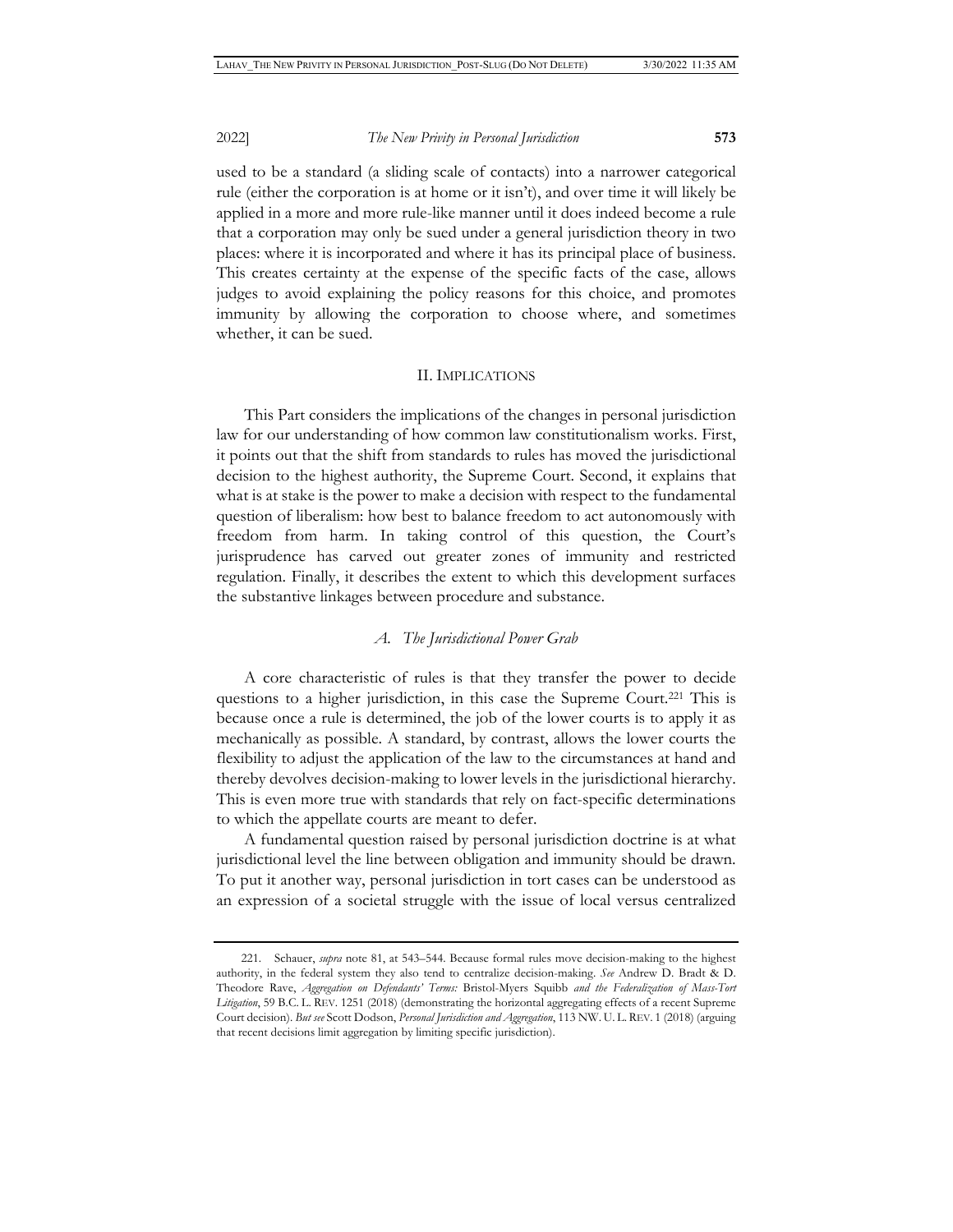power to determine the line between immunity and regulation or people's obligations to one another. This problem is familiar to political theorists and has a long history.222

This federalism issue is most directly evident when the Supreme Court evinces anxiety that if it does not draw the line at this place, a defendant can be sued *anywhere*. That argument demonstrates the Court's concern about too much pluralism linked to too much liability. As described in the previous Part, in many recent cases, the Court has decided that the states have unduly favored regulation and that the decentralization of state law allows these mistakes to continue.223 The Court creates more rigid opt-in rules for defendants and limits the forums available to tort plaintiffs because it cannot change tort law directly.

What is the lesson of the Supreme Court's turn towards rules in the due process context for our understanding of legal development? It presents us with two models of legal development. On the one hand, doctrinal development can be pluralistic and decentralized, as many theorists suggest.224 I will call this the pluralist model. On the other, doctrinal development may be understood as a process of legal concepts working themselves pure through a rise in the judicial hierarchy.<sup>225</sup> Following Jacob Levy, I will call this the rationalist model.<sup>226</sup>

The pluralist model assumes that the process of finding a good rule is everevolving and ever-changing, adapting itself to the needs of the day. As Justice Lemuel Shaw put it in 1854:

It is one of the great merits and advantages of the common law, that, instead of a series of detailed practical rules, established by positive provisions, and

225. The "law, that works itself pure" is a statement from Mansfield's opinion in Omychund v. Barker (1744) 26 Eng. Rep. 15, 23 (presenting argument of counsel). For a brief history, see Jeremy K. Kessler & David E. Pozen, *Working Themselves Impure: A Life Cycle Theory of Legal Theories*, 83 U. CHI. L. REV. 1819, 1824 n.11 (2016). For a general discussion of common law evolution and its relationship to rules, see Frederick Schauer, *Do Cases Make Bad Law?*, 73 U. CHI. L. REV. 883, 884–85 (2006) (arguing that deducing general principles from concrete cases is "more often distorting than illuminating").

226. LEVY, *supra* note 222, at 11.

<sup>222.</sup> *See generally* JACOB T. LEVY, RATIONALISM, PLURALISM, AND FREEDOM (2015) (tracing the history of the treatment of the problem of local versus centralized control among political theorists).

<sup>223.</sup> *See generally* J. McIntyre Mach., Ltd. v. Nicastro, 564 U.S. 873 (2011); Bristol-Myers Squibb Co. v. Superior Ct., 137 S. Ct. 1773 (2017); Daimler AG v. Bauman, 571 U.S. 117 (2014); Goodyear Dunlop Tires Operations, S.A. v. Brown, 564 U.S. 915 (2011).

<sup>224.</sup> This characterization was especially prevalent in the early law and economics literature, which characterized the evolution of efficient rules through the common law decentralized process as a kind of invisible hand. *See*, *e.g.*, RICHARD A. POSNER, ECONOMIC ANALYSIS OF LAW 584–86 (5th ed. 1998). But it is also evident among other legal scholars. *See, e.g.*, John C. Coffee, Jr., *The Rise of Dispersed Ownership: The Roles of Law and the State in the Separation of Ownership and Control*, 111 YALE L.J. 1, 61 (2001) (describing decentralization as a feature of the English common law system in contrast to the civil law more-centralized control model); John Fabian Witt, *Bureaucratic Legalism, American Style: Private Bureaucratic Legalism and the Governance of the Tort System*, 56 DEPAUL L. REV. 261, 272 (2007) (describing decentralized tort system and its relationship to administrative claims resolution); Jeffrey J. Rachlinski, *Bottom-up Versus Top-down Lawmaking*, 73 U. CHI. L. REV. 933, 954 (2006) (comparing top down, legislative decisions to pluralistic, common law, decentralized decision-making); Douglas A. Kysar, *The Public Life of Private Law: Tort Law as a Risk Regulation Mechanism*, 9 EUR. J. RISK REGUL. 48, 54 (2018) ("[C]ommon law tort actions can offer a decentralized and citizen-empowering means of formulating and addressing regulatory goals.").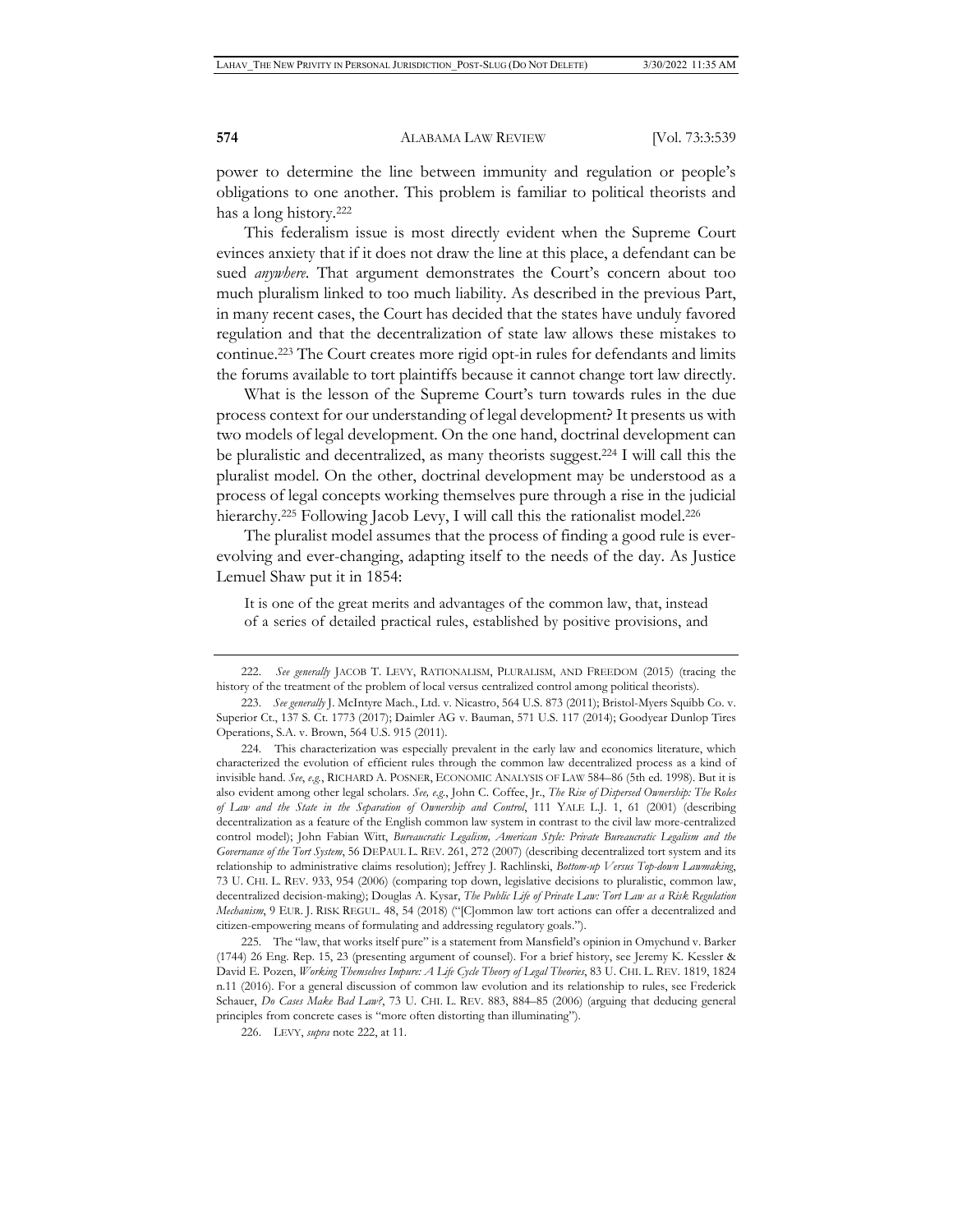adapted to the precise circumstances of particular cases, which would become obsolete and fail, when the practice and course of business, to which they apply, should cease or change, the common law consists of a few broad and comprehensive principles, founded on reason, natural justice, and enlightened public policy, modified and adapted to the circumstances of all the particular cases which fall within it.227

As we saw earlier, general principles of the type described by Justice Shaw do not, in fact, decide concrete cases. Instead, there are gaps that allow for discretion in new cases with fresh facts, with the principles providing only general guidance. This is what Justice Scalia recognized when he wrote in *Burnham* that the "evils" of "uncertainty and litigation over the preliminary" issues may be necessary "when we evaluate *non*traditional forms of jurisdiction newly adopted by the States."228

In application, the doctrine need not be uncertain with respect to the run of cases under the pluralist model because they present common fact patterns about which there is consensus. Many specific rules can be applied predictably and uniformly under the aegis of a general principle, such as the rule that an allegedly negligent driver may be sued in the state in which the accident occurred. What is distinctive about the pluralist model is that it assumes that there is not one right answer to legal questions, but rather that answers vary and can evolve over time.

By contrast, the rationalist model assumes that there is a right answer to legal questions.229 The rationalist model understands law as being comprehensive, in the sense that it provides answers to every question; complete, in the sense that these answers are the right answers; and conceptually ordered.230 Implicit in this idea is the assumption that ultimately the correct answer will be determined at the highest judicial level, rendering a decision that will be final as well as correct. Perhaps this is the type of legal order that personal jurisdiction scholars who accuse the doctrine of being too messy and incoherent strive for: one that dictates from above the correct resolution to cases in a conceptually ordered way.

The rationalist conception of legal order is being realized in the decisions of the Supreme Court, which, through personal jurisdiction, is attempting to limit pluralistic approaches to both jurisdictional and substantive law. It is a view of the law that is expressed in the increased use of essential conceptual categories, which are put forward as though they are both comprehensive and

<sup>227.</sup> Nor. Plains Co. v. Bos. & Me. R.R. Co., 67 Mass. (1 Gray) 263, 267 (1854). Llewellyn referred to this as the Grand Style of legal reasoning. Grey, *supra* note 19, at n.27.

<sup>228.</sup> Burnham v. Superior Ct., 495 U.S. 604, 626 (1990).

<sup>229.</sup> One of the characteristics of Langdell's theory of the common law was that it was comprehensive, in other words, that the law provided a right answer for every question. Grey, *supra* note 19, at 8–11 (defining completeness and stating "the heart of classical theory was its aspiration that the legal system be made complete through universal formality[] and universally formal through conceptual order").

<sup>230.</sup> These categories are discussed at greater length in Grey. *Id.* at 8–9.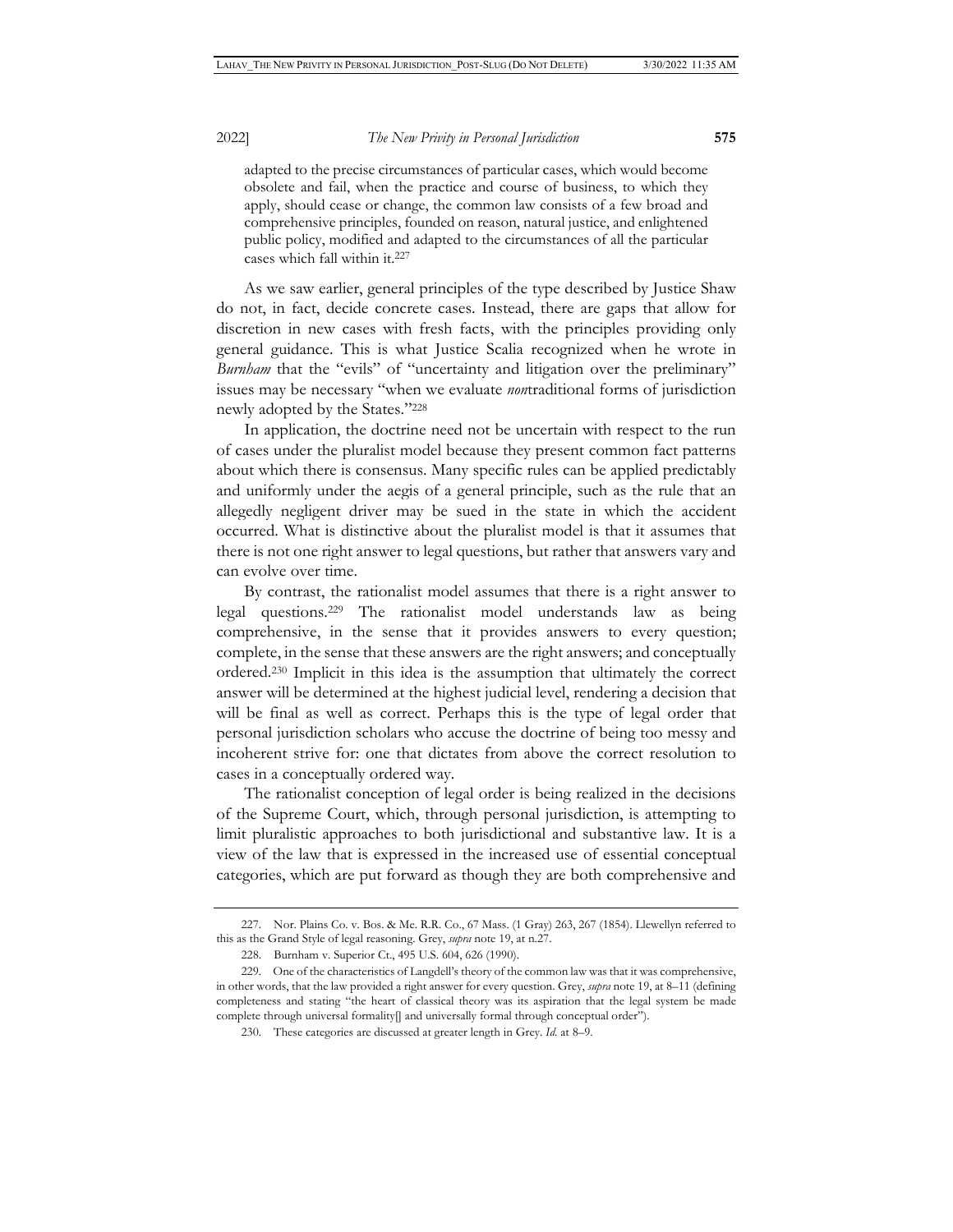complete, such as the test asking where companies are at home. It can be an attractive vision. Justice Holmes told a group of students:

The remoter and more general aspects of the law are those which give it universal interest. It is through them that you not only become a great master in your calling, but connect your subject with the universe and catch an echo of the infinite, a glimpse of its unfathomable process, a hint of the universal  $law.<sup>231</sup>$ 

Holmes's speech presents an emotional appeal and a desire for certainty that is undeniably attractive, but it also embodies a political choice in favor of a central, homogenous order instead of a pluralistic, decentralized one. What is lost in centralization is the ability to respond to local social needs and the ability of states to exercise power over the development of local tort law, both of which are characteristics of our common law system.

#### *B. Autonomy, Immunity, and Protection*

At stake in personal jurisdiction doctrine is the scope of state power. Lawmakers in the liberal order argue over the scope of legal rights and duties, as well as when the state, in policing the zones of obligation and immunity, has overstepped its bounds.232 With respect to accidents, this decision-making has been placed in the hands of state courts and legislatures articulating the scope of tort doctrine.

As an example of such arguments, consider the negligence principle. It draws a line between obligation and immunity in tort by requiring that a person who is found to be "at fault" is to pay for harming another.<sup>233</sup> Judgments as to what a reasonable person would have done and what harm was foreseeable and to be avoided (that is, when a person is at fault) have always been socially contingent.234 What rights you have, in addition to when they have been violated, are determined by the legal system. They are the products of human decisions and are therefore contestable.235 Similarly, the choice to regulate the

<sup>231.</sup> *See id.* at 37 (quoting OLIVER WENDELL HOLMES, COLLECTED LEGAL PAPERS 202 (1920)).

<sup>232.</sup> Robert W. Gordon, Book Review, 94 HARV. L. REV. 903, 916 (1981) (reviewing G. EDWARD WHITE, TORT LAW IN AMERICA: AN INTELLECTUAL HISTORY (1980)).

<sup>233.</sup> Unlike previous rules based on status (such as different treatment for trespassers, licensees, and invitees), the negligence rule was understood to create a general, formally realizable rule that applied the same to everyone. *See id.* The negligence rule still constrains by dictating that the conduct need be objectively reasonable and by allowing judges to determine what is in fact reasonable conduct. *See id.* at 920.

<sup>234.</sup> *Id.* at 917.

<sup>235.</sup> Proponents of negligence naturalized the concept of fault, describing accidents that were not the product of fault as acts of God for which the proper solution was to let the harm lie where it fell. *See* Rabin, *supra* note 130, at 472–79. But, of course, many times these accidents were the product of human actions, just ones that the court found to be reasonable under the circumstances. Robert Gordon explains how this was done using Holmes as an example. In *The Common Law*, Holmes wrote: "Unless . . . a prudent man would have foreseen the possibility of harm, it is no more justifiable to make me indemnify my neighbor against the consequences, than . . . to compel me to insure him against lightning." Gordon, *supra* note 232 (quoting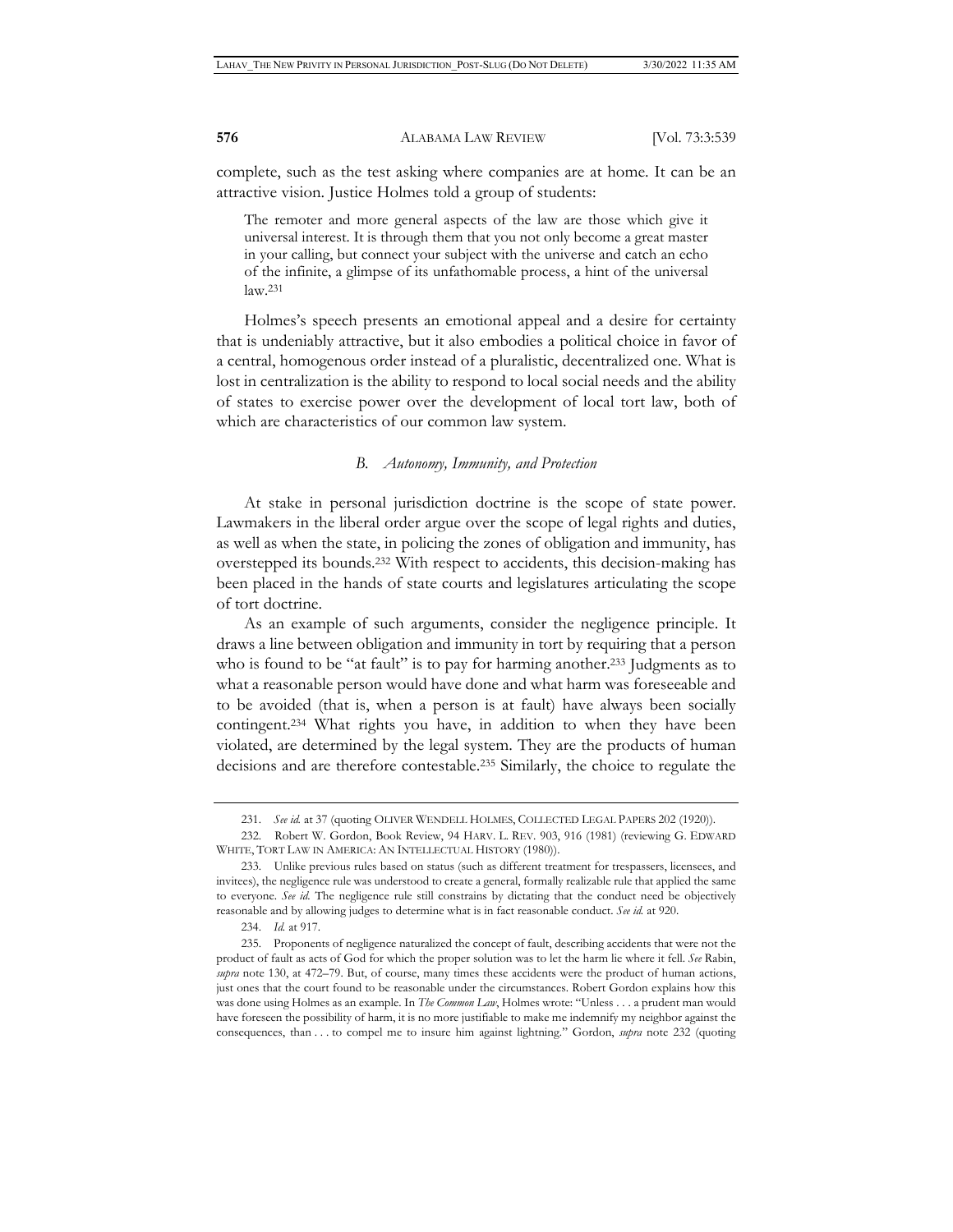relationships between consumers and manufacturers is socially contingent; for this reason, it matters where a case proceeds.

Over the course of the twentieth century, it became increasingly clear to critics of the legal system that the category of right to be secure against harms caused by someone else's misconduct could be expanded to include a Buick with weak wooden tire spokes, a Coca-Cola bottle that cracked as a result of a manufacturing defect, and an Audi that exploded when hit at a particular angle.236 This resulted in a new line drawn between permitted and prohibited conduct and a new role for the state. Often that exercise in line drawing took the form of a cost–benefit analysis, still arguably under the general rubric of fault, but now translated into the Hand Rule for general negligence<sup>237</sup> or the risk/utility test for design defects.238 Importantly, for purposes of thinking about the effect of personal jurisdiction doctrine, changes in tort law were largely the result of judicial decisions at the state level.<sup>239</sup>

Starting in the 1980s, an intellectual movement developed to limit products liability law. This movement was linked to a larger intellectual movement to curb litigation generally.240 Just as the recognition that the end-users of harmful products in a mass-production economy were not able to determine the safety of complex products drove the products liability revolution, the recognition that increased liability imposed increased costs, and that these costs would either be passed on to consumers or reduce profits for manufacturers, halted its development. It is easy to see how these developments are linked with personal jurisdiction doctrine.241 Because most products are manufactured in one place and used in another, often involving parts manufactured in various places, an accident victim must sue an out-of-state defendant, giving the Supreme Court an opportunity to intervene.

The federal judiciary has little power over state tort law, but it does have the power to determine the meaning of the Due Process Clauses and to curb

OLIVER WENDELL HOLMES, THE COMMON LAW 96 (1881)). Gordon explains what is going on in Holmes' reasoning as "naturalizing" the idea of fault: "if your *right* . . . [has not been] violated, no human agency has done anything to you at all, and you are to see yourself as a victim of circumstances, 'industrial society,' life in a 'complex interdependent world,' a bolt of lightning." *Id.* at 916–917.

<sup>236.</sup> *See* MacPherson v. Buick Motor Co., 138 N.Y.S. 224, 227–28 (App. Div. 1912) (involving wooden tire spokes); Escola v. Coca Cola Bottling Co., 150 P.2d 436, 439–40 (Cal. 1944) (involving exploding bottle); World-Wide Volkswagen v. Woodson, 444 U.S. 286, 299 (1980) (involving exploding Audi).

<sup>237.</sup> *See* United States v. Carroll Towing Co., 159 F.2d 169, 173 (2d Cir. 1947).

<sup>238.</sup> *See* Denny v. Ford Motor Co., 662 N.E.2d 730, 735 (N.Y. 1995) (describing risk/utility as a balancing test).

<sup>239.</sup> *The Restatement (Second) of the Law of Products Liability* was very influential, but in the end, the changes were made by judges in the state courts. *See* Rabin, *supra* note 130 (describing development of tort law during this period).

<sup>240.</sup> *See generally* SARAH STASZAK, NO DAY IN COURT: ACCESS TO JUSTICE AND THE POLITICS OF JUDICIAL RETRENCHMENT (2015).

<sup>241.</sup> Wendy Collins Perdue, *Sin, Scandal, and Substantive Due Process: Personal Jurisdiction and* Pennoyer *Reconsidered*, 62 WASH. L. REV. 479, 520 (1987) (discussing these rationales).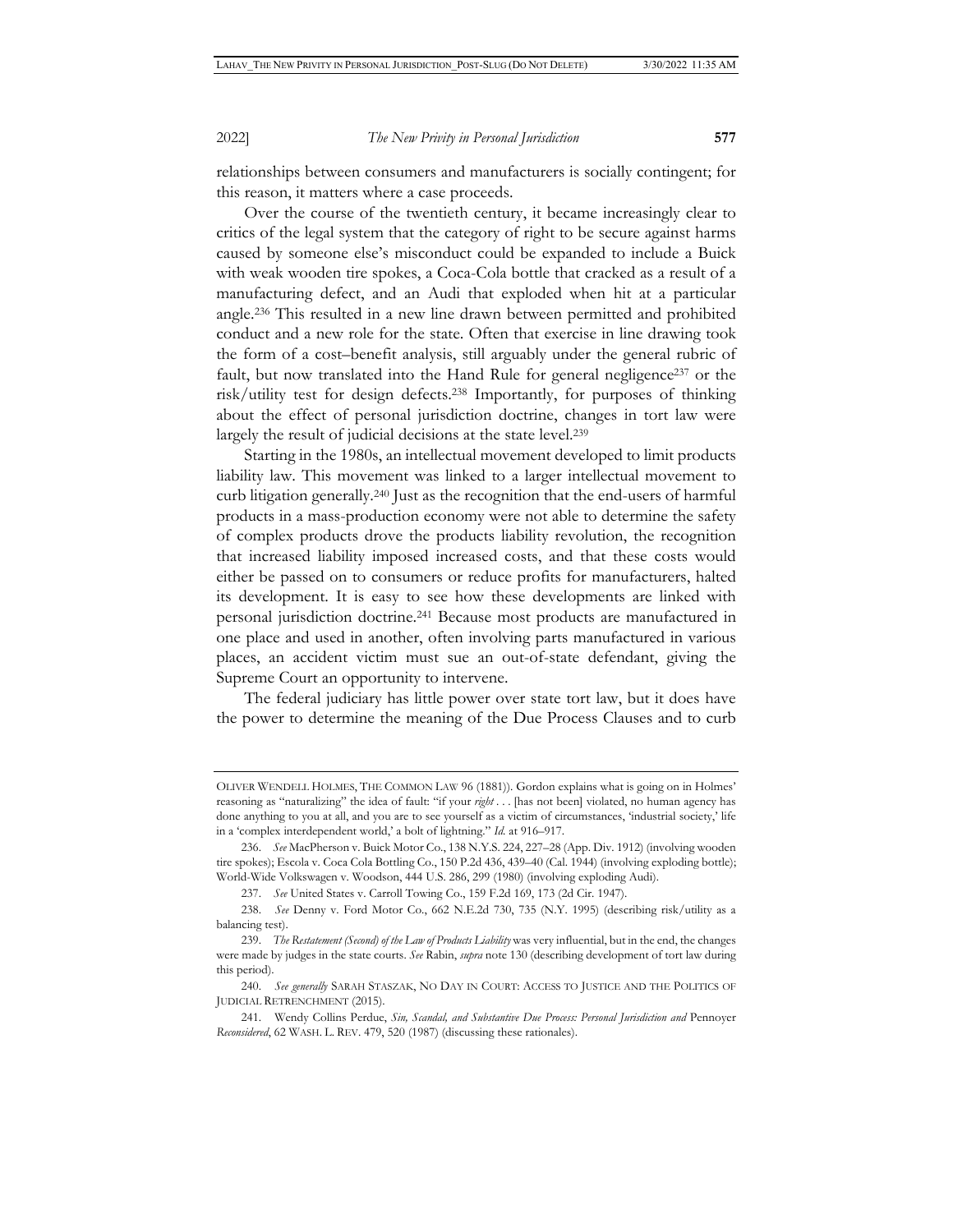state law thereby.242 The decision not to allow a lawsuit to proceed in the forum of the plaintiff's choosing does not dictate the choice of law because the state where the suit is ultimately brought, if a suit is brought, will determine what law applies to the suit.243 Accordingly, personal jurisdiction doctrine does not curb state law directly by altering or limiting the governing rules. Instead, it does so indirectly, curbing state law by limiting access to the states' courts. But the Court only does this when it disagrees with the line between obligation and immunity drawn by the state courts, sometimes described in the opinions as the specter of a defendant being sued *anywhere*, which is another way of saying that the liability exposure is too broad.

When striking its own balance of obligation and immunity through personal jurisdiction doctrine, the Supreme Court raises questions that are both policy-oriented and political. The policy-oriented questions are about whether the state substantive law promotes the best balance between obligation and immunity in a national market. Should some state be able to apply its idiosyncratic tort law to a manufacturer who sells goods on a national market? Does jurisdictional competition in personal injury cases favor plaintiffs too much?244 The political question is about who gets to decide these issues.

The resurgence of personal jurisdiction limitations can be read as an implicit recognition of the failure of the modern project to universalize state law through enterprises such as the American Law Institute *Restatements*, Uniform Codes, and the like, which were part of the larger enterprise of facilitating a national market. If all laws are more or less the same, why struggle so much over the question of whether a case should be heard in California or Maine? Yet it does matter to the Supreme Court, which continues to take these cases, and to the defendants who continue to appeal them. The revealed preferences of lawyers indicate that they perceive a difference between localities that affects outcomes.

Shifting to a more parsimonious personal jurisdiction doctrine reasserts national control over state tort law through the Due Process Clause. It limits local power to hear cases, even in some instances when the state's own citizens are injured locally, and raises the question of where these cases will go. The

<sup>242.</sup> Another way the Court has curbed state tort law is by imposing due process limitations on punitive damages. *See generally* Catherine M. Sharkey, *Federal Incursions and State Defiance: Punitive Damages in the Wake of* Philip Morris v. Williams, 46 WILLAMETTE L. REV. 449, 457–63 (2010) (discussing state supreme court punitive damages doctrine and state resistance).

<sup>243.</sup> *See* Klaxon Co. v. Stentor Elec. Mfg. Co., 313 U.S. 487, 496 (1941) (holding that a federal court with diversity jurisdiction must apply conflict of law provisions of the state in which it sits); RESTATEMENT (SECOND) OF CONFLICT OF L. § 6 (AM. L. INST. 1971).

<sup>244.</sup> Jurisdictional competition may result in rules that favor plaintiffs so that one might support competition in the abstract but disfavor it because it tends to produce results that are at odds with one's policy preferences. For example, a study of the English common law system in the eighteenth century found that jurisdictional competition among courts favored plaintiffs, while the passage of an act to consolidate jurisdiction favored defendants. Daniel Klerman, *Jurisdictional Competition and the Evolution of the Common Law*, 74 U. CHI. L. REV. 1179, 1183 (2007).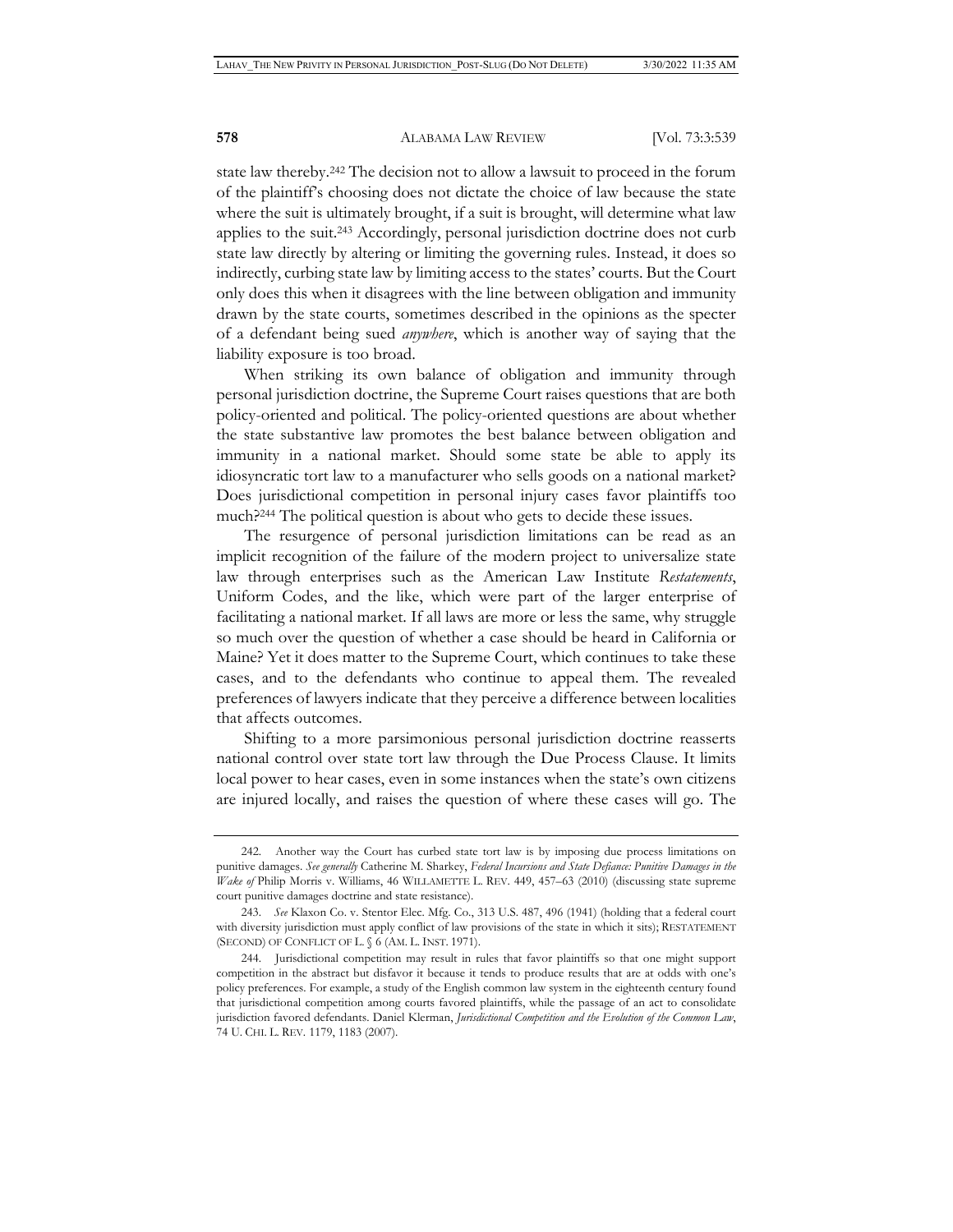answer is most likely the place where the defendant agrees to be sued. As a result, the mechanism for nationalization is an embrace of immunity, designed to limit regulation through state tort law by removing control over state law from the state. The highest jurisdictional level, the Supreme Court, has taken over this decision-making and placed the decision in the hands of the individual or entity being sued.

#### *C. Does Form Follow Function?*

So far, this Article has demonstrated that the turn to presence and privity in personal jurisdiction doctrine both at the end of the nineteenth century and the beginning of the twenty-first was accompanied by substantive policy preference for greater immunity at the expense of obligation. And it has shown how the structure of the doctrine as rule-like puts decision-making power at the top of the federal hierarchy. Does this mean that forms of reasoning dictate function? Is a more formalist, rule-like approach to personal jurisdiction dictated by a political ideology?

American legal scholars still associate rules with conservative legal thought, and standards, especially balancing tests, are associated with left-leaning legal thought.245 For example, in the 1970s, Duncan Kennedy argued that form does follow function.246 Kennedy explained that rule formalism favors individualism and that standards or balancing tests favor altruism because of their structure.247 The model for the argument was contract doctrine. He argued, in sum and substance, that a doctrine that favors forms defers to the ex-ante preferences of the parties and, thereby, individualism.248 A doctrine that allows a judge to override the form for public policy reasons favors altruism because it displaces the individual's preferences with social regulation.249 As if to support Kennedy's thesis (albeit unintentionally), several years later Justice Scalia argued that "[t]he [r]ule of  $\lbrack \rbrack$ ]aw [is] a  $\lbrack \rbrack$ ]aw of [r]ules."250

The analysis here demonstrates that there is no necessary relationship between rules and immunity from liability or standards and obligation.251 For example, one could have a rule that allows manufacturers to be sued wherever their product ends up harming someone in a national market. This would be

<sup>245.</sup> *See* Sullivan*, supra* note 75, at 96. ("In recent debates, rules have been associated with the right of the political spectrum and standards with the left.").

<sup>246.</sup> *See generally* Kennedy, *supra* note 61, at 1713–24 (arguing that rule formalism favors individualism and standards favor altruism).

<sup>247.</sup> *Id.*

<sup>248.</sup> *Id.*

<sup>249.</sup> *Id.*

<sup>250.</sup> Antonin Scalia, *The Rule of Law as a Law of Rules*, 56 U. CHI. L. REV. 1175, 1175 (1989).

<sup>251.</sup> Sullivan observed this in 1992. Sullivan, *supra* note 75, at 96–97 (showing that rules and standards do not map on to political categories but are historically contingent using examples from various constitutional debates).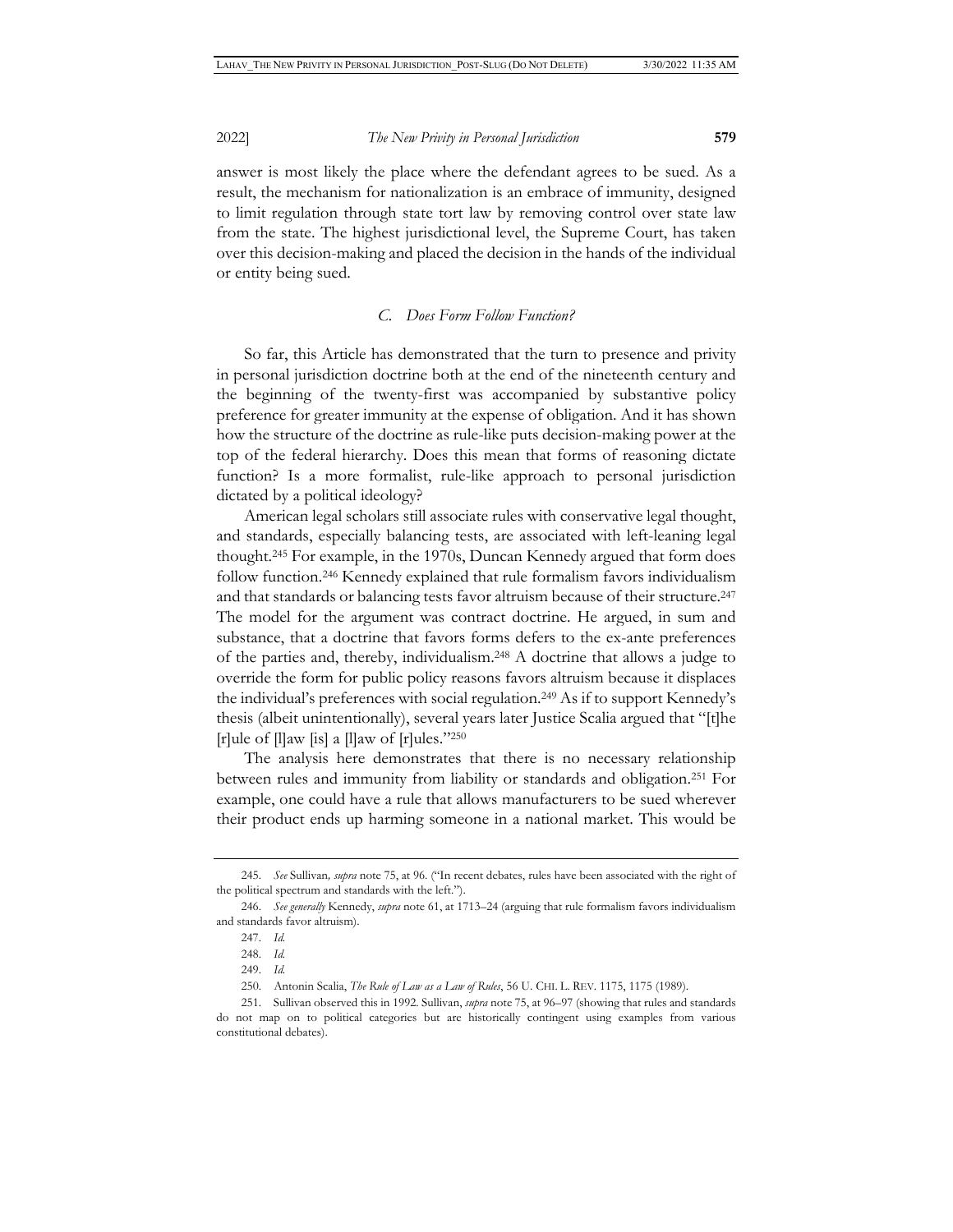rule-like but would increase exposure to liability and therefore favor obligation. Or one could have a standard that allows the court great discretion in determining whether a suit will lie in such a case, the result of which would be that the choice of obligation or immunity would depend on the judge's evaluation of the facts at hand. This latter result is what Justice Black feared when he criticized the balancing test in his concurrence in *International Shoe* because it could be used to ride roughshod over state power.252 Black was a political liberal who favored rules.

Conceptual legal categories such as the essentially at home or presence test for personal jurisdiction similarly do not favor regulation or immunity inevitably. One could imagine an equally arbitrary but evocative label for a test that permitted state jurisdiction over corporations even when they are neither incorporated nor headquartered in a jurisdiction nor when they operate through a distributor, contra the Supreme Court's new presence test. For example, a test could be based solely on a minimalist view of consent so that a corporation has consented to jurisdiction when it files as a foreign corporation for purposes of service of process.253

Accordingly, although I have argued that there are substantive problems with the way the Supreme Court has adopted a new privity and new presence because they undermine state substantive law, those results are not dictated by the forms of reasoning that the Court is adopting.

The problem with the forms of reasoning that rely on conceptual categories divorced from reality is that they elide the truth of the matter. Rather than promoting systematicity in law and taking the opportunity to explain the reasons for the rule, the Court simply stated conceptual categories that stand in for reasoning. The result is that the Supreme Court's reasoning does seem to support the radical realist accusation that legal tests were "word-jugglery or the manipulation of symbols."254

<sup>252.</sup> Int'l Shoe Co. v. Washington, 326 U.S. 310, 324 (1945) (Black, J., concurring); *see also supra* text accompanying note 171.

<sup>253.</sup> *Compare* Segregated Acct. of Ambac Assurance Corp. v. Countrywide Home Loans, Inc., 2017 WI 71, 83, 376 Wis. 3d 528, 555, 898 N.W.2d 70, 83 (2017) (finding a foreign corporation's compliance with statute requiring maintenance of a registered agent does not, on its own, confer general personal jurisdiction), *with* Bors v. Johnson & Johnson, 208 F. Supp. 3d 648, 655 (E.D. Pa. 2016) (finding registration to do business constitutes consent to jurisdiction). A lot depends on the language of the statute in question. *See* Diego A. Zambrano, *The States' Interest in Federal Procedure*, 70 STAN. L. REV. 1805, 1831–32 (2018) (describing proposed legislation in New York).

<sup>254.</sup> Felix Frankfurter, *Mr. Justice Jackson*, 68 HARV. L. REV. 937, 938 (1955); Cohen, *supra* note 27, at 821.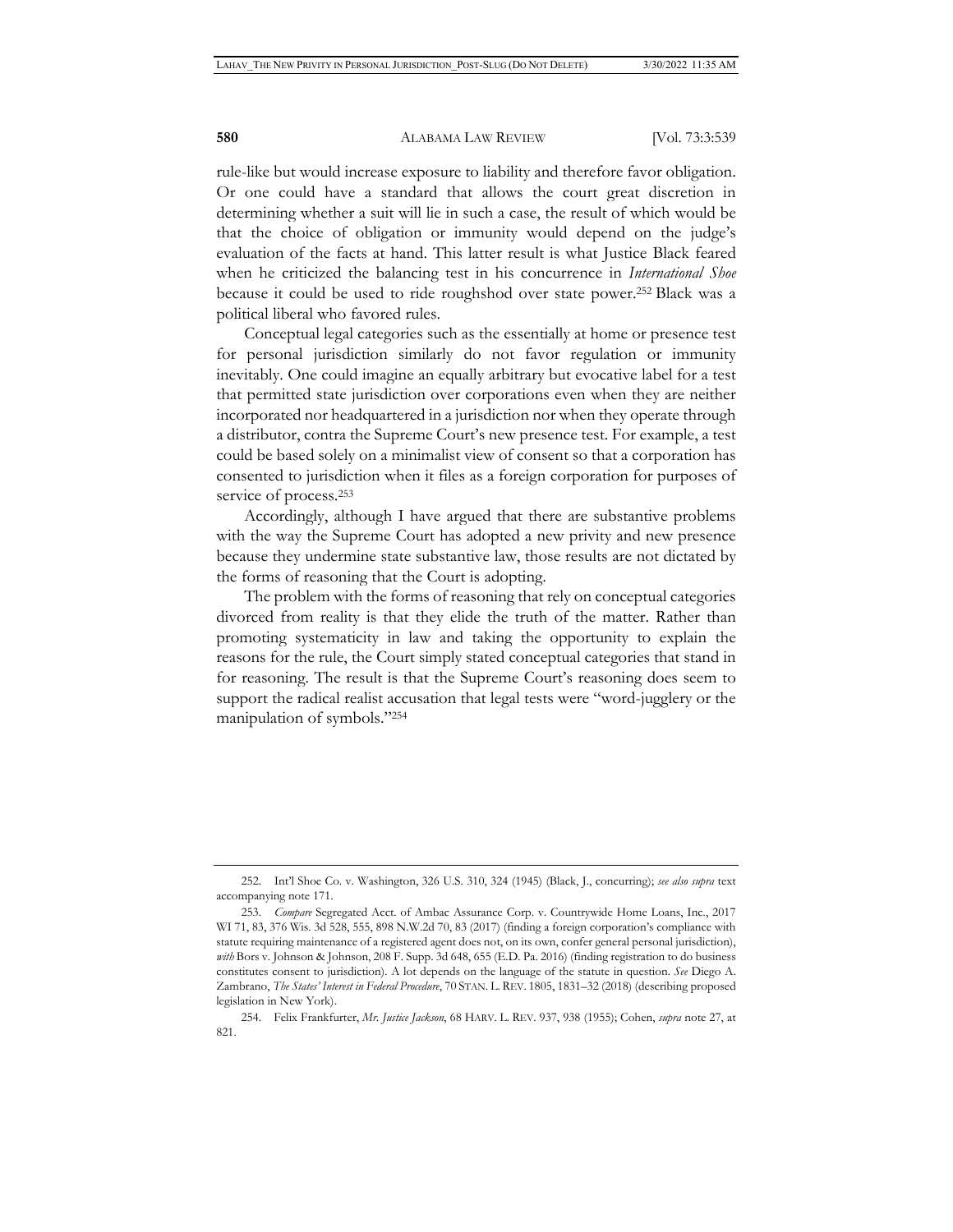#### **CONCLUSION**

American courts working in the common law tradition, of which our due process jurisprudence is a part,255 must navigate an unresolved tension between immunity and obligation. As reflected in the doctrine, this tension looks messy, and thus scholars have often derided personal jurisdiction doctrine as incoherent.256 But digging a little deeper, we see that the messiness of personal jurisdiction doctrine merely reflects the political structure in which it is embedded, one where the question of where to draw the line between obligation and immunity is hotly contested.

There is, however, reason to worry that personal jurisdiction doctrine is usurping state tort law in ways that are inconsistent with our constitutional design and that the forms of reasoning chosen by the Court to achieve this goal were hiding rather than illuminating the policy results.

The *Ford* opinion is a welcome respite from this form of reasoning. It seriously considers the real issue at hand, which is whether a person who is injured by a vehicle produced by a national manufacturer should be able to sue in the state in which they live and were injured.257 Which state, in other words, most appropriately has the power to decide the question of obligation and immunity in such a case? It makes sense to have that state be the one of the person injured since that state is the one that has the responsibility for the common welfare of the citizens within it.

Until *Ford*, the Supreme Court's personal jurisdiction jurisprudence was on the brink of moving to where it was at the beginning of the mass market economy circa 1900. That approach does not have much to commend it, either as a matter of judicial craft or of state–federal relations. Indeed, until *Ford*, personal jurisdiction doctrine had become a tool for Supreme Court power grab as against state tort law and as against Congress, which has declined to preempt all state products liability law.258 At a minimum, before the Court takes for itself

<sup>255.</sup> For support that the Supreme Court's due process jurisprudence is a form of common law reasoning, see James Weinstein, *The Federal Common Law Origins of Judicial Jurisdiction: Implications for Modern Doctrine*, 90 VA. L. REV. 169, 255 (2004) (observing the common law approach to jurisdiction and criticizing due process jurisprudence). For broader analysis of the common law approach to constitutional doctrine, see Henry P. Monaghan, *Foreword: Constitutional Common Law*, 89 HARV. L. REV. 1, 10 (1975); David A. Strauss, *Common Law Constitutional Interpretation*, 63 U. CHI. L. REV. 877, 883–84 (1996); Greene, *supra* note 76, at 132. Notably, the early theorists whose work the Supreme Court's reasoning in the cases described below most resembles, Langdell and company, did not think that constitutional law was a proper subject for the scientific study of law because it was about incommensurable values. "Constitutional law was unscientific, because hopelessly vague, as typified by the police power doctrine; the question whether a statute was 'reasonably related to safety, health or morals' could not be treated formally." Grey, *supra* note 19, at 34.

<sup>256.</sup> *See, e.g*., A. Benjamin Spencer, *Jurisdiction to Adjudicate: A Revised Analysis*, 73 U. CHI. L. REV. 617, 618 (2006) (describing "near-universal condemnation" of personal jurisdiction doctrine and proposing an alternative analysis).

<sup>257.</sup> Ford Motor Co. v. Mont. Eighth Jud. Dist. Ct., 141 S. Ct. 1017, 1026–28 (2021).

<sup>258.</sup> Issacharoff & Sharkey, *supra* note 23, at 1353–54 ("[T]he U.S. Supreme Court has, in preemption and forum allocation cases, attempted to capture the considerable benefits that flow from national uniformity